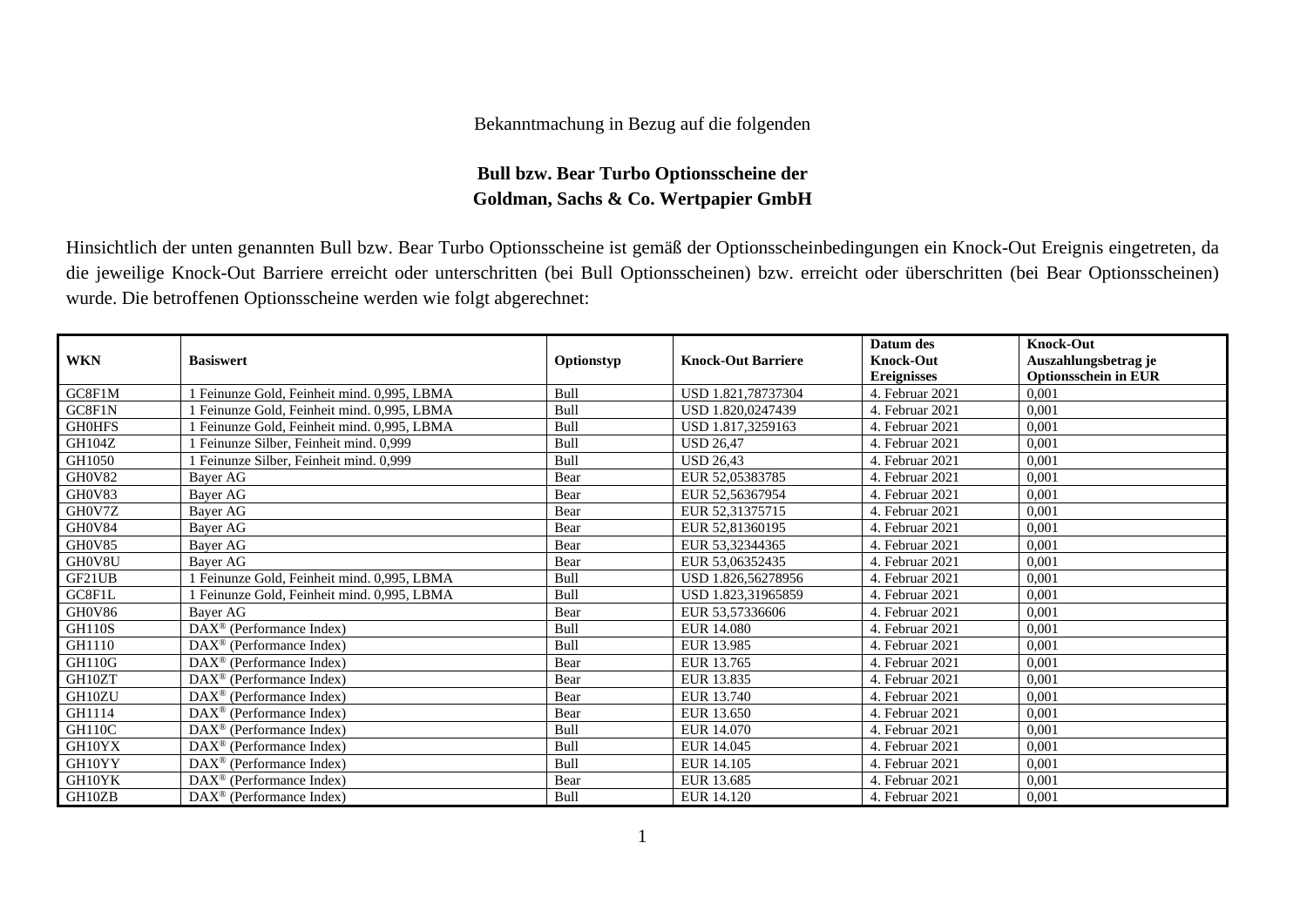|               |                                                         |             |                           | Datum des          | <b>Knock-Out</b>            |
|---------------|---------------------------------------------------------|-------------|---------------------------|--------------------|-----------------------------|
| <b>WKN</b>    | <b>Basiswert</b>                                        | Optionstyp  | <b>Knock-Out Barriere</b> | <b>Knock-Out</b>   | Auszahlungsbetrag je        |
|               |                                                         |             |                           | <b>Ereignisses</b> | <b>Optionsschein in EUR</b> |
| GH10YH        | DAX <sup>®</sup> (Performance Index)                    | Bull        | EUR 13.980                | 4. Februar 2021    | 0,001                       |
| GH10YJ        | $\text{DAX}^{\circledast}$ (Performance Index)          | Bear        | EUR 13.715                | 4. Februar 2021    | 0,001                       |
| GH10YL        | $DAX^{\circledR}$ (Performance Index)                   | Bear        | EUR 13.830                | 4. Februar 2021    | 0,001                       |
| GH10YE        | DAX <sup>®</sup> (Performance Index)                    | Bull        | <b>EUR 14.000</b>         | 4. Februar 2021    | 0,001                       |
| <b>GH10Z8</b> | DAX <sup>®</sup> (Performance Index)                    | Bear        | EUR 13.665                | 4. Februar 2021    | 0,001                       |
| GH10YM        | $\text{DAX}^{\textcircled{D}}$ (Performance Index)      | Bear        | EUR 13.795                | 4. Februar 2021    | 0,001                       |
| GH10YN        | $\overline{\text{DAX}}^{\textcirc}$ (Performance Index) | Bear        | EUR 13.770                | 4. Februar 2021    | 0,001                       |
| GH10YT        | DAX <sup>®</sup> (Performance Index)                    | Bull        | EUR 14.090                | 4. Februar 2021    | 0,001                       |
| GH10YU        | $\text{DAX}^{\circledast}$ (Performance Index)          | Bear        | EUR 13.735                | 4. Februar 2021    | 0,001                       |
| GH10Z5        | DAX <sup>®</sup> (Performance Index)                    | Bull        | EUR 14.015                | 4. Februar 2021    | 0,001                       |
| GH10Z6        | $\overline{\text{DAX}^{\otimes}}$ (Performance Index)   | Bear        | <b>EUR 13.700</b>         | 4. Februar 2021    | 0,001                       |
| GH10Z9        | DAX <sup>®</sup> (Performance Index)                    | Bull        | EUR 13.960                | 4. Februar 2021    | 0,001                       |
| GH10ZA        | $\text{DAX}^{\textcircled{n}}$ (Performance Index)      | Bear        | EUR 13.750                | 4. Februar 2021    | 0,001                       |
| GH10YF        | $DAX^{\circledR}$ (Performance Index)                   | <b>Bull</b> | EUR 14.025                | 4. Februar 2021    | 0.001                       |
| GH10Z1        | $\overline{\text{DAX}^{\otimes}}$ (Performance Index)   | Bear        | EUR 13.640                | 4. Februar 2021    | 0,001                       |
| GH10Z2        | DAX <sup>®</sup> (Performance Index)                    | Bear        | EUR 13.675                | 4. Februar 2021    | 0,001                       |
| GH10Z3        | DAX <sup>®</sup> (Performance Index)                    | Bear        | EUR 13.655                | 4. Februar 2021    | 0,001                       |
| GH10YR        | DAX <sup>®</sup> (Performance Index)                    | Bull        | EUR 14.030                | 4. Februar 2021    | 0,001                       |
| GH10YS        | DAX <sup>®</sup> (Performance Index)                    | Bull        | EUR 14.110                | 4. Februar 2021    | 0,001                       |
| GH10YW        | $\text{DAX}^{\otimes}$ (Performance Index)              | Bull        | EUR 14.060                | 4. Februar 2021    | 0,001                       |
| GH10ZX        | DAX <sup>®</sup> (Performance Index)                    | Bear        | <b>EUR 13.800</b>         | 4. Februar 2021    | 0,001                       |
| GH10ZY        | $DAX^{\circledR}$ (Performance Index)                   | Bear        | EUR 13.775                | 4. Februar 2021    | 0,001                       |
| <b>GH110Z</b> | $\overline{\text{DAX}}^{\textcirc}$ (Performance Index) | Bull        | EUR 14.095                | 4. Februar 2021    | 0,001                       |
| GH10YZ        | $\text{DAX}^{\textcircled{p}}$ (Performance Index)      | Bull        | EUR 13.995                | 4. Februar 2021    | 0,001                       |
| GH1101        | $DAX^{\circledR}$ (Performance Index)                   | Bear        | EUR 13.670                | 4. Februar 2021    | 0,001                       |
| GH1102        | $\text{DAX}^{\circledast}$ (Performance Index)          | Bear        | EUR 13.760                | 4. Februar 2021    | 0,001                       |
| GH1113        | DAX <sup>®</sup> (Performance Index)                    | Bear        | EUR 13.840                | 4. Februar 2021    | 0,001                       |
| GH10ZD        | DAX <sup>®</sup> (Performance Index)                    | Bear        | EUR 13.820                | 4. Februar 2021    | 0,001                       |
| GH10ZE        | $\text{DAX}^{\otimes}$ (Performance Index)              | Bear        | EUR 13.785                | 4. Februar 2021    | 0,001                       |
| <b>GH111H</b> | $\text{DAX}^{\textcircled{n}}$ (Performance Index)      | Bear        | EUR 13.595                | 4. Februar 2021    | 0,001                       |
| <b>GH111J</b> | DAX <sup>®</sup> (Performance Index)                    | Bear        | EUR 13.610                | 4. Februar 2021    | 0,001                       |
| GH10YP        | DAX <sup>®</sup> (Performance Index)                    | Bear        | EUR 13.695                | 4. Februar 2021    | 0,001                       |
| GH110T        | $\overline{\text{DAX}}^{\textcirc}$ (Performance Index) | Bull        | EUR 13.970                | 4. Februar 2021    | 0,001                       |
| <b>GH110U</b> | $\overline{\text{DAX}}^{\textcirc}$ (Performance Index) | Bear        | EUR 13.755                | 4. Februar 2021    | 0,001                       |
| GH10ZK        | $\text{DAX}^{\otimes}$ (Performance Index)              | Bull        | EUR 14.075                | 4. Februar 2021    | 0,001                       |
| GH10ZL        | $\text{DAX}^{\textcircled{n}}$ (Performance Index)      | Bear        | EUR 13.630                | 4. Februar 2021    | 0,001                       |
| GH110M        | $\text{DAX}^{\otimes}$ (Performance Index)              | Bull        | EUR 14.005                | 4. Februar 2021    | 0,001                       |
| GH10ZN        | $\overline{\text{DAX}}^{\textcirc}$ (Performance Index) | Bear        | EUR 13.625                | 4. Februar 2021    | 0,001                       |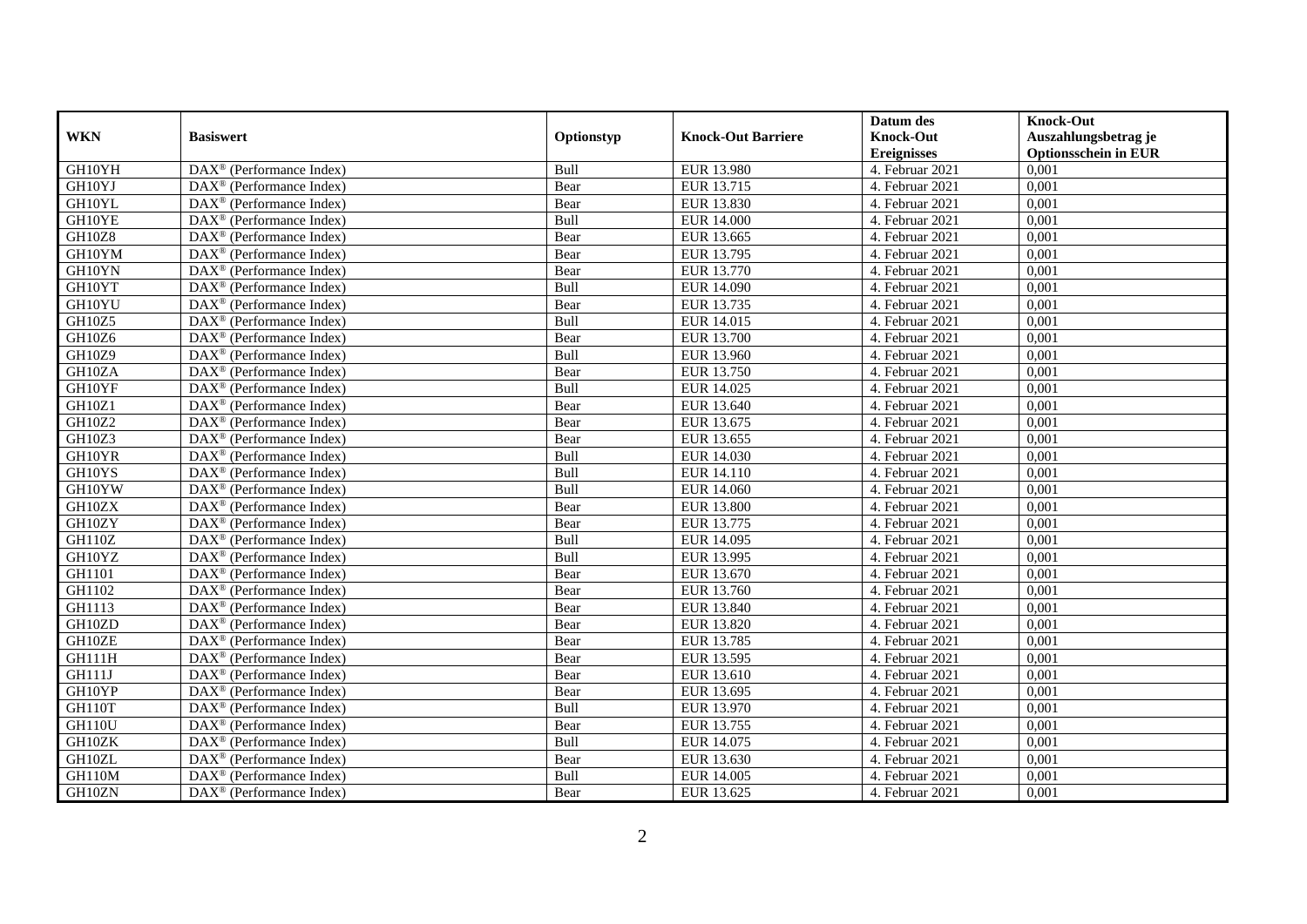|               |                                                              |             |                           | Datum des          | <b>Knock-Out</b>            |
|---------------|--------------------------------------------------------------|-------------|---------------------------|--------------------|-----------------------------|
| <b>WKN</b>    | <b>Basiswert</b>                                             | Optionstyp  | <b>Knock-Out Barriere</b> | <b>Knock-Out</b>   | Auszahlungsbetrag je        |
|               |                                                              |             |                           | <b>Ereignisses</b> | <b>Optionsschein in EUR</b> |
| GH110Q        | $\overline{\text{DAX}}^{\textcircled{}}$ (Performance Index) | Bear        | EUR 13.720                | 4. Februar 2021    | 0,001                       |
| GH10ZZ        | $DAX^{\circledR}$ (Performance Index)                        | Bear        | EUR 13.825                | 4. Februar 2021    | 0,001                       |
| GH1100        | DAX <sup>®</sup> (Performance Index)                         | Bull        | <b>EUR 14.010</b>         | 4. Februar 2021    | 0,001                       |
| GH1111        | $\text{DAX}^{\otimes}$ (Performance Index)                   | Bear        | EUR 13.710                | 4. Februar 2021    | 0,001                       |
| GH1112        | DAX <sup>®</sup> (Performance Index)                         | Bear        | EUR 13.745                | 4. Februar 2021    | 0,001                       |
| GH1124        | $\text{DAX}^{\textcircled{n}}$ (Performance Index)           | Bear        | EUR 13.635                | 4. Februar 2021    | 0,001                       |
| GH10ZF        | $\text{DAX}^{\textcircled{n}}$ (Performance Index)           | Bear        | EUR 13.705                | 4. Februar 2021    | 0,001                       |
| GH10ZG        | $DAX^{\otimes}$ (Performance Index)                          | Bear        | EUR 13.810                | 4. Februar 2021    | 0,001                       |
| <b>GH110H</b> | $\text{DAX}^{\textcircled{p}}$ (Performance Index)           | Bull        | EUR 14.035                | 4. Februar 2021    | 0,001                       |
| <b>GH110J</b> | $DAX^{\otimes}$ (Performance Index)                          | Bear        | EUR 13.690                | 4. Februar 2021    | 0,001                       |
| GH111K        | DAX <sup>®</sup> (Performance Index)                         | Bear        | EUR 13.605                | 4. Februar 2021    | 0,001                       |
| GH1109        | $\overline{\text{DAX}^{\otimes}}$ (Performance Index)        | Bull        | EUR 14.055                | 4. Februar 2021    | 0,001                       |
| GH111B        | $\text{DAX}^{\textcircled{n}}$ (Performance Index)           | Bear        | EUR 13.575                | 4. Februar 2021    | 0,001                       |
| <b>GH111C</b> | DAX <sup>®</sup> (Performance Index)                         | Bear        | <b>EUR 13.580</b>         | 4. Februar 2021    | 0,001                       |
| GH10ZQ        | DAX <sup>®</sup> (Performance Index)                         | Bull        | EUR 14.040                | 4. Februar 2021    | 0,001                       |
| <b>GH110R</b> | DAX <sup>®</sup> (Performance Index)                         | Bull        | <b>EUR 14.050</b>         | 4. Februar 2021    | 0,001                       |
| GH10ZC        | DAX <sup>®</sup> (Performance Index)                         | Bear        | EUR 13.845                | 4. Februar 2021    | 0,001                       |
| <b>GH110E</b> | $\overline{\text{DAX}}^{\textcirc}$ (Performance Index)      | <b>Bull</b> | EUR 14.065                | 4. Februar 2021    | 0,001                       |
| GH10ZV        | DAX <sup>®</sup> (Performance Index)                         | Bull        | EUR 13.975                | 4. Februar 2021    | 0,001                       |
| GH110X        | DAX <sup>®</sup> (Performance Index)                         | Bull        | EUR 13.990                | 4. Februar 2021    | 0,001                       |
| GH110Y        | DAX <sup>®</sup> (Performance Index)                         | Bear        | EUR 13.725                | 4. Februar 2021    | 0,001                       |
| GH1106        | $\overline{\text{DAX}^{\otimes}}$ (Performance Index)        | Bull        | EUR 14.085                | 4. Februar 2021    | 0,001                       |
| GH1108        | $\text{DAX}^{\circledast}$ (Performance Index)               | Bull        | EUR 14.020                | 4. Februar 2021    | 0,001                       |
| <b>GH111A</b> | DAX <sup>®</sup> (Performance Index)                         | Bear        | <b>EUR 13.805</b>         | 4. Februar 2021    | 0,001                       |
| <b>GH110B</b> | DAX <sup>®</sup> (Performance Index)                         | Bull        | EUR 14.115                | 4. Februar 2021    | 0,001                       |
| <b>GH111D</b> | $\text{DAX}^{\otimes}$ (Performance Index)                   | Bear        | EUR 13.780                | 4. Februar 2021    | 0,001                       |
| GH10ZH        | $\text{DAX}^{\circledast}$ (Performance Index)               | Bull        | EUR 13.965                | 4. Februar 2021    | 0,001                       |
| GH10ZJ        | $DAX^{\circledR}$ (Performance Index)                        | Bear        | EUR 13.645                | 4. Februar 2021    | 0,001                       |
| GH110L        | $\text{DAX}^{\textcircled{p}}$ (Performance Index)           | Bear        | EUR 13.660                | 4. Februar 2021    | 0,001                       |
| GH111M        | $DAX^{\circledcirc}$ (Performance Index)                     | Bear        | EUR 13.790                | 4. Februar 2021    | 0,001                       |
| <b>GH111N</b> | DAX <sup>®</sup> (Performance Index)                         | Bear        | EUR 13.615                | 4. Februar 2021    | 0,001                       |
| <b>GH110V</b> | DAX <sup>®</sup> (Performance Index)                         | Bear        | EUR 13.815                | 4. Februar 2021    | 0,001                       |
| <b>GH110W</b> | $\overline{\text{DAX}^{\otimes}}$ (Performance Index)        | Bear        | EUR 13.680                | 4. Februar 2021    | 0,001                       |
| GH1103        | DAX <sup>®</sup> (Performance Index)                         | Bear        | EUR 13.730                | 4. Februar 2021    | 0,001                       |
| GH1105        | $\text{DAX}^{\textcircled{n}}$ (Performance Index)           | Bull        | <b>EUR 14.100</b>         | 4. Februar 2021    | 0,001                       |
| GH1117        | $\text{DAX}^{\textcircled{n}}$ (Performance Index)           | Bear        | EUR 13.620                | 4. Februar 2021    | 0,001                       |
| GH1127        | DAX <sup>®</sup> (Performance Index)                         | Bear        | EUR 13.585                | 4. Februar 2021    | 0,001                       |
| GC9KQ4        | Unilever PLC                                                 | Bull        | GBP 42,1774378            | 4. Februar 2021    | 0,001                       |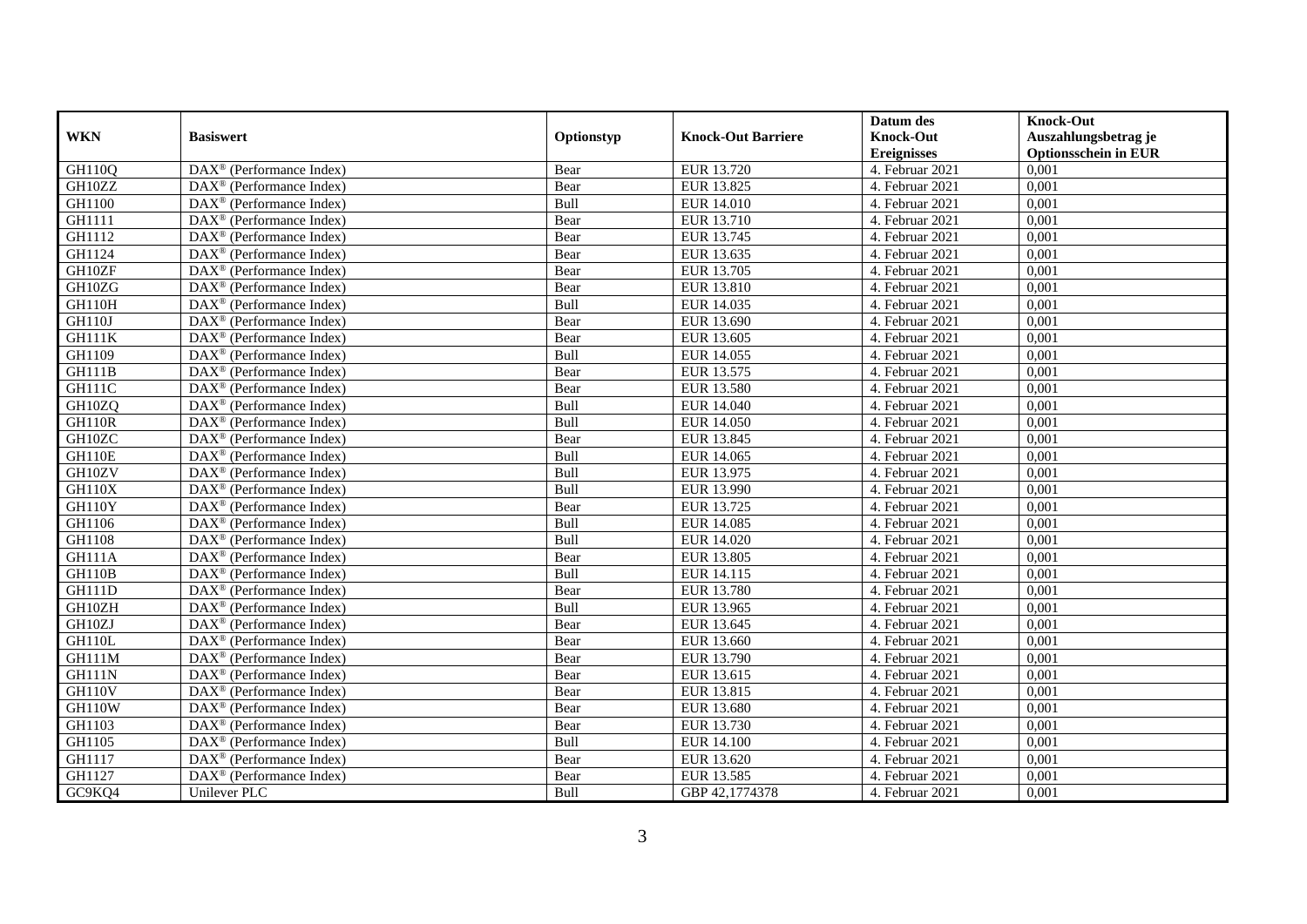|               |                                                                          |            |                           | Datum des          | <b>Knock-Out</b>            |
|---------------|--------------------------------------------------------------------------|------------|---------------------------|--------------------|-----------------------------|
| <b>WKN</b>    | <b>Basiswert</b>                                                         | Optionstyp | <b>Knock-Out Barriere</b> | <b>Knock-Out</b>   | Auszahlungsbetrag je        |
|               |                                                                          |            |                           | <b>Ereignisses</b> | <b>Optionsschein in EUR</b> |
| GF7ANG        | USD/JPY (WM-Fixing)                                                      | Bear       | JPY 105,17423493          | 4. Februar 2021    | 0,001                       |
| <b>GH112W</b> | DAX <sup>®</sup> (Performance Index)/ X-DAX <sup>®</sup>                 | Bull       | EUR 14.095                | 4. Februar 2021    | 0,001                       |
| GH1131        | $\text{DAX}^{\circledast}$ (Performance Index)/ X-DAX <sup>®</sup>       | Bear       | EUR 13.790                | 4. Februar 2021    | 0,001                       |
| <b>GH112X</b> | DAX <sup>®</sup> (Performance Index)/X-DAX <sup>®</sup>                  | Bull       | <b>EUR 14.080</b>         | 4. Februar 2021    | 0,001                       |
| GH113R        | DAX <sup>®</sup> (Performance Index)/ X-DAX <sup>®</sup>                 | Bear       | EUR 13.775                | 4. Februar 2021    | 0,001                       |
| <b>GH112Z</b> | DAX <sup>®</sup> (Performance Index)/ X-DAX <sup>®</sup>                 | Bull       | EUR 14.085                | 4. Februar 2021    | 0,001                       |
| <b>GH112S</b> | DAX <sup>®</sup> (Performance Index)/ X-DAX <sup>®</sup>                 | Bull       | EUR 14.115                | 4. Februar 2021    | 0,001                       |
| <b>GH114V</b> | $\text{DAX}^{\otimes}$ (Performance Index)/X-DAX <sup>®</sup>            | Bear       | EUR 13.650                | 4. Februar 2021    | 0,001                       |
| GH1126        | $\text{DAX}^{\circledast}$ (Performance Index)/ X-DAX <sup>®</sup>       | Bull       | EUR 13.940                | 4. Februar 2021    | 0,001                       |
| GH1136        | DAX <sup>®</sup> (Performance Index)/X-DAX <sup>®</sup>                  | Bear       | <b>EUR 13.800</b>         | 4. Februar 2021    | 0,001                       |
| GH111R        | $\text{DAX}^{\circledast}$ (Performance Index)/ X-DAX <sup>®</sup>       | Bull       | EUR 13.920                | 4. Februar 2021    | 0,001                       |
| <b>GH112H</b> | DAX <sup>®</sup> (Performance Index)/ X-DAX <sup>®</sup>                 | Bull       | EUR 14.025                | 4. Februar 2021    | 0,001                       |
| GH114N        | $\text{DAX}^{\circledast}$ (Performance Index)/ X-DAX <sup>®</sup>       | Bear       | EUR 13.600                | 4. Februar 2021    | 0,001                       |
| <b>GH114R</b> | DAX <sup>®</sup> (Performance Index)/ X-DAX <sup>®</sup>                 | Bear       | EUR 13.595                | 4. Februar 2021    | 0,001                       |
| GH1139        | DAX <sup>®</sup> (Performance Index)/ X-DAX <sup>®</sup>                 | Bear       | EUR 13.830                | 4. Februar 2021    | 0,001                       |
| <b>GH112T</b> | DAX <sup>®</sup> (Performance Index)/ X-DAX <sup>®</sup>                 | Bull       | <b>EUR 14.100</b>         | 4. Februar 2021    | 0,001                       |
| GH112U        | DAX <sup>®</sup> (Performance Index)/ X-DAX <sup>®</sup>                 | Bull       | EUR 14.120                | 4. Februar 2021    | 0,001                       |
| <b>GH113V</b> | $\text{DAX}^{\circledast}$ (Performance Index)/ X-DAX <sup>®</sup>       | Bear       | EUR 13.695                | 4. Februar 2021    | 0,001                       |
| <b>GH113W</b> | $\text{DAX}^{\circledR}$ (Performance Index)/ X-DAX <sup>®</sup>         | Bear       | EUR 13.690                | 4. Februar 2021    | 0,001                       |
| GH1123        | $\text{DAX}^{\circledast}$ (Performance Index)/ X-DAX <sup>®</sup>       | Bull       | EUR 13.975                | 4. Februar 2021    | 0,001                       |
| GH1135        | $\text{DAX}^{\circledR}$ (Performance Index)/ X-DAX <sup>®</sup>         | Bull       | EUR 13.970                | 4. Februar 2021    | 0,001                       |
| GH1147        | $\text{DAX}^{\circledast}$ (Performance Index)/ X-DAX <sup>®</sup>       | Bear       | EUR 13.610                | 4. Februar 2021    | 0,001                       |
| GH1148        | DAX <sup>®</sup> (Performance Index)/ X-DAX <sup>®</sup>                 | Bear       | EUR 13.635                | 4. Februar 2021    | 0,001                       |
| <b>GH112A</b> | $\text{DAX}^{\circledR}$ (Performance Index)/ X-DAX <sup>®</sup>         | Bull       | EUR 13.930                | 4. Februar 2021    | 0,001                       |
| GH112B        | $\text{DAX}^{\circledast}$ (Performance Index)/ X-DAX <sup>®</sup>       | Bull       | EUR 13.925                | 4. Februar 2021    | 0.001                       |
| GH112C        | $\text{DAX}^{\circledast}$ (Performance Index)/ X-DAX <sup>®</sup>       | Bull       | EUR 14.020                | 4. Februar 2021    | 0,001                       |
| <b>GH113C</b> | DAX <sup>®</sup> (Performance Index)/ X-DAX <sup>®</sup>                 | Bear       | EUR 13.825                | 4. Februar 2021    | 0,001                       |
| <b>GH113D</b> | $\text{DAX}^{\circledR}$ (Performance Index)/ X-DAX <sup>®</sup>         | Bear       | EUR 13.815                | 4. Februar 2021    | 0,001                       |
| GH113E        | $\text{DAX}^{\circledR}$ (Performance Index)/ X-DAX <sup>®</sup>         | Bear       | EUR 13.835                | 4. Februar 2021    | 0,001                       |
| GH114E        | $\text{DAX}^{\otimes}$ (Performance Index)/X-DAX <sup>®</sup>            | Bear       | EUR 13.665                | 4. Februar 2021    | 0,001                       |
| GH114F        | $\text{DAX}^{\circledast}$ (Performance Index)/ X-DAX <sup>®</sup>       | Bear       | EUR 13.575                | 4. Februar 2021    | 0,001                       |
| GH114G        | $\overline{\text{DAX}^{\otimes}}$ (Performance Index)/X-DAX <sup>®</sup> | Bear       | EUR 13.750                | 4. Februar 2021    | 0,001                       |
| GH112R        | $\text{DAX}^{\circledast}$ (Performance Index)/ X-DAX <sup>®</sup>       | Bull       | EUR 14.110                | 4. Februar 2021    | 0,001                       |
| GH113T        | DAX <sup>®</sup> (Performance Index)/ X-DAX <sup>®</sup>                 | Bear       | EUR 13.685                | 4. Februar 2021    | 0,001                       |
| <b>GH113U</b> | DAX <sup>®</sup> (Performance Index)/ X-DAX <sup>®</sup>                 | Bear       | EUR 13.700                | 4. Februar 2021    | 0,001                       |
| <b>GH112D</b> | $\text{DAX}^{\otimes}$ (Performance Index)/X-DAX <sup>®</sup>            | Bull       | <b>EUR 14.010</b>         | 4. Februar 2021    | 0,001                       |
| <b>GH112E</b> | DAX <sup>®</sup> (Performance Index)/ X-DAX <sup>®</sup>                 | Bull       | EUR 14.015                | 4. Februar 2021    | 0,001                       |
| GC7BBU        | Dassault Systemes S.A.                                                   | Bear       | EUR 174,18716606          | 4. Februar 2021    | 0,001                       |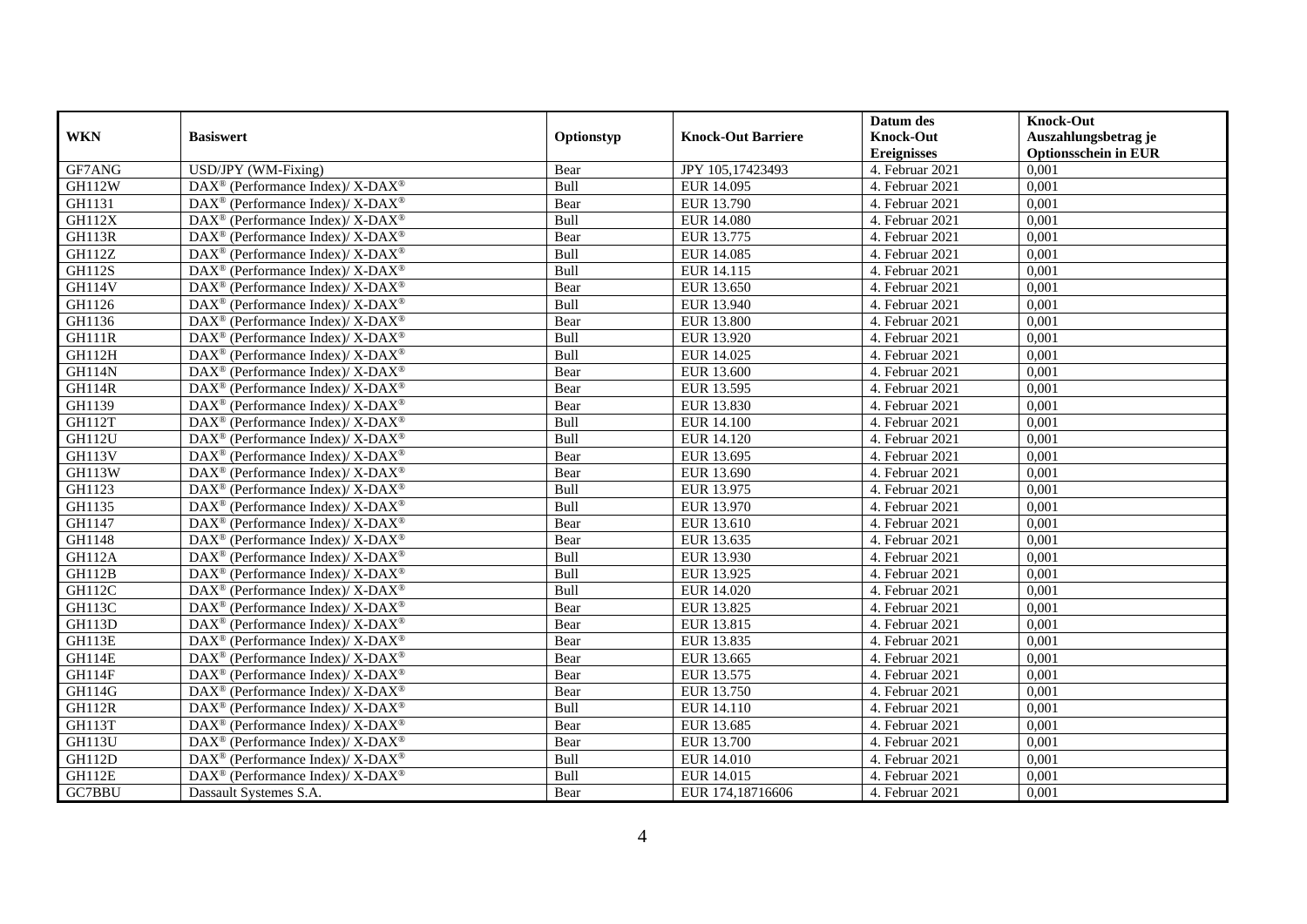|               |                                                                   |            |                           | Datum des          | <b>Knock-Out</b>            |
|---------------|-------------------------------------------------------------------|------------|---------------------------|--------------------|-----------------------------|
| <b>WKN</b>    | <b>Basiswert</b>                                                  | Optionstyp | <b>Knock-Out Barriere</b> | <b>Knock-Out</b>   | Auszahlungsbetrag je        |
|               |                                                                   |            |                           | <b>Ereignisses</b> | <b>Optionsschein in EUR</b> |
| GH113F        | DAX <sup>®</sup> (Performance Index)/X-DAX <sup>®</sup>           | Bull       | EUR 13.935                | 4. Februar 2021    | 0,001                       |
| <b>GH113G</b> | $DAX^{\circledast}$ (Performance Index)/ X-DAX <sup>®</sup>       | Bull       | <b>EUR 13.980</b>         | 4. Februar 2021    | 0,001                       |
| <b>GH114H</b> | $DAX^{\circledast}$ (Performance Index)/ X-DAX <sup>®</sup>       | Bear       | EUR 13.580                | 4. Februar 2021    | 0,001                       |
| <b>GH114J</b> | $DAX^{\circledast}$ (Performance Index)/ X-DAX <sup>®</sup>       | Bear       | EUR 13.655                | 4. Februar 2021    | 0,001                       |
| GH112J        | $\text{DAX}^{\circledast}$ (Performance Index)/X-DAX <sup>®</sup> | Bull       | <b>EUR 14.050</b>         | 4. Februar 2021    | 0,001                       |
| GH113K        | DAX <sup>®</sup> (Performance Index)/ X-DAX <sup>®</sup>          | Bear       | EUR 13.845                | 4. Februar 2021    | 0,001                       |
| GH113L        | DAX <sup>®</sup> (Performance Index)/ X-DAX <sup>®</sup>          | Bear       | EUR 13.740                | 4. Februar 2021    | 0,001                       |
| <b>GH114M</b> | $DAX^{\circledast}$ (Performance Index)/ X-DAX <sup>®</sup>       | Bear       | EUR 13.675                | 4. Februar 2021    | 0,001                       |
| <b>GH112V</b> | $\text{DAX}^{\circledR}$ (Performance Index)/ X-DAX <sup>®</sup>  | Bull       | EUR 14.090                | 4. Februar 2021    | 0,001                       |
| <b>GH113X</b> | DAX <sup>®</sup> (Performance Index)/ X-DAX <sup>®</sup>          | Bear       | EUR 13.680                | 4. Februar 2021    | 0,001                       |
| <b>GH113Y</b> | $DAX^{\circledast}$ (Performance Index)/ X-DAX <sup>®</sup>       | Bull       | EUR 14.065                | 4. Februar 2021    | 0,001                       |
| <b>GH112P</b> | DAX <sup>®</sup> (Performance Index)/ X-DAX <sup>®</sup>          | Bull       | EUR 13.990                | 4. Februar 2021    | 0,001                       |
| GH112Q        | DAX <sup>®</sup> (Performance Index)/X-DAX <sup>®</sup>           | Bull       | EUR 14.045                | 4. Februar 2021    | 0,001                       |
| GF9TSY        | Continental AG                                                    | Bear       | EUR 123,67614106          | 4. Februar 2021    | 0,001                       |
| <b>GH113S</b> | DAX <sup>®</sup> (Performance Index)/ X-DAX <sup>®</sup>          | Bear       | EUR 13.765                | 4. Februar 2021    | 0,001                       |
| <b>GH114T</b> | DAX <sup>®</sup> (Performance Index)/X-DAX <sup>®</sup>           | Bear       | EUR 13.620                | 4. Februar 2021    | 0,001                       |
| <b>GH114U</b> | DAX <sup>®</sup> (Performance Index)/ X-DAX <sup>®</sup>          | Bear       | EUR 13.670                | 4. Februar 2021    | 0,001                       |
| GH1120        | $DAX^{\circledast}$ (Performance Index)/ X-DAX <sup>®</sup>       | Bull       | EUR 13.985                | 4. Februar 2021    | 0,001                       |
| GH1132        | $DAX^{\circledast}$ (Performance Index)/ X-DAX <sup>®</sup>       | Bull       | EUR 14.055                | 4. Februar 2021    | 0,001                       |
| GH1143        | $DAX^{\circledast}$ (Performance Index)/ X-DAX <sup>®</sup>       | Bear       | EUR 13.795                | 4. Februar 2021    | 0,001                       |
| GH1144        | DAX <sup>®</sup> (Performance Index)/X-DAX <sup>®</sup>           | Bear       | EUR 13.720                | 4. Februar 2021    | 0,001                       |
| <b>GH112M</b> | $\text{DAX}^{\circledast}$ (Performance Index)/X-DAX <sup>®</sup> | Bull       | EUR 14.035                | 4. Februar 2021    | 0,001                       |
| <b>GH112N</b> | DAX <sup>®</sup> (Performance Index)/ X-DAX <sup>®</sup>          | Bull       | EUR 13.995                | 4. Februar 2021    | 0,001                       |
| <b>GH113P</b> | $DAX^{\circledast}$ (Performance Index)/ X-DAX <sup>®</sup>       | Bear       | EUR 13.770                | 4. Februar 2021    | 0,001                       |
| GH113Q        | DAX <sup>®</sup> (Performance Index)/ X-DAX <sup>®</sup>          | Bear       | <b>EUR 13.780</b>         | 4. Februar 2021    | 0.001                       |
| <b>GH114S</b> | $DAX^{\circledast}$ (Performance Index)/ X-DAX <sup>®</sup>       | Bear       | EUR 13.605                | 4. Februar 2021    | 0,001                       |
| GH112F        | DAX <sup>®</sup> (Performance Index)/X-DAX <sup>®</sup>           | Bull       | <b>EUR 14.005</b>         | 4. Februar 2021    | 0,001                       |
| <b>GH112G</b> | DAX <sup>®</sup> (Performance Index)/ X-DAX <sup>®</sup>          | Bull       | <b>EUR 14.000</b>         | 4. Februar 2021    | 0,001                       |
| <b>GH113H</b> | DAX <sup>®</sup> (Performance Index)/ X-DAX <sup>®</sup>          | Bear       | EUR 13.730                | 4. Februar 2021    | 0,001                       |
| <b>GH113J</b> | $\text{DAX}^{\circledast}$ (Performance Index)/X-DAX <sup>®</sup> | Bear       | EUR 13.735                | 4. Februar 2021    | 0,001                       |
| <b>GH114K</b> | $DAX^{\circledast}$ (Performance Index)/ X-DAX <sup>®</sup>       | Bear       | EUR 13.585                | 4. Februar 2021    | 0,001                       |
| GH114L        | DAX <sup>®</sup> (Performance Index)/ X-DAX <sup>®</sup>          | Bear       | EUR 13.840                | 4. Februar 2021    | 0,001                       |
| GH1121        | $DAX^{\circledast}$ (Performance Index)/ X-DAX <sup>®</sup>       | Bull       | EUR 13.965                | 4. Februar 2021    | 0,001                       |
| GH1133        | DAX <sup>®</sup> (Performance Index)/ X-DAX <sup>®</sup>          | Bull       | EUR 14.060                | 4. Februar 2021    | 0,001                       |
| GH1134        | DAX <sup>®</sup> (Performance Index)/ X-DAX <sup>®</sup>          | Bear       | EUR 13.785                | 4. Februar 2021    | 0,001                       |
| <b>GH0XKN</b> | 1 Feinunze Platin, Feinheit mind. 0,9995                          | Bull       | USD 1.082,558             | 4. Februar 2021    | 0,001                       |
| GH1145        | DAX <sup>®</sup> (Performance Index)/ X-DAX <sup>®</sup>          | Bear       | EUR 13.615                | 4. Februar 2021    | 0,001                       |
| <b>GH0XKM</b> | 1 Feinunze Platin, Feinheit mind. 0,9995                          | Bull       | USD 1.087,149             | 4. Februar 2021    | 0,001                       |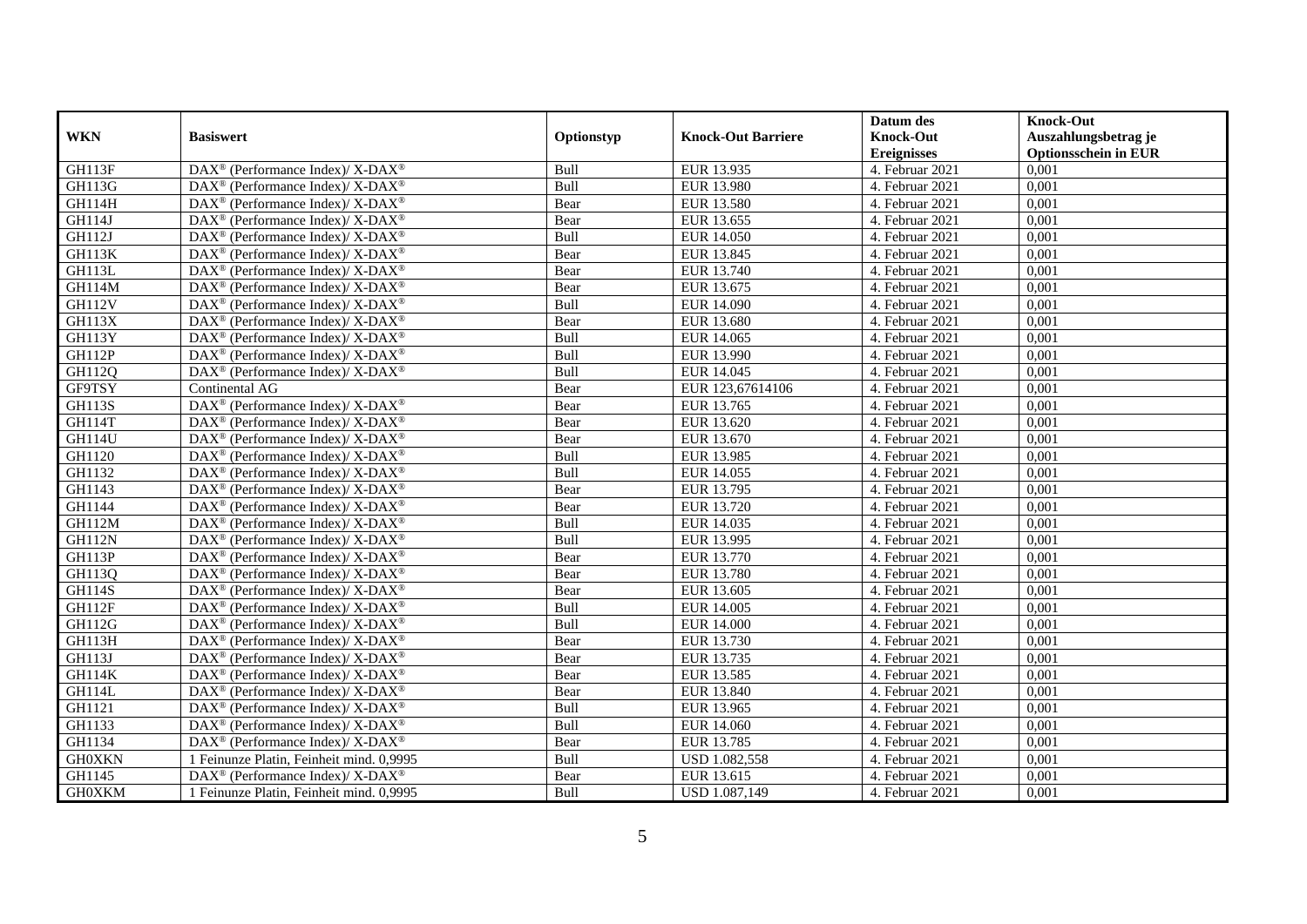|               |                                                                    |            |                           | Datum des          | <b>Knock-Out</b>            |
|---------------|--------------------------------------------------------------------|------------|---------------------------|--------------------|-----------------------------|
| <b>WKN</b>    | <b>Basiswert</b>                                                   | Optionstyp | <b>Knock-Out Barriere</b> | <b>Knock-Out</b>   | Auszahlungsbetrag je        |
|               |                                                                    |            |                           | <b>Ereignisses</b> | <b>Optionsschein in EUR</b> |
| GH1146        | DAX <sup>®</sup> (Performance Index)/X-DAX <sup>®</sup>            | Bear       | EUR 13.625                | 4. Februar 2021    | 0,001                       |
| <b>GH112K</b> | $\text{DAX}^{\circledast}$ (Performance Index)/ X-DAX <sup>®</sup> | Bull       | EUR 14.040                | 4. Februar 2021    | 0,001                       |
| GH112L        | $DAX^{\circledcirc}$ (Performance Index)/ X-DAX <sup>®</sup>       | Bull       | EUR 14.030                | 4. Februar 2021    | 0,001                       |
| GH113M        | $\text{DAX}^{\circledast}$ (Performance Index)/ X-DAX <sup>®</sup> | Bear       | EUR 13.755                | 4. Februar 2021    | 0,001                       |
| <b>GH113N</b> | DAX <sup>®</sup> (Performance Index)/ X-DAX <sup>®</sup>           | Bear       | EUR 13.760                | 4. Februar 2021    | 0,001                       |
| GH114P        | DAX <sup>®</sup> (Performance Index)/ X-DAX <sup>®</sup>           | Bear       | EUR 13.590                | 4. Februar 2021    | 0,001                       |
| GH114Q        | DAX <sup>®</sup> (Performance Index)/ X-DAX <sup>®</sup>           | Bull       | EUR 14.105                | 4. Februar 2021    | 0,001                       |
| GH1125        | DAX <sup>®</sup> (Performance Index)/ X-DAX <sup>®</sup>           | Bull       | EUR 13.955                | 4. Februar 2021    | 0,001                       |
| GH1137        | DAX <sup>®</sup> (Performance Index)/ X-DAX <sup>®</sup>           | Bull       | EUR 13.945                | 4. Februar 2021    | 0,001                       |
| GH1138        | DAX <sup>®</sup> (Performance Index)/X-DAX <sup>®</sup>            | Bear       | <b>EUR 13.805</b>         | 4. Februar 2021    | 0,001                       |
| GH1149        | $\text{DAX}^{\circledast}$ (Performance Index)/ X-DAX <sup>®</sup> | Bear       | EUR 13.640                | 4. Februar 2021    | 0,001                       |
| <b>GH114A</b> | $\text{DAX}^{\circledast}$ (Performance Index)/ X-DAX <sup>®</sup> | Bear       | EUR 13.630                | 4. Februar 2021    | 0,001                       |
| <b>GH112Y</b> | $DAX^{\circledcirc}$ (Performance Index)/X-DAX <sup>®</sup>        | Bull       | EUR 14.075                | 4. Februar 2021    | 0,001                       |
| <b>GH113Z</b> | DAX <sup>®</sup> (Performance Index)/ X-DAX <sup>®</sup>           | Bear       | EUR 13.710                | 4. Februar 2021    | 0,001                       |
| GH1140        | $\text{DAX}^{\circledast}$ (Performance Index)/ X-DAX <sup>®</sup> | Bear       | EUR 13.715                | 4. Februar 2021    | 0,001                       |
| GH1128        | DAX <sup>®</sup> (Performance Index)/ X-DAX <sup>®</sup>           | Bull       | EUR 13.950                | 4. Februar 2021    | 0,001                       |
| GH1129        | DAX <sup>®</sup> (Performance Index)/ X-DAX <sup>®</sup>           | Bull       | EUR 13.960                | 4. Februar 2021    | 0,001                       |
| <b>GH113A</b> | $\text{DAX}^{\circledast}$ (Performance Index)/ X-DAX <sup>®</sup> | Bear       | EUR 13.820                | 4. Februar 2021    | 0,001                       |
| GH113B        | DAX <sup>®</sup> (Performance Index)/ X-DAX <sup>®</sup>           | Bear       | EUR 13.810                | 4. Februar 2021    | 0,001                       |
| GH114B        | $\text{DAX}^{\circledast}$ (Performance Index)/ X-DAX <sup>®</sup> | Bear       | EUR 13.645                | 4. Februar 2021    | 0,001                       |
| GH114C        | $\text{DAX}^{\circledast}$ (Performance Index)/ X-DAX <sup>®</sup> | Bear       | EUR 13.745                | 4. Februar 2021    | 0,001                       |
| GH114D        | DAX <sup>®</sup> (Performance Index)/ X-DAX <sup>®</sup>           | Bear       | EUR 13.660                | 4. Februar 2021    | 0,001                       |
| GH1130        | $DAX^{\circledcirc}$ (Performance Index)/X-DAX <sup>®</sup>        | Bull       | EUR 14.070                | 4. Februar 2021    | 0,001                       |
| GH1141        | $DAX^{\circledcirc}$ (Performance Index)/ X-DAX <sup>®</sup>       | Bear       | EUR 13.705                | 4. Februar 2021    | 0,001                       |
| GH1142        | DAX <sup>®</sup> (Performance Index)/ X-DAX <sup>®</sup>           | Bear       | EUR 13.725                | 4. Februar 2021    | 0,001                       |
| GH10RT        | ICE Brent Crude Oil Future (Generic Front Month<br>Future)         | Bear       | <b>USD 58,22</b>          | 4. Februar 2021    | 0,001                       |
| GH0Y33        | DAX <sup>®</sup> (Performance Index)                               | Bear       | EUR 13.986,90572008       | 4. Februar 2021    | 0.001                       |
| GH111F        | DAX <sup>®</sup> (Performance Index)                               | Bear       | EUR 13.590                | 4. Februar 2021    | 0,001                       |
| <b>GH111G</b> | $\text{DAX}^{\textcircled{n}}$ (Performance Index)                 | Bear       | EUR 13.600                | 4. Februar 2021    | 0,001                       |
| <b>GH0KNM</b> | Dialog Semiconductor PLC                                           | Bear       | EUR 54,28444943           | 4. Februar 2021    | 0,001                       |
| GF9ZR1        | Continental AG                                                     | Bear       | EUR 124,15982729          | 4. Februar 2021    | 0,001                       |
| <b>GH0KGD</b> | Deutsche Bank AG                                                   | Bear       | EUR 8,92890972            | 4. Februar 2021    | 0,001                       |
| GF9ZR2        | Continental AG                                                     | Bear       | EUR 124,56896993          | 4. Februar 2021    | 0,001                       |
| <b>GH0KJG</b> | Deutsche Bank AG                                                   | Bear       | EUR 8,88895933            | 4. Februar 2021    | 0,001                       |
| GH0KJ5        | Deutsche Bank AG                                                   | Bear       | EUR 9,05874843            | 4. Februar 2021    | 0,001                       |
| <b>GH0KJM</b> | Deutsche Bank AG                                                   | Bear       | EUR 9,01879808            | 4. Februar 2021    | 0,001                       |
| <b>GH0KGT</b> | Deutsche Bank AG                                                   | Bear       | EUR 8,96886009            | 4. Februar 2021    | 0,001                       |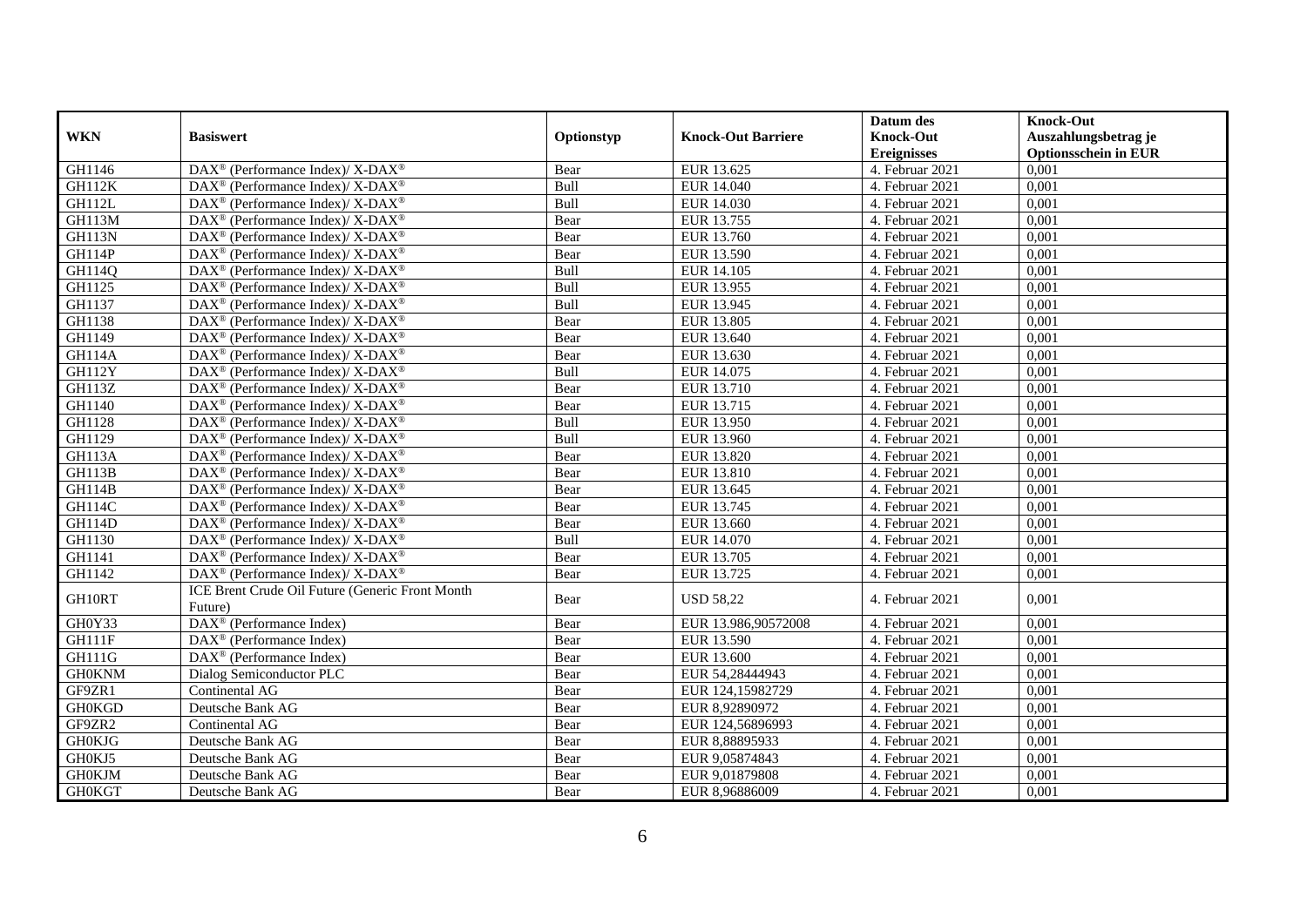|               |                                                                     |            |                           | Datum des          | <b>Knock-Out</b>            |
|---------------|---------------------------------------------------------------------|------------|---------------------------|--------------------|-----------------------------|
| <b>WKN</b>    | <b>Basiswert</b>                                                    | Optionstyp | <b>Knock-Out Barriere</b> | <b>Knock-Out</b>   | Auszahlungsbetrag je        |
|               |                                                                     |            |                           | <b>Ereignisses</b> | <b>Optionsschein in EUR</b> |
| GH10QS        | NYMEX Light, Sweet Crude Oil Future (Generic Front<br>Month Future) | Bear       | <b>USD 54,86</b>          | 4. Februar 2021    | 0,001                       |
| GH0Y8U        | Bechtle AG                                                          | Bull       | EUR 175,41610739          | 4. Februar 2021    | 0,001                       |
| GH0Y7W        | Bechtle AG                                                          | Bull       | EUR 176,30629062          | 4. Februar 2021    | 0,001                       |
| GH10R6        | Cotton No. 2 Future (Generic Front Month Future)                    | Bear       | <b>USD 0,82</b>           | 4. Februar 2021    | 0,001                       |
| <b>GH119W</b> | DAX <sup>®</sup> (Performance Index)                                | Bear       | <b>EUR 13.880</b>         | 4. Februar 2021    | 0,001                       |
| <b>GH11A0</b> | DAX <sup>®</sup> (Performance Index)                                | Bear       | EUR 13.875                | 4. Februar 2021    | 0,001                       |
| <b>GH11A7</b> | $DAX^{\circledast}$ (Performance Index)                             | Bear       | EUR 13.870                | 4. Februar 2021    | 0,001                       |
| GH0G85        | HelloFresh SE                                                       | Bear       | EUR 75,28212777           | 4. Februar 2021    | 0,001                       |
| GF6UG7        | Cancom SE                                                           | Bear       | EUR 51,15206929           | 4. Februar 2021    | 0,001                       |
| GH0Y7R        | <b>HelloFresh SE</b>                                                | Bear       | EUR 75,89610785           | 4. Februar 2021    | 0,001                       |
| <b>GH118A</b> | DAX <sup>®</sup> (Performance Index)                                | Bear       | EUR 13.960                | 4. Februar 2021    | 0,001                       |
| <b>GH118B</b> | $DAX^{\circledast}$ (Performance Index)                             | Bear       | EUR 13.960                | 4. Februar 2021    | 0,001                       |
| GH119C        | $DAX^{\circledast}$ (Performance Index)                             | Bear       | EUR 13.910                | 4. Februar 2021    | 0,001                       |
| <b>GH119D</b> | $DAX^{\circledR}$ (Performance Index)                               | Bear       | EUR 13.910                | 4. Februar 2021    | 0.001                       |
| <b>GH118E</b> | $\overline{\text{DAX}}^{\textcirc}$ (Performance Index)             | Bear       | EUR 13.950                | 4. Februar 2021    | 0,001                       |
| <b>GH118F</b> | $\overline{\text{DAX}^{\otimes}}$ (Performance Index)               | Bear       | EUR 13.950                | 4. Februar 2021    | 0,001                       |
| <b>GH119G</b> | $\overline{\text{DAX}^{\otimes}}$ (Performance Index)               | Bear       | <b>EUR 13.900</b>         | 4. Februar 2021    | 0,001                       |
| <b>GH118R</b> | DAX <sup>®</sup> (Performance Index)                                | Bear       | EUR 13.930                | 4. Februar 2021    | 0,001                       |
| GH1180        | DAX <sup>®</sup> (Performance Index)                                | Bear       | EUR 13.970                | 4. Februar 2021    | 0,001                       |
| GH1181        | $DAX^{\circledR}$ (Performance Index)                               | Bear       | EUR 13.970                | 4. Februar 2021    | 0,001                       |
| GH1192        | $DAX^{\circledast}$ (Performance Index)                             | Bear       | EUR 13.920                | 4. Februar 2021    | 0,001                       |
| GH1193        | $\overline{\text{DAX}^{\otimes}}$ (Performance Index)               | Bear       | EUR 13.920                | 4. Februar 2021    | 0,001                       |
| <b>GH118S</b> | DAX <sup>®</sup> (Performance Index)                                | Bear       | EUR 13.930                | 4. Februar 2021    | 0,001                       |
| <b>GH118T</b> | $\overline{\text{DAX}^{\otimes}}$ (Performance Index)               | Bear       | EUR 13.930                | 4. Februar 2021    | 0,001                       |
| GH1184        | $DAX^{\circledast}$ (Performance Index)                             | Bear       | EUR 13.970                | 4. Februar 2021    | 0,001                       |
| GH1185        | $DAX^{\circledR}$ (Performance Index)                               | Bear       | EUR 13.970                | 4. Februar 2021    | 0,001                       |
| GH1196        | DAX <sup>®</sup> (Performance Index)                                | Bear       | EUR 13.920                | 4. Februar 2021    | 0,001                       |
| GH1197        | $DAX^{\circledast}$ (Performance Index)                             | Bear       | EUR 13.920                | 4. Februar 2021    | 0,001                       |
| <b>GH118J</b> | $DAX^{\circledast}$ (Performance Index)                             | Bear       | EUR 13.940                | 4. Februar 2021    | 0,001                       |
| <b>GH118K</b> | $DAX^{\circledast}$ (Performance Index)                             | Bear       | EUR 13.940                | 4. Februar 2021    | 0,001                       |
| GH118L        | $DAX^{\circledast}$ (Performance Index)                             | Bear       | EUR 13.940                | 4. Februar 2021    | 0,001                       |
| GH1186        | $DAX^{\circledR}$ (Performance Index)                               | Bear       | EUR 13.960                | 4. Februar 2021    | 0,001                       |
| GH1187        | $\overline{\text{DAX}}^{\textcirc}$ (Performance Index)             | Bear       | EUR 13.960                | 4. Februar 2021    | 0,001                       |
| GH1199        | DAX <sup>®</sup> (Performance Index)                                | Bear       | EUR 13.910                | 4. Februar 2021    | 0,001                       |
| GH1188        | DAX <sup>®</sup> (Performance Index)                                | Bear       | EUR 13.960                | 4. Februar 2021    | 0,001                       |
| GH1189        | DAX <sup>®</sup> (Performance Index)                                | Bear       | EUR 13.960                | 4. Februar 2021    | 0,001                       |
| <b>GH119A</b> | $DAX^{\circledast}$ (Performance Index)                             | Bear       | EUR 13.910                | 4. Februar 2021    | 0,001                       |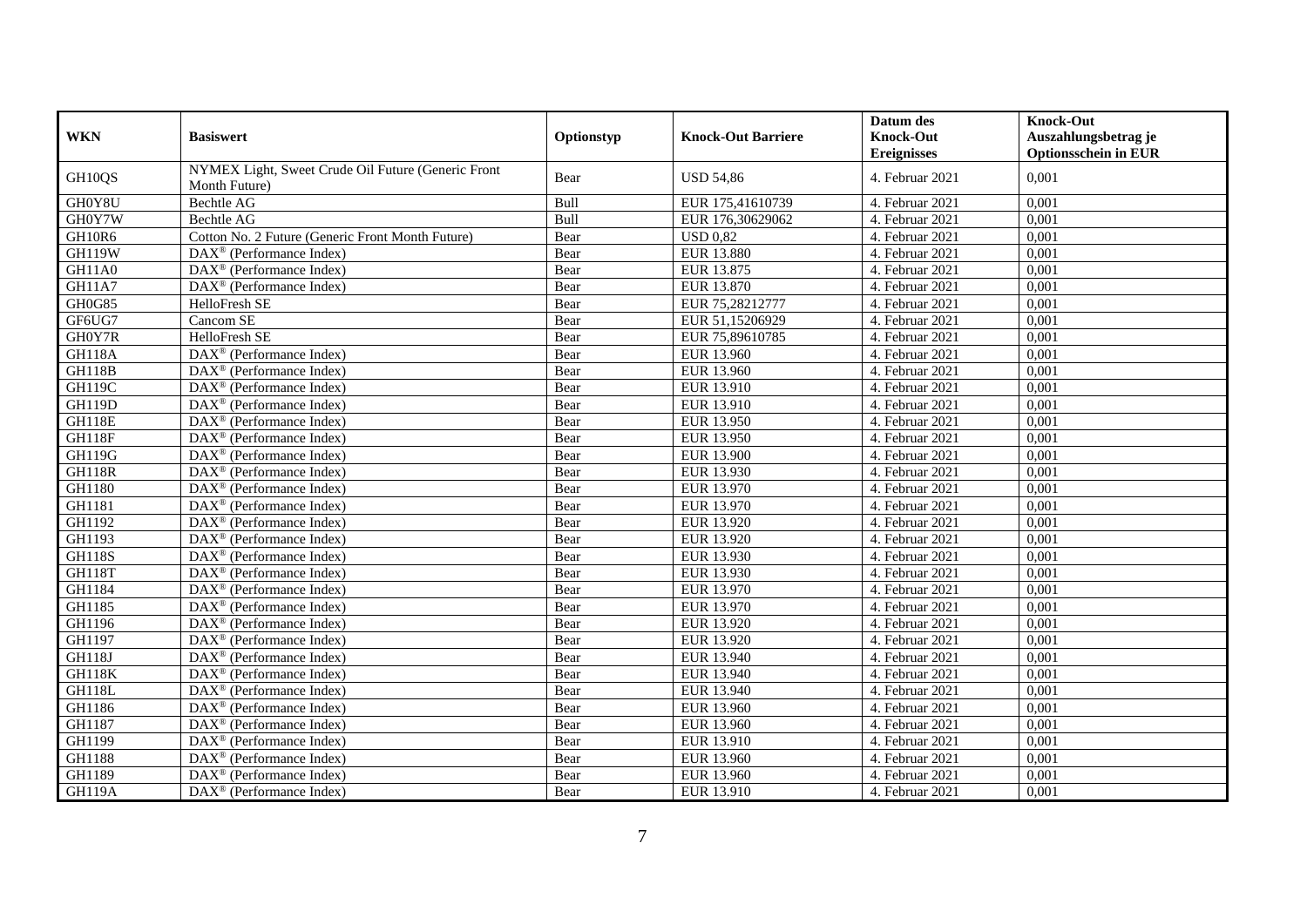|               |                                                              |            |                           | Datum des          | <b>Knock-Out</b>            |
|---------------|--------------------------------------------------------------|------------|---------------------------|--------------------|-----------------------------|
| <b>WKN</b>    | <b>Basiswert</b>                                             | Optionstyp | <b>Knock-Out Barriere</b> | <b>Knock-Out</b>   | Auszahlungsbetrag je        |
|               |                                                              |            |                           | <b>Ereignisses</b> | <b>Optionsschein in EUR</b> |
| <b>GH119B</b> | $\overline{\text{DAX}}^{\textcircled{}}$ (Performance Index) | Bear       | EUR 13.910                | 4. Februar 2021    | 0,001                       |
| GF8QSV        | Daimler AG                                                   | Bear       | EUR 65,27116556           | 4. Februar 2021    | 0,001                       |
| <b>GH118C</b> | $\overline{\text{DAX}^{\otimes}}$ (Performance Index)        | Bear       | EUR 13.950                | 4. Februar 2021    | 0,001                       |
| <b>GH118D</b> | DAX <sup>®</sup> (Performance Index)                         | Bear       | EUR 13.950                | 4. Februar 2021    | 0,001                       |
| <b>GH119E</b> | DAX <sup>®</sup> (Performance Index)                         | Bear       | EUR 13.910                | 4. Februar 2021    | 0,001                       |
| <b>GH118W</b> | $\text{DAX}^{\textcircled{D}}$ (Performance Index)           | Bear       | EUR 13.925                | 4. Februar 2021    | 0,001                       |
| GH118X        | $DAX^{\otimes}$ (Performance Index)                          | Bear       | EUR 13.925                | 4. Februar 2021    | 0,001                       |
| <b>GH118V</b> | DAX <sup>®</sup> (Performance Index)                         | Bear       | EUR 13.925                | 4. Februar 2021    | 0,001                       |
| GH1190        | $\text{DAX}^{\circledast}$ (Performance Index)               | Bear       | EUR 13.925                | 4. Februar 2021    | 0,001                       |
| GH118Y        | $\text{DAX}^{\textcircled{}}$ (Performance Index)            | Bear       | EUR 13.925                | 4. Februar 2021    | 0,001                       |
| <b>GH118Z</b> | $\overline{\text{DAX}^{\otimes}}$ (Performance Index)        | Bear       | EUR 13.925                | 4. Februar 2021    | 0,001                       |
| <b>GH118M</b> | DAX <sup>®</sup> (Performance Index)                         | Bear       | EUR 13.940                | 4. Februar 2021    | 0,001                       |
| <b>GH118N</b> | $\text{DAX}^{\textcircled{n}}$ (Performance Index)           | Bear       | EUR 13.940                | 4. Februar 2021    | 0,001                       |
| <b>GH118P</b> | DAX <sup>®</sup> (Performance Index)                         | Bear       | EUR 13.940                | 4. Februar 2021    | 0.001                       |
| GH119P        | $DAX^{\otimes}$ (Performance Index)                          | Bear       | <b>EUR 13.890</b>         | 4. Februar 2021    | 0,001                       |
| <b>GH118G</b> | DAX <sup>®</sup> (Performance Index)                         | Bear       | EUR 13.950                | 4. Februar 2021    | 0,001                       |
| GH118H        | $\text{DAX}^{\textcircled{D}}$ (Performance Index)           | Bear       | EUR 13.950                | 4. Februar 2021    | 0,001                       |
| GH1182        | DAX <sup>®</sup> (Performance Index)                         | Bear       | EUR 13.970                | 4. Februar 2021    | 0,001                       |
| GH1183        | $\text{DAX}^{\textcircled{n}}$ (Performance Index)           | Bear       | EUR 13.970                | 4. Februar 2021    | 0,001                       |
| GH1194        | $\text{DAX}^{\otimes}$ (Performance Index)                   | Bear       | EUR 13.920                | 4. Februar 2021    | 0,001                       |
| GH1195        | $\overline{\text{DAX}}^{\textcircled{}}$ (Performance Index) | Bear       | EUR 13.920                | 4. Februar 2021    | 0,001                       |
| GF9ZPH        | Continental AG                                               | Bear       | EUR 125,38725526          | 4. Februar 2021    | 0,001                       |
| GH0YE6        | TecDAX <sup>®</sup> (Performance Index)                      | Bear       | EUR 3.510,71              | 4. Februar 2021    | 0,001                       |
| GH0YE7        | TecDAX <sup>®</sup> (Performance Index)                      | Bear       | EUR 3.514,1               | 4. Februar 2021    | 0,001                       |
| GF6HWK        | Cancom SE                                                    | Bear       | EUR 54,52988123           | 4. Februar 2021    | 0,001                       |
| <b>GF9TWJ</b> | Continental AG                                               | Bear       | EUR 125,02304967          | 4. Februar 2021    | 0,001                       |
| <b>GH117R</b> | DAX <sup>®</sup> (Performance Index)                         | Bear       | <b>EUR 13.980</b>         | 4. Februar 2021    | 0,001                       |
| GH09F8        | $K+SAG$                                                      | Bull       | EUR 8,87182566            | 4. Februar 2021    | 0,001                       |
| GH0W6N        | DAX <sup>®</sup> (Performance Index)                         | Bear       | <b>EUR 14.000</b>         | 4. Februar 2021    | 0,001                       |
| GF6UCW        | Daimler AG                                                   | Bear       | EUR 65,97254227           | 4. Februar 2021    | 0,001                       |
| <b>GB7JLN</b> | Dassault Systemes S.A.                                       | Bear       | EUR 179,17790105          | 4. Februar 2021    | 0,001                       |
| GH0G5G        | DAX <sup>®</sup> (Performance Index)                         | Bear       | EUR 13.994,19190097       | 4. Februar 2021    | 0,001                       |
| GH09SB        | $MDAX^{\circledR}$ (Performance Index)                       | Bear       | EUR 32.377,44045755       | 4. Februar 2021    | 0,001                       |
| <b>GH117U</b> | DAX <sup>®</sup> (Performance Index)                         | Bear       | EUR 13.975                | 4. Februar 2021    | 0,001                       |
| GC8M4W        | Cancom SE                                                    | Bear       | EUR 52,15543496           | 4. Februar 2021    | 0,001                       |
| GH0W6M        | $\text{DAX}^{\circledast}$ (Performance Index)               | Bear       | <b>EUR 14.000</b>         | 4. Februar 2021    | 0,001                       |
| GH09F9        | $K+SAG$                                                      | Bull       | EUR 8,92194894            | 4. Februar 2021    | 0,001                       |
| <b>GH117V</b> | $\text{DAX}^{\textcircled{n}}$ (Performance Index)           | Bear       | EUR 13.975                | 4. Februar 2021    | 0,001                       |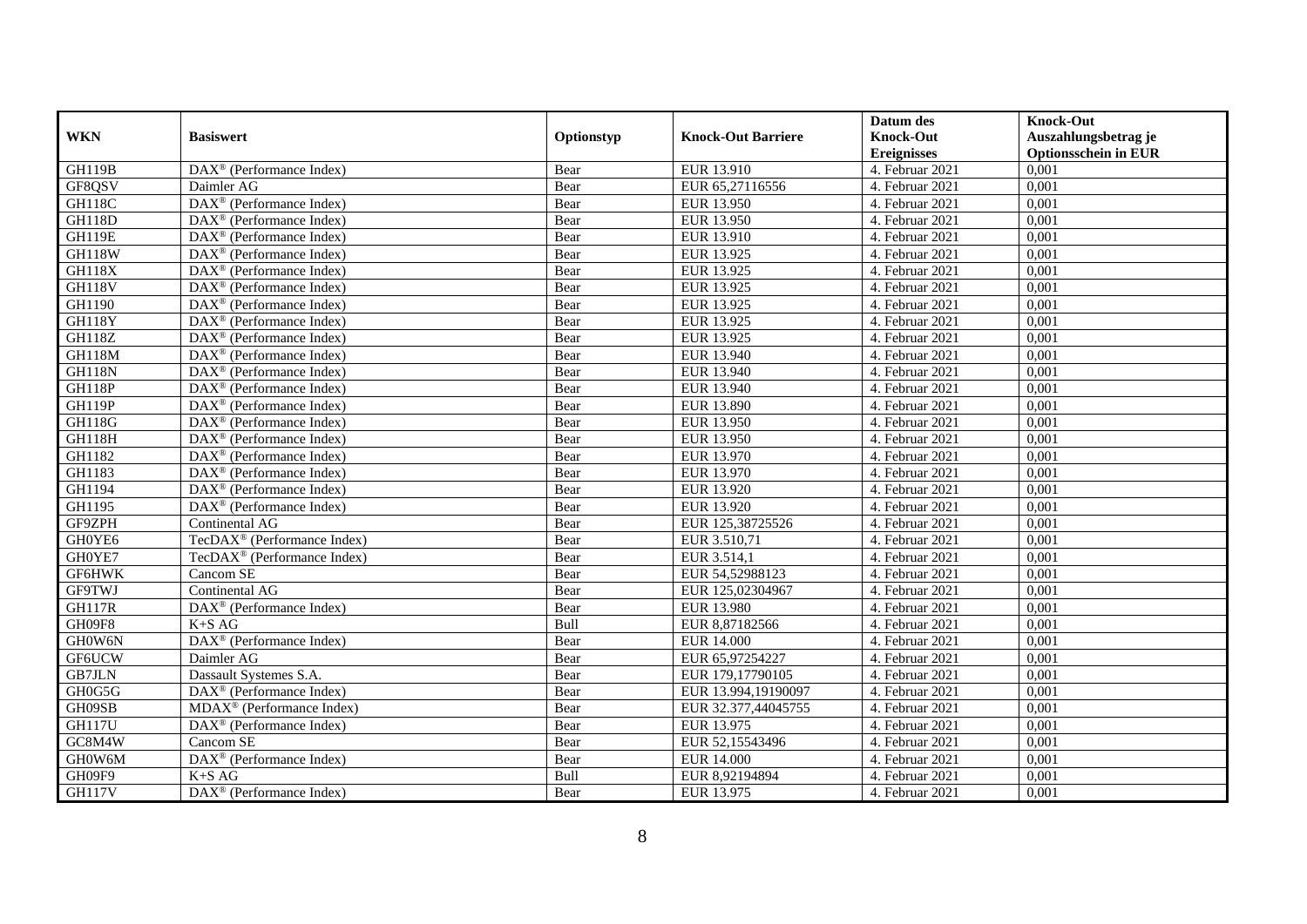|                                 |                                                             |            |                           | Datum des          | <b>Knock-Out</b>            |
|---------------------------------|-------------------------------------------------------------|------------|---------------------------|--------------------|-----------------------------|
| <b>WKN</b>                      | <b>Basiswert</b>                                            | Optionstyp | <b>Knock-Out Barriere</b> | <b>Knock-Out</b>   | Auszahlungsbetrag je        |
|                                 |                                                             |            |                           | <b>Ereignisses</b> | <b>Optionsschein in EUR</b> |
| GH0G6F                          | DAX <sup>®</sup> (Performance Index)                        | Bear       | EUR 14.015,00116026       | 4. Februar 2021    | 0,001                       |
| GB7PVX                          | $\overline{\text{MDAX}^{\circledast}}$ (Performance Index)  | Bear       | EUR 32.329,56492942       | 4. Februar 2021    | 0,001                       |
| GH0Y7Q                          | HelloFresh SE                                               | Bear       | EUR 76,2460438            | 4. Februar 2021    | 0,001                       |
| <b>GH0VTQ</b>                   | $DAX^{\circledast}$ (Performance Index)/X-DAX <sup>®</sup>  | Bear       | <b>EUR 14.000</b>         | 4. Februar 2021    | 0,001                       |
| <b>GH117S</b>                   | DAX <sup>®</sup> (Performance Index)                        | Bear       | <b>EUR 13.980</b>         | 4. Februar 2021    | 0,001                       |
| GH0Y2R                          | $\text{DAX}^{\textcircled{p}}$ (Performance Index)          | Bear       | EUR 14.007,42367475       | 4. Februar 2021    | 0,001                       |
| GH0Z0R                          | $DAX^{\otimes}$ (Performance Index)                         | Bear       | EUR 14.010                | 4. Februar 2021    | 0,001                       |
| <b>GH117T</b>                   | $\text{DAX}^{\circledast}$ (Performance Index)              | Bear       | EUR 13.980                | 4. Februar 2021    | 0,001                       |
| <b>GHOVTR</b>                   | DAX <sup>®</sup> (Performance Index)/ X-DAX <sup>®</sup>    | Bear       | <b>EUR 14.000</b>         | 4. Februar 2021    | 0,001                       |
| <b>GH0JPZ</b>                   | $DAX^{\circledast}$ (Performance Index)/X-DAX <sup>®</sup>  | Bear       | <b>EUR 14.000</b>         | 4. Februar 2021    | 0,001                       |
| GH <sub>0</sub> Z <sub>0S</sub> | $\overline{\text{DAX}}^{\textcirc}$ (Performance Index)     | Bear       | EUR 13.990                | 4. Februar 2021    | 0,001                       |
| <b>GH117Y</b>                   | DAX <sup>®</sup> (Performance Index)                        | Bear       | EUR 13.975                | 4. Februar 2021    | 0,001                       |
| GH0Z0T                          | $\overline{\text{DAX}^{\otimes}}$ (Performance Index)       | Bear       | EUR 13.990                | 4. Februar 2021    | 0,001                       |
| <b>GH0DHN</b>                   | DAX <sup>®</sup> (Performance Index)/ X-DAX <sup>®</sup>    | Bear       | <b>EUR 14.000</b>         | 4. Februar 2021    | 0,001                       |
| <b>GH0DCE</b>                   | $\text{DAX}^{\otimes}$ (Performance Index)                  | Bear       | EUR 14.010                | 4. Februar 2021    | 0,001                       |
| <b>GH117Z</b>                   | DAX <sup>®</sup> (Performance Index)                        | Bear       | EUR 13.975                | 4. Februar 2021    | 0,001                       |
| GH0Z0Q                          | DAX <sup>®</sup> (Performance Index)                        | Bear       | <b>EUR 14.010</b>         | 4. Februar 2021    | 0,001                       |
| <b>GH0DHP</b>                   | $DAX^{\circledcirc}$ (Performance Index)/X-DAX <sup>®</sup> | Bear       | EUR 14.000                | 4. Februar 2021    | 0,001                       |
| <b>GH0DCF</b>                   | DAX <sup>®</sup> (Performance Index)                        | Bear       | <b>EUR 14.010</b>         | 4. Februar 2021    | 0,001                       |
| <b>GH117W</b>                   | DAX <sup>®</sup> (Performance Index)                        | Bear       | EUR 13.975                | 4. Februar 2021    | 0,001                       |
| <b>GH0DCK</b>                   | DAX <sup>®</sup> (Performance Index)                        | Bear       | <b>EUR 14.000</b>         | 4. Februar 2021    | 0,001                       |
| <b>GH117X</b>                   | $\overline{\text{DAX}^{\otimes}}$ (Performance Index)       | Bear       | EUR 13.975                | 4. Februar 2021    | 0,001                       |
| <b>GH0DCU</b>                   | DAX <sup>®</sup> (Performance Index)                        | Bear       | EUR 13.990                | 4. Februar 2021    | 0,001                       |
| <b>GH0DCV</b>                   | DAX <sup>®</sup> (Performance Index)                        | Bear       | EUR 13.990                | 4. Februar 2021    | 0,001                       |
| <b>GH0DCW</b>                   | DAX <sup>®</sup> (Performance Index)                        | Bear       | EUR 13.990                | 4. Februar 2021    | 0.001                       |
| <b>GH0DCN</b>                   | DAX <sup>®</sup> (Performance Index)                        | Bear       | <b>EUR 14.000</b>         | 4. Februar 2021    | 0,001                       |
| <b>GB2HTR</b>                   | TecDAX <sup>®</sup> (Performance Index)                     | Bear       | EUR 3.516,96              | 4. Februar 2021    | 0,001                       |
| <b>GH0DCP</b>                   | $\text{DAX}^{\textcircled{p}}$ (Performance Index)          | Bear       | <b>EUR 14.000</b>         | 4. Februar 2021    | 0,001                       |
| <b>GH0DCC</b>                   | $\overline{\text{DAX}^{\otimes}}$ (Performance Index)       | Bear       | <b>EUR 14.010</b>         | 4. Februar 2021    | 0,001                       |
| <b>GH0DCD</b>                   | $\text{DAX}^{\otimes}$ (Performance Index)                  | Bear       | EUR 14.010                | 4. Februar 2021    | 0,001                       |
| <b>GHOFEK</b>                   | EUR/USD (WM-Fixing)                                         | Bull       | <b>USD 1,1991</b>         | 4. Februar 2021    | 0,001                       |
| <b>GH0DCG</b>                   | DAX <sup>®</sup> (Performance Index)                        | Bear       | EUR 14.010                | 4. Februar 2021    | 0,001                       |
| GF89NF                          | EUR/USD (WM-Fixing)                                         | Bull       | <b>USD 1,19992</b>        | 4. Februar 2021    | 0,001                       |
| <b>GH0DCS</b>                   | DAX <sup>®</sup> (Performance Index)                        | Bear       | EUR 13.990                | 4. Februar 2021    | 0,001                       |
| <b>GH0DCT</b>                   | DAX <sup>®</sup> (Performance Index)                        | Bear       | EUR 13.990                | 4. Februar 2021    | 0,001                       |
| <b>GH0DCL</b>                   | DAX <sup>®</sup> (Performance Index)                        | Bear       | <b>EUR 14.000</b>         | 4. Februar 2021    | 0,001                       |
| <b>GH0DCM</b>                   | $DAX^{\circledast}$ (Performance Index)                     | Bear       | <b>EUR 14.000</b>         | 4. Februar 2021    | 0,001                       |
| GH059A                          | 1 Feinunze Gold, Feinheit mind. 0,995, LBMA                 | Bull       | USD 1.814,33665637        | 4. Februar 2021    | 0,001                       |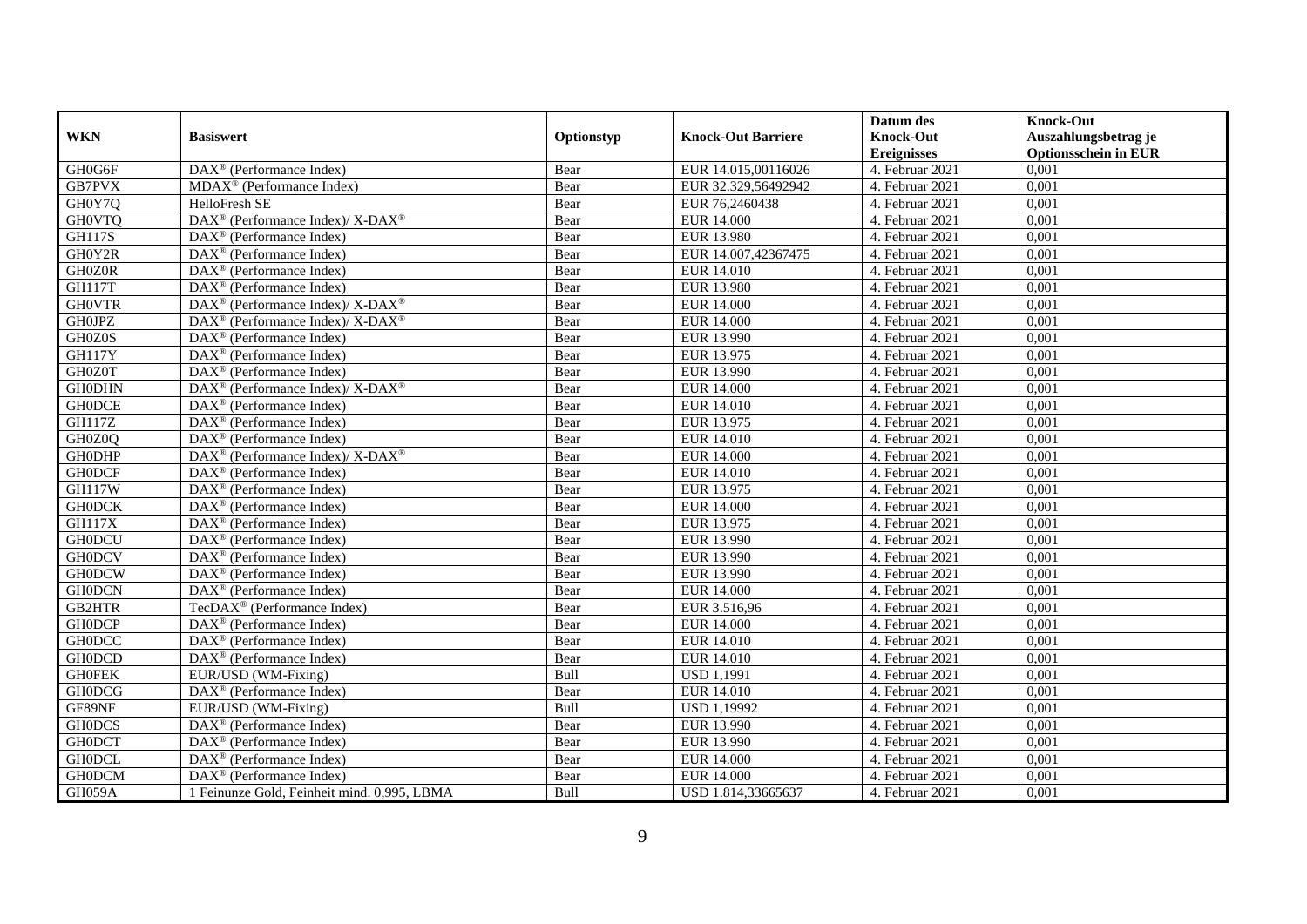|               |                                                                   |            |                           | Datum des                              | <b>Knock-Out</b>                                    |
|---------------|-------------------------------------------------------------------|------------|---------------------------|----------------------------------------|-----------------------------------------------------|
| <b>WKN</b>    | <b>Basiswert</b>                                                  | Optionstyp | <b>Knock-Out Barriere</b> | <b>Knock-Out</b><br><b>Ereignisses</b> | Auszahlungsbetrag je<br><b>Optionsschein in EUR</b> |
| GH09SF        | $MDAX^{\circledcirc}$ (Performance Index)                         | Bear       | EUR 32.408,2543572        | 4. Februar 2021                        | 0,001                                               |
| GH0Y7Y        | Bechtle AG                                                        | Bull       | EUR 174,51592209          | 4. Februar 2021                        | 0,001                                               |
| <b>GH0G88</b> | HelloFresh SE                                                     | Bear       | EUR 76,74944053           | 4. Februar 2021                        | 0,001                                               |
| GH0Y9J        | Airbus SE                                                         | Bear       | EUR 91,01839799           | 4. Februar 2021                        | 0,001                                               |
| GH0Y9B        | Airbus SE                                                         | Bear       | EUR 91,84829221           | 4. Februar 2021                        | 0,001                                               |
| GF5V7P        | Unilever PLC                                                      | Bull       | GBP 41,23992032           | 4. Februar 2021                        | 0,001                                               |
| GF4KSK        | Siemens AG                                                        | Bear       | EUR 134,98182473          | 4. Februar 2021                        | 0,001                                               |
| GH0Y9D        | Airbus SE                                                         | Bear       | EUR 92,30823358           | 4. Februar 2021                        | 0,001                                               |
| GH0Y9G        | Airbus SE                                                         | Bear       | EUR 92,8281673            | 4. Februar 2021                        | 0.001                                               |
| GH0Y82        | Bechtle AG                                                        | Bull       | EUR 173,62573886          | 4. Februar 2021                        | 0,001                                               |
| GC5UG0        | CNH Industrial N.V.                                               | Bear       | EUR 11,90299566           | 4. Februar 2021                        | 0,001                                               |
| GF5YNG        | EUR/GBP (WM-Fixing)                                               | Bull       | GBP 0,87828               | 4. Februar 2021                        | 0,001                                               |
| CH0220        | EUR/GBP (WM-Fixing)                                               | Bull       | GBP 0,87778               | 4. Februar 2021                        | 0,001                                               |
| CH0221        | EUR/GBP (WM-Fixing)                                               | Bull       | GBP 0,87724               | 4. Februar 2021                        | 0,001                                               |
| <b>GH0BPU</b> | 10-Year U.S. Treasury Note Future (Generic Front<br>Month Future) | Bull       | <b>USD 136,64</b>         | 4. Februar 2021                        | 0,001                                               |
| GF8246        | 1 Feinunze Gold, Feinheit mind. 0,995, LBMA                       | Bull       | USD 1.809,76625128        | 4. Februar 2021                        | 0,001                                               |
| CH0225        | EUR/GBP (WM-Fixing)                                               | Bull       | GBP 0,87517               | 4. Februar 2021                        | 0,001                                               |
| CH0222        | EUR/GBP (WM-Fixing)                                               | Bull       | GBP 0,87673               | 4. Februar 2021                        | 0,001                                               |
| CH0224        | EUR/GBP (WM-Fixing)                                               | Bull       | GBP 0,8757                | 4. Februar 2021                        | 0,001                                               |
| GF8247        | 1 Feinunze Gold, Feinheit mind. 0,995, LBMA                       | Bull       | USD 1.804,6246126         | 4. Februar 2021                        | 0,001                                               |
| GF3WES        | USD/JPY (WM-Fixing)                                               | Bear       | JPY 105,34609779          | 4. Februar 2021                        | 0,001                                               |
| GF8248        | 1 Feinunze Gold, Feinheit mind. 0,995, LBMA                       | Bull       | USD 1.798,01393432        | 4. Februar 2021                        | 0,001                                               |
| <b>GH0YDD</b> | ABB Ltd                                                           | Bull       | CHF 26,32161488           | 4. Februar 2021                        | 0,001                                               |
| GC6XMA        | Workday, Inc.                                                     | Bear       | USD 261,77049299          | 4. Februar 2021                        | 0,001                                               |
| CH04GD        | 1 Feinunze Gold, Feinheit mind. 0,995, LBMA                       | Bull       | USD 1.801,35871244        | 4. Februar 2021                        | 0,001                                               |
| GF7GX5        | <b>Barrick Gold Corporation</b>                                   | Bull       | USD 21,69415175           | 4. Februar 2021                        | 0,001                                               |
| GF8TEX        | 1 Feinunze Gold, Feinheit mind. 0,995, LBMA                       | Bull       | USD 1.794,37518803        | 4. Februar 2021                        | 0,001                                               |
| <b>GH0XKP</b> | 1 Feinunze Platin, Feinheit mind. 0,9995                          | Bull       | <b>USD 1.078,888</b>      | 4. Februar 2021                        | 0,001                                               |
| GF7GX6        | <b>Barrick Gold Corporation</b>                                   | Bull       | USD 21,55317279           | 4. Februar 2021                        | 0,001                                               |
| GC7U4P        | International Flavors & Fragrances Inc.                           | Bear       | USD 136,63564709          | 4. Februar 2021                        | 0,001                                               |
| GH0MK2        | 1 Feinunze Silber, Feinheit mind. 0,999                           | Bull       | USD 26,20781949           | 4. Februar 2021                        | 0,001                                               |
| GF8AMY        | Alibaba Group Holding Limited                                     | Bear       | <b>USD 269,543</b>        | 4. Februar 2021                        | 0,001                                               |
| GF7GZA        | <b>Barrick Gold Corporation</b>                                   | Bull       | USD 21,75457128           | 4. Februar 2021                        | 0,001                                               |
| GH0S4U        | 1 Feinunze Silber, Feinheit mind. 0,999                           | Bull       | USD 26,13779861           | 4. Februar 2021                        | 0,001                                               |
| GC7U4N        | International Flavors & Fragrances Inc.                           | Bear       | USD 133,81288692          | 4. Februar 2021                        | 0,001                                               |
| GF8AKS        | Alibaba Group Holding Limited                                     | Bear       | <b>USD 269,404</b>        | 4. Februar 2021                        | 0,001                                               |
| GH0J7L        | <b>Newmont Corporation</b>                                        | Bull       | USD 56,62065713           | 4. Februar 2021                        | 0,001                                               |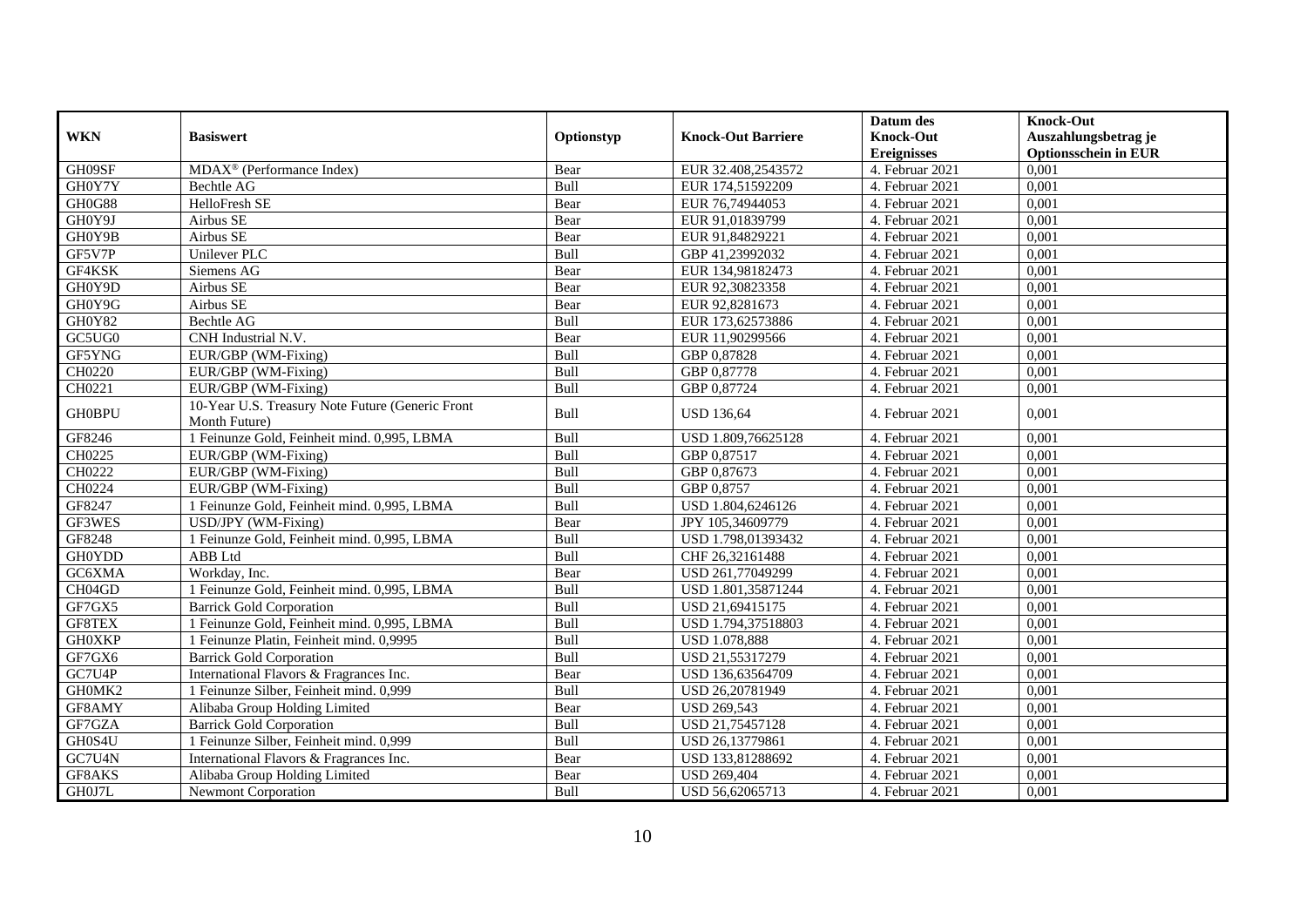|               |                                                 |            |                           | Datum des          | <b>Knock-Out</b>            |
|---------------|-------------------------------------------------|------------|---------------------------|--------------------|-----------------------------|
| <b>WKN</b>    | <b>Basiswert</b>                                | Optionstyp | <b>Knock-Out Barriere</b> | <b>Knock-Out</b>   | Auszahlungsbetrag je        |
|               |                                                 |            |                           | <b>Ereignisses</b> | <b>Optionsschein in EUR</b> |
| GF7GX8        | <b>Barrick Gold Corporation</b>                 | Bull       | USD 21,49275324           | 4. Februar 2021    | 0,001                       |
| GH079H        | Merck & Co., Inc.                               | Bull       | USD 76,28058168           | 4. Februar 2021    | 0,001                       |
| GC8AY3        | eBay Inc.                                       | Bear       | USD 63,4780102            | 4. Februar 2021    | 0,001                       |
| GF5B8T        | Align Technology, Inc.                          | Bear       | USD 604,05862971          | 4. Februar 2021    | 0,001                       |
| GH0J7R        | <b>Newmont Corporation</b>                      | Bull       | USD 57,64157052           | 4. Februar 2021    | 0,001                       |
| GF8AMP        | Alibaba Group Holding Limited                   | Bear       | <b>USD 268,942</b>        | 4. Februar 2021    | 0,001                       |
| GH0S4V        | 1 Feinunze Silber, Feinheit mind. 0,999         | Bull       | USD 26,03776876           | 4. Februar 2021    | 0,001                       |
| <b>GH115J</b> | Dow Jones Industrial Average® Index             | Bear       | <b>USD 30.800</b>         | 4. Februar 2021    | 0,001                       |
| GF4RNL        | eBay Inc.                                       | Bear       | USD 64,7721511            | 4. Februar 2021    | 0,001                       |
| GH0DU3        | Twitter, Inc.                                   | Bear       | USD 55,20190726           | 4. Februar 2021    | 0,001                       |
| GH0J56        | Baidu, Inc.                                     | Bear       | USD 258,45718636          | 4. Februar 2021    | 0,001                       |
| GH0DT0        | <b>QUALCOMM</b> Incorporated                    | Bull       | USD 152,4720543           | 4. Februar 2021    | 0,001                       |
| GF1HU6        | 1 Feinunze Gold, Feinheit mind. 0,995, LBMA     | Bull       | USD 1.790,99422651        | 4. Februar 2021    | 0,001                       |
| <b>GH115K</b> | Dow Jones Industrial Average <sup>®</sup> Index | Bear       | <b>USD 30.800</b>         | 4. Februar 2021    | 0,001                       |
| GF3LH6        | Nasdaq, Inc.                                    | Bear       | USD 144,18821741          | 4. Februar 2021    | 0,001                       |
| GC61TH        | eBay Inc.                                       | Bear       | USD 61,03324862           | 4. Februar 2021    | 0,001                       |
| GH0J54        | Baidu, Inc.                                     | Bear       | USD 259,71532289          | 4. Februar 2021    | 0,001                       |
| GH0J7U        | <b>Newmont Corporation</b>                      | Bull       | USD 57.13111382           | 4. Februar 2021    | 0,001                       |
| <b>GH115L</b> | Dow Jones Industrial Average® Index             | Bear       | <b>USD 30.780</b>         | 4. Februar 2021    | 0,001                       |
| GF7H11        | <b>Barrick Gold Corporation</b>                 | Bull       | USD 21,82506075           | 4. Februar 2021    | 0,001                       |
| GH11EA        | S&P 500 <sup>®</sup> Index                      | Bear       | <b>USD</b> 3.840          | 4. Februar 2021    | 0,001                       |
| <b>GH0J55</b> | Baidu, Inc.                                     | Bear       | USD 260,9734594           | 4. Februar 2021    | 0,001                       |
| <b>GH115M</b> | Dow Jones Industrial Average <sup>®</sup> Index | Bear       | <b>USD 30.750</b>         | 4. Februar 2021    | 0,001                       |
| GH0J7J        | <b>Newmont Corporation</b>                      | Bull       | USD 58,14201825           | 4. Februar 2021    | 0,001                       |
| GH11EB        | S&P 500 <sup>®</sup> Index                      | Bear       | <b>USD 3.840</b>          | 4. Februar 2021    | 0,001                       |
| GF7GX9        | <b>Barrick Gold Corporation</b>                 | Bull       | USD 21,62366225           | 4. Februar 2021    | 0,001                       |
| GH0J52        | Baidu, Inc.                                     | Bear       | USD 257,19904987          | 4. Februar 2021    | 0,001                       |
| GH115Q        | Dow Jones Industrial Average® Index             | Bear       | <b>USD 30.740</b>         | 4. Februar 2021    | 0,001                       |
| GH0J84        | <b>Newmont Corporation</b>                      | Bull       | USD 58,65247495           | 4. Februar 2021    | 0,001                       |
| <b>GH0YGQ</b> | Apple Inc.                                      | Bear       | USD 136,31895302          | 4. Februar 2021    | 0,001                       |
| GH11EE        | S&P 500 <sup>®</sup> Index                      | Bear       | <b>USD 3.835</b>          | 4. Februar 2021    | 0,001                       |
| <b>GH115R</b> | Dow Jones Industrial Average® Index             | Bear       | <b>USD 30.720</b>         | 4. Februar 2021    | 0,001                       |
| GF3Q92        | eBay Inc.                                       | Bear       | USD 62,04243472           | 4. Februar 2021    | 0,001                       |
| GC215S        | <b>Barrick Gold Corporation</b>                 | Bull       | USD 21,89661551           | 4. Februar 2021    | 0,001                       |
| GH11EC        | S&P 500 <sup>®</sup> Index                      | Bear       | USD 3.837,5               | 4. Februar 2021    | 0,001                       |
| <b>GH0DRD</b> | <b>QUALCOMM</b> Incorporated                    | Bull       | USD 151,41029908          | 4. Februar 2021    | 0,001                       |
| <b>GH115N</b> | Dow Jones Industrial Average <sup>®</sup> Index | Bear       | <b>USD 30.750</b>         | 4. Februar 2021    | 0,001                       |
| GH11ED        | S&P 500 <sup>®</sup> Index                      | Bear       | <b>USD 3.835</b>          | 4. Februar 2021    | 0,001                       |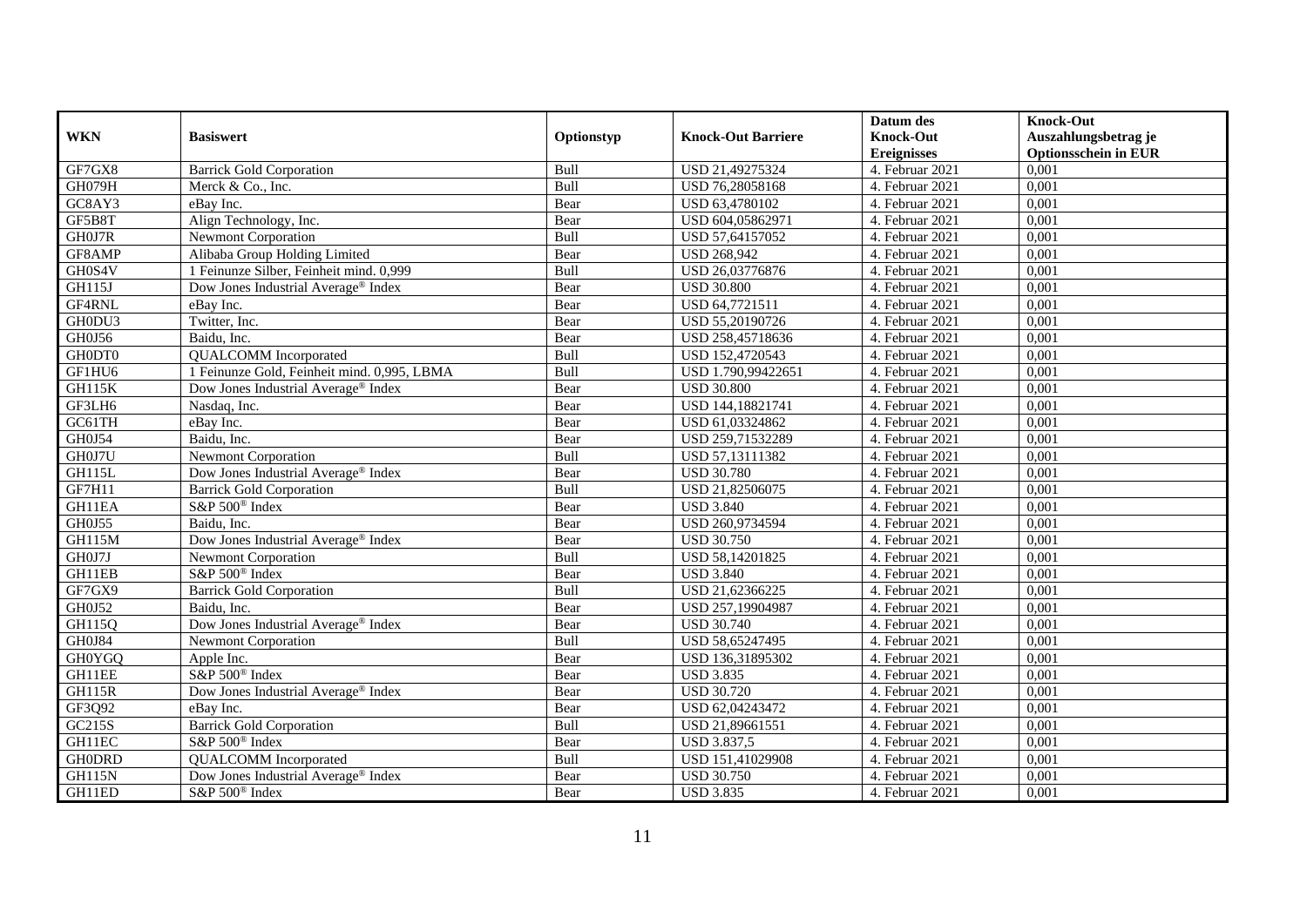|               |                                                       |            |                           | Datum des          | <b>Knock-Out</b>            |
|---------------|-------------------------------------------------------|------------|---------------------------|--------------------|-----------------------------|
| <b>WKN</b>    | <b>Basiswert</b>                                      | Optionstyp | <b>Knock-Out Barriere</b> | <b>Knock-Out</b>   | Auszahlungsbetrag je        |
|               |                                                       |            |                           | <b>Ereignisses</b> | <b>Optionsschein in EUR</b> |
| <b>GH115P</b> | Dow Jones Industrial Average® Index                   | Bear       | <b>USD 30.740</b>         | 4. Februar 2021    | 0,001                       |
| GH11CC        | NASDAQ-100 Index®                                     | Bull       | <b>USD 13.440</b>         | 4. Februar 2021    | 0,001                       |
| GH0MK0        | 1 Feinunze Silber, Feinheit mind. 0,999               | Bull       | USD 26,26783741           | 4. Februar 2021    | 0,001                       |
| GH11E9        | S&P 500 <sup>®</sup> Index                            | Bear       | <b>USD 3.842,5</b>        | 4. Februar 2021    | 0,001                       |
| GF3SQ2        | PayPal Holdings, Inc.                                 | Bear       | USD 262,44811424          | 4. Februar 2021    | 0,001                       |
| GF9MKD        | PayPal Holdings, Inc.                                 | Bear       | USD 268,30262319          | 4. Februar 2021    | 0,001                       |
| GH11C7        | NASDAQ-100 Index®                                     | Bear       | <b>USD 13.480</b>         | 4. Februar 2021    | 0,001                       |
| <b>GH115S</b> | Dow Jones Industrial Average® Index                   | Bear       | <b>USD 30.700</b>         | 4. Februar 2021    | 0,001                       |
| GH11EG        | S&P 500 <sup>®</sup> Index                            | Bear       | <b>USD 3.830</b>          | 4. Februar 2021    | 0,001                       |
| GH11C8        | NASDAQ-100 Index®                                     | Bear       | <b>USD 13.460</b>         | 4. Februar 2021    | 0,001                       |
| <b>GH115T</b> | Dow Jones Industrial Average® Index                   | Bear       | <b>USD 30.700</b>         | 4. Februar 2021    | 0,001                       |
| GH11EH        | S&P 500 <sup>®</sup> Index                            | Bear       | <b>USD 3.830</b>          | 4. Februar 2021    | 0,001                       |
| GH115G        | Dow Jones Industrial Average® Index                   | Bear       | <b>USD 30.820</b>         | 4. Februar 2021    | 0,001                       |
| GH11C9        | NASDAO-100 Index®                                     | Bull       | <b>USD 13.450</b>         | 4. Februar 2021    | 0.001                       |
| GH11EF        | S&P 500 <sup>®</sup> Index                            | Bear       | <b>USD 3.832,5</b>        | 4. Februar 2021    | 0,001                       |
| GH115H        | Dow Jones Industrial Average <sup>®</sup> Index       | Bear       | <b>USD 30.820</b>         | 4. Februar 2021    | 0,001                       |
| GH11CA        | NASDAQ-100 Index®                                     | Bull       | <b>USD 13.450</b>         | 4. Februar 2021    | 0,001                       |
| GH11EJ        | S&P 500 <sup>®</sup> Index                            | Bear       | <b>USD 3.827,5</b>        | 4. Februar 2021    | 0,001                       |
| GH11CB        | NASDAQ-100 Index®                                     | Bull       | <b>USD 13.440</b>         | 4. Februar 2021    | 0,001                       |
| <b>GH0DRG</b> | <b>QUALCOMM</b> Incorporated                          | Bull       | USD 150,35856043          | 4. Februar 2021    | 0,001                       |
| <b>GHODRF</b> | <b>QUALCOMM</b> Incorporated                          | Bull       | USD 149,29680523          | 4. Februar 2021    | 0,001                       |
| GF9MLU        | PayPal Holdings, Inc.                                 | Bear       | USD 258,32446769          | 4. Februar 2021    | 0,001                       |
| GF92DC        | PayPal Holdings, Inc.                                 | Bear       | USD 255,04031711          | 4. Februar 2021    | 0,001                       |
| GF92DE        | PayPal Holdings, Inc.                                 | Bear       | USD 256,41551989          | 4. Februar 2021    | 0,001                       |
| GF8252        | EUR/USD (WM-Fixing)                                   | Bull       | <b>USD 1,19767</b>        | 4. Februar 2021    | 0,001                       |
| GH11E8        | S&P 500 <sup>®</sup> Index                            | Bear       | <b>USD 3.852,5</b>        | 4. Februar 2021    | 0,001                       |
| GH0Z0M        | DAX <sup>®</sup> (Performance Index)                  | Bear       | <b>EUR 14.040</b>         | 4. Februar 2021    | 0,001                       |
| GH0Z0N        | $\overline{\text{DAX}^{\otimes}}$ (Performance Index) | Bear       | EUR 14.030                | 4. Februar 2021    | 0,001                       |
| <b>GHOTJE</b> | S&P 500 <sup>®</sup> Index                            | Bear       | <b>USD 3.852,5</b>        | 4. Februar 2021    | 0,001                       |
| GF9QVS        | $\overline{\text{DAX}^{\otimes}}$ (Performance Index) | Bear       | <b>EUR 14.060</b>         | 4. Februar 2021    | 0,001                       |
| GH0V2M        | S&P 500 <sup>®</sup> Index                            | Bear       | USD 3.850,86896282        | 4. Februar 2021    | 0,001                       |
| GH0W6H        | DAX <sup>®</sup> (Performance Index)                  | Bear       | <b>EUR 14.050</b>         | 4. Februar 2021    | 0,001                       |
| GH0Z0K        | $DAX^{\circledR}$ (Performance Index)                 | Bear       | <b>EUR 14.060</b>         | 4. Februar 2021    | 0,001                       |
| GH0T3G        | Dow Jones Industrial Average® Index                   | Bear       | <b>USD 30.950</b>         | 4. Februar 2021    | 0,001                       |
| <b>GH0NVW</b> | S&P 500 <sup>®</sup> Index                            | Bear       | <b>USD 3.850</b>          | 4. Februar 2021    | 0,001                       |
| GF9QVT        | $\text{DAX}^{\textcircled{}}$ (Performance Index)     | Bear       | <b>EUR 14.060</b>         | 4. Februar 2021    | 0,001                       |
| <b>GH0NVX</b> | S&P 500 <sup>®</sup> Index                            | Bear       | <b>USD 3.850</b>          | 4. Februar 2021    | 0,001                       |
| GH0W6J        | $\overline{\text{DAX}^{\otimes}}$ (Performance Index) | Bear       | <b>EUR 14.050</b>         | 4. Februar 2021    | 0,001                       |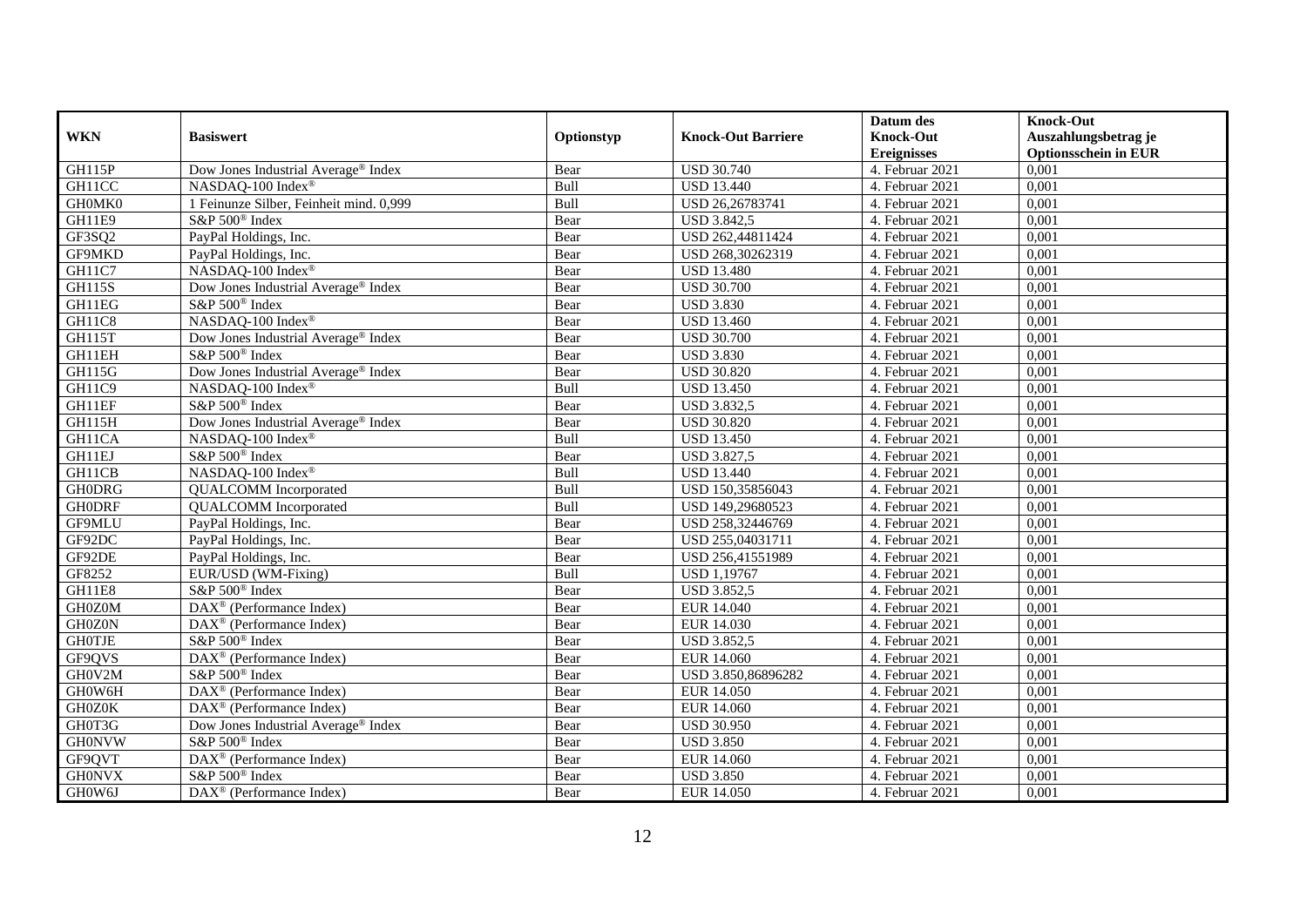|               |                                                       |            |                           | Datum des          | <b>Knock-Out</b>            |
|---------------|-------------------------------------------------------|------------|---------------------------|--------------------|-----------------------------|
| <b>WKN</b>    | <b>Basiswert</b>                                      | Optionstyp | <b>Knock-Out Barriere</b> | <b>Knock-Out</b>   | Auszahlungsbetrag je        |
|               |                                                       |            |                           | <b>Ereignisses</b> | <b>Optionsschein in EUR</b> |
| GH0T3H        | Dow Jones Industrial Average <sup>®</sup> Index       | Bear       | <b>USD 30.950</b>         | 4. Februar 2021    | 0,001                       |
| GH0Z0L        | DAX <sup>®</sup> (Performance Index)                  | Bear       | EUR 14.040                | 4. Februar 2021    | 0,001                       |
| GF9UDV        | DAX <sup>®</sup> (Performance Index)                  | Bear       | EUR 14.040                | 4. Februar 2021    | 0,001                       |
| GH06FX        | DAX <sup>®</sup> (Performance Index)                  | Bear       | EUR 14.060                | 4. Februar 2021    | 0,001                       |
| GH115D        | Dow Jones Industrial Average <sup>®</sup> Index       | Bear       | <b>USD 30.980</b>         | 4. Februar 2021    | 0,001                       |
| GF9QVU        | $\text{DAX}^{\textcircled{D}}$ (Performance Index)    | Bear       | <b>EUR 14.060</b>         | 4. Februar 2021    | 0,001                       |
| <b>GH0DKV</b> | DAX <sup>®</sup> (Performance Index)                  | Bear       | EUR 14.056,42936657       | 4. Februar 2021    | 0,001                       |
| <b>GH0VVG</b> | S&P 500 <sup>®</sup> Index                            | Bear       | <b>USD 3.850</b>          | 4. Februar 2021    | 0,001                       |
| GH11CD        | NASDAQ-100 Index®                                     | Bull       | <b>USD 13.430</b>         | 4. Februar 2021    | 0,001                       |
| GH0T3M        | Dow Jones Industrial Average® Index                   | Bear       | <b>USD 30.920</b>         | 4. Februar 2021    | 0,001                       |
| <b>GH0TJF</b> | S&P 500 <sup>®</sup> Index                            | Bear       | <b>USD 3.852,5</b>        | 4. Februar 2021    | 0,001                       |
| GH0W6K        | DAX <sup>®</sup> (Performance Index)                  | Bear       | EUR 14.025                | 4. Februar 2021    | 0,001                       |
| GF9UDW        | $\text{DAX}^{\textcircled{n}}$ (Performance Index)    | Bear       | EUR 14.040                | 4. Februar 2021    | 0,001                       |
| GH06G0        | $DAX^{\circledR}$ (Performance Index)                 | Bear       | EUR 14.030                | 4. Februar 2021    | 0,001                       |
| GH0Z0P        | DAX <sup>®</sup> (Performance Index)                  | Bear       | EUR 14.020                | 4. Februar 2021    | 0,001                       |
| GH115E        | Dow Jones Industrial Average® Index                   | Bear       | <b>USD 30.920</b>         | 4. Februar 2021    | 0,001                       |
| GH11CE        | NASDAQ-100 Index®                                     | Bull       | <b>USD 13.420</b>         | 4. Februar 2021    | 0,001                       |
| GH0V2J        | S&P 500 <sup>®</sup> Index                            | Bear       | USD 3.854,51837114        | 4. Februar 2021    | 0,001                       |
| GH0W6L        | DAX <sup>®</sup> (Performance Index)                  | Bear       | EUR 14.025                | 4. Februar 2021    | 0,001                       |
| GH0T3N        | Dow Jones Industrial Average® Index                   | Bear       | <b>USD 30.900</b>         | 4. Februar 2021    | 0,001                       |
| GH06FY        | DAX <sup>®</sup> (Performance Index)                  | Bear       | <b>EUR 14.050</b>         | 4. Februar 2021    | 0,001                       |
| GH0Z0J        | $\text{DAX}^{\textcircled{D}}$ (Performance Index)    | Bear       | EUR 14.060                | 4. Februar 2021    | 0,001                       |
| GF9UDP        | DAX <sup>®</sup> (Performance Index)                  | Bear       | <b>EUR 14.050</b>         | 4. Februar 2021    | 0,001                       |
| <b>GHOUXA</b> | Dow Jones Industrial Average® Index                   | Bear       | USD 30.891,09486024       | 4. Februar 2021    | 0,001                       |
| GH115F        | Dow Jones Industrial Average <sup>®</sup> Index       | Bear       | <b>USD 30.880</b>         | 4. Februar 2021    | 0,001                       |
| GH11CF        | NASDAQ-100 Index®                                     | Bull       | <b>USD 13.420</b>         | 4. Februar 2021    | 0,001                       |
| GH0V2K        | S&P 500 <sup>®</sup> Index                            | Bear       | USD 3.847,14956585        | 4. Februar 2021    | 0,001                       |
| GH0T3P        | Dow Jones Industrial Average® Index                   | Bear       | <b>USD 30.900</b>         | 4. Februar 2021    | 0,001                       |
| GH06FZ        | $\overline{\text{DAX}^{\otimes}}$ (Performance Index) | Bear       | EUR 14.040                | 4. Februar 2021    | 0,001                       |
| <b>GH0W0W</b> | Dow Jones Industrial Average <sup>®</sup> Index       | Bear       | <b>USD 30.950</b>         | 4. Februar 2021    | 0,001                       |
| GH11CG        | NASDAQ-100 Index®                                     | Bull       | <b>USD 13.410</b>         | 4. Februar 2021    | 0,001                       |
| GH0UZ4        | Dow Jones Industrial Average <sup>®</sup> Index       | Bear       | USD 30.950,87516803       | 4. Februar 2021    | 0,001                       |
| GF9UDQ        | $\overline{\text{DAX}^{\otimes}}$ (Performance Index) | Bear       | <b>EUR 14.050</b>         | 4. Februar 2021    | 0,001                       |
| <b>GH0JLN</b> | DAX <sup>®</sup> (Performance Index)                  | Bear       | EUR 14.030                | 4. Februar 2021    | 0,001                       |
| GH0T3S        | Dow Jones Industrial Average® Index                   | Bear       | <b>USD 30.850</b>         | 4. Februar 2021    | 0,001                       |
| GF9UDX        | $\text{DAX}^{\textcircled{D}}$ (Performance Index)    | Bear       | EUR 14.040                | 4. Februar 2021    | 0,001                       |
| GH0UX6        | Dow Jones Industrial Average® Index                   | Bear       | USD 30.876,38724479       | 4. Februar 2021    | 0,001                       |
| GH0W0X        | Dow Jones Industrial Average <sup>®</sup> Index       | Bear       | <b>USD 30.900</b>         | 4. Februar 2021    | 0,001                       |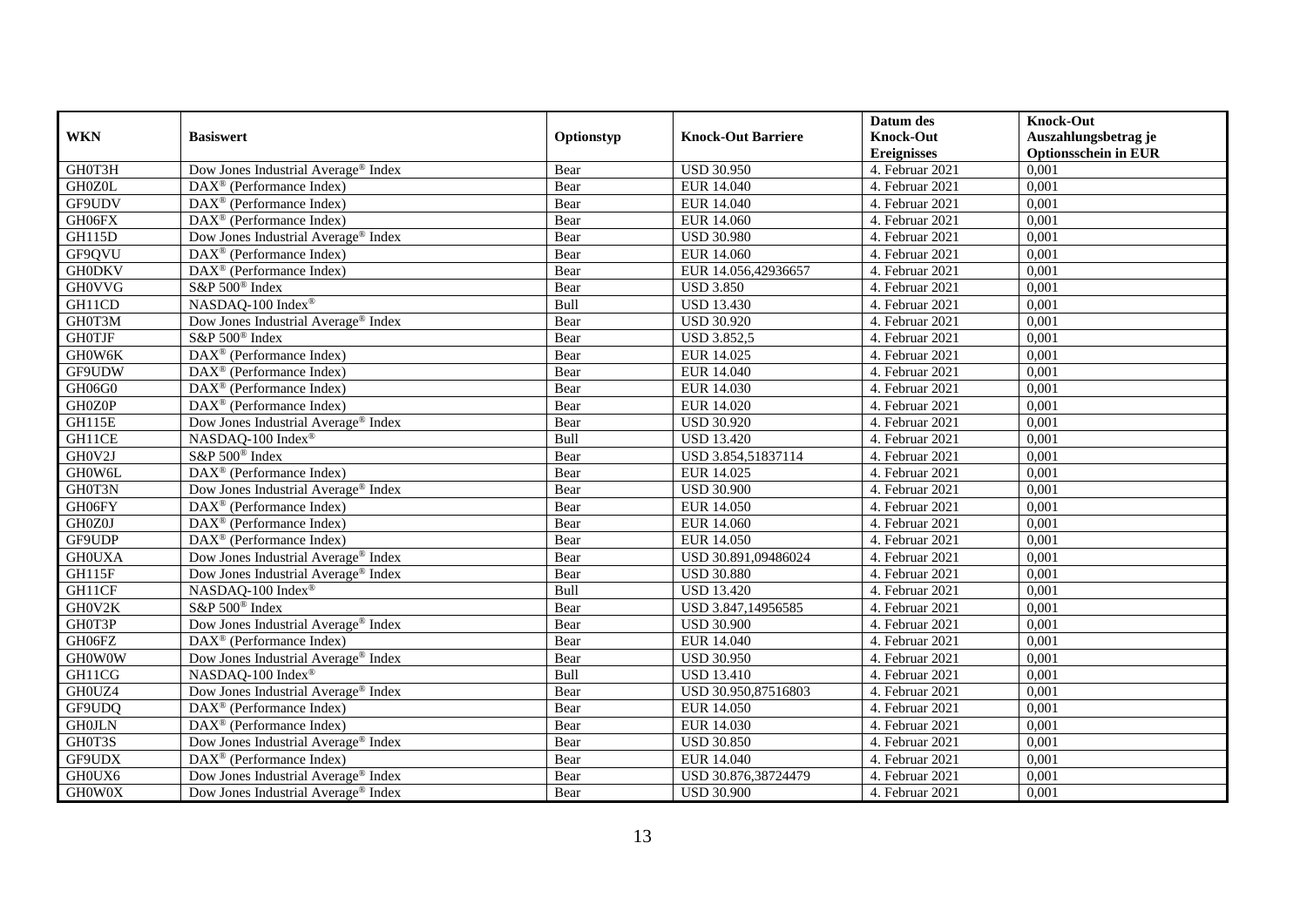|               |                                                         |            |                           | Datum des          | <b>Knock-Out</b>            |
|---------------|---------------------------------------------------------|------------|---------------------------|--------------------|-----------------------------|
| <b>WKN</b>    | <b>Basiswert</b>                                        | Optionstyp | <b>Knock-Out Barriere</b> | <b>Knock-Out</b>   | Auszahlungsbetrag je        |
|               |                                                         |            |                           | <b>Ereignisses</b> | <b>Optionsschein in EUR</b> |
| GH0T3T        | Dow Jones Industrial Average® Index                     | Bear       | <b>USD 30.850</b>         | 4. Februar 2021    | 0,001                       |
| <b>GH0DCA</b> | DAX <sup>®</sup> (Performance Index)                    | Bear       | EUR 14.020                | 4. Februar 2021    | 0,001                       |
| GH0UX7        | Dow Jones Industrial Average <sup>®</sup> Index         | Bear       | USD 30.980,71033083       | 4. Februar 2021    | 0,001                       |
| GF9UDY        | $\text{DAX}^{\otimes}$ (Performance Index)              | Bear       | EUR 14.040                | 4. Februar 2021    | 0,001                       |
| <b>GHOWOY</b> | Dow Jones Industrial Average <sup>®</sup> Index         | Bear       | <b>USD 30.850</b>         | 4. Februar 2021    | 0,001                       |
| GH0T3Q        | Dow Jones Industrial Average <sup>®</sup> Index         | Bear       | <b>USD 30.880</b>         | 4. Februar 2021    | 0,001                       |
| GH0DC4        | $DAX^{\otimes}$ (Performance Index)                     | Bear       | EUR 14.025                | 4. Februar 2021    | 0,001                       |
| <b>GH0UWW</b> | Dow Jones Industrial Average® Index                     | Bear       | USD 30.965,79274943       | 4. Februar 2021    | 0,001                       |
| GH02EJ        | $\text{DAX}^{\textcircled{n}}$ (Performance Index)      | Bear       | EUR 14.030                | 4. Februar 2021    | 0,001                       |
| <b>GH0DKP</b> | DAX <sup>®</sup> (Performance Index)                    | Bear       | EUR 14.063,39034342       | 4. Februar 2021    | 0,001                       |
| GH0DC8        | $\overline{\text{DAX}^{\otimes}}$ (Performance Index)   | Bear       | EUR 14.020                | 4. Februar 2021    | 0,001                       |
| GH0T3R        | Dow Jones Industrial Average <sup>®</sup> Index         | Bear       | <b>USD 30.880</b>         | 4. Februar 2021    | 0,001                       |
| GH0UX5        | Dow Jones Industrial Average® Index                     | Bear       | USD 30.935,967585         | 4. Februar 2021    | 0,001                       |
| GF9UDL        | $DAX^{\circledR}$ (Performance Index)                   | Bear       | EUR 14.060                | 4. Februar 2021    | 0,001                       |
| <b>GHOLOT</b> | Dow Jones Industrial Average® Index                     | Bear       | <b>USD 30.980</b>         | 4. Februar 2021    | 0,001                       |
| GH0DC9        | $\overline{\text{DAX}}^{\textcirc}$ (Performance Index) | Bear       | EUR 14.020                | 4. Februar 2021    | 0,001                       |
| GH0T3J        | Dow Jones Industrial Average® Index                     | Bear       | <b>USD 30.940</b>         | 4. Februar 2021    | 0,001                       |
| <b>GH0UWU</b> | Dow Jones Industrial Average® Index                     | Bear       | USD 30.846,56208037       | 4. Februar 2021    | 0,001                       |
| GF9UDR        | $\text{DAX}^{\textcircled{n}}$ (Performance Index)      | Bear       | EUR 14.050                | 4. Februar 2021    | 0,001                       |
| <b>GH0KVG</b> | EURO STOXX 50 <sup>®</sup> Index (Price EUR)            | Bear       | EUR 3.633,72385708        | 4. Februar 2021    | 0,001                       |
| GH0DC2        | $\overline{\text{DAX}^{\otimes}}$ (Performance Index)   | Bear       | EUR 14.025                | 4. Februar 2021    | 0,001                       |
| GH0T3K        | Dow Jones Industrial Average <sup>®</sup> Index         | Bear       | <b>USD 30.940</b>         | 4. Februar 2021    | 0,001                       |
| <b>GH0L0U</b> | Dow Jones Industrial Average® Index                     | Bear       | <b>USD 30.980</b>         | 4. Februar 2021    | 0,001                       |
| <b>GHOUWV</b> | Dow Jones Industrial Average® Index                     | Bear       | USD 30.861,41967149       | 4. Februar 2021    | 0,001                       |
| GH0G6Q        | $\overline{\text{DAX}^{\otimes}}$ (Performance Index)   | Bear       | EUR 14.035,79043945       | 4. Februar 2021    | 0,001                       |
| GF9UDS        | DAX <sup>®</sup> (Performance Index)                    | Bear       | EUR 14.050                | 4. Februar 2021    | 0,001                       |
| GH0DC3        | DAX <sup>®</sup> (Performance Index)                    | Bear       | EUR 14.025                | 4. Februar 2021    | 0,001                       |
| GH0T3L        | Dow Jones Industrial Average® Index                     | Bear       | <b>USD 30.920</b>         | 4. Februar 2021    | 0,001                       |
| <b>GHOUXL</b> | Dow Jones Industrial Average® Index                     | Bear       | USD 30.995,5979171        | 4. Februar 2021    | 0,001                       |
| GH0DC0        | $\text{DAX}^{\textcircled{n}}$ (Performance Index)      | Bear       | EUR 14.025                | 4. Februar 2021    | 0,001                       |
| <b>GH0KVB</b> | EURO STOXX 50 <sup>®</sup> Index (Price EUR)            | Bear       | EUR 3.630,18667646        | 4. Februar 2021    | 0,001                       |
| <b>GH0UWP</b> | Dow Jones Industrial Average <sup>®</sup> Index         | Bear       | USD 30.921,07999874       | 4. Februar 2021    | 0,001                       |
| GH09EY        | $\text{DAX}^{\textcircled{D}}$ (Performance Index)      | Bear       | EUR 14.040,78373357       | 4. Februar 2021    | 0,001                       |
| GH0DC1        | DAX <sup>®</sup> (Performance Index)                    | Bear       | EUR 14.025                | 4. Februar 2021    | 0,001                       |
| <b>GH0UWQ</b> | Dow Jones Industrial Average <sup>®</sup> Index         | Bear       | USD 30.906,24240436       | 4. Februar 2021    | 0,001                       |
| GH0DC6        | DAX <sup>®</sup> (Performance Index)                    | Bear       | EUR 14.020                | 4. Februar 2021    | 0,001                       |
| <b>GH0KWB</b> | EURO STOXX 50 <sup>®</sup> Index (Price EUR)            | Bear       | EUR 3.637,27102976        | 4. Februar 2021    | 0,001                       |
| GH0DC7        | $\text{DAX}^{\textcircled{n}}$ (Performance Index)      | Bear       | EUR 14.020                | 4. Februar 2021    | 0,001                       |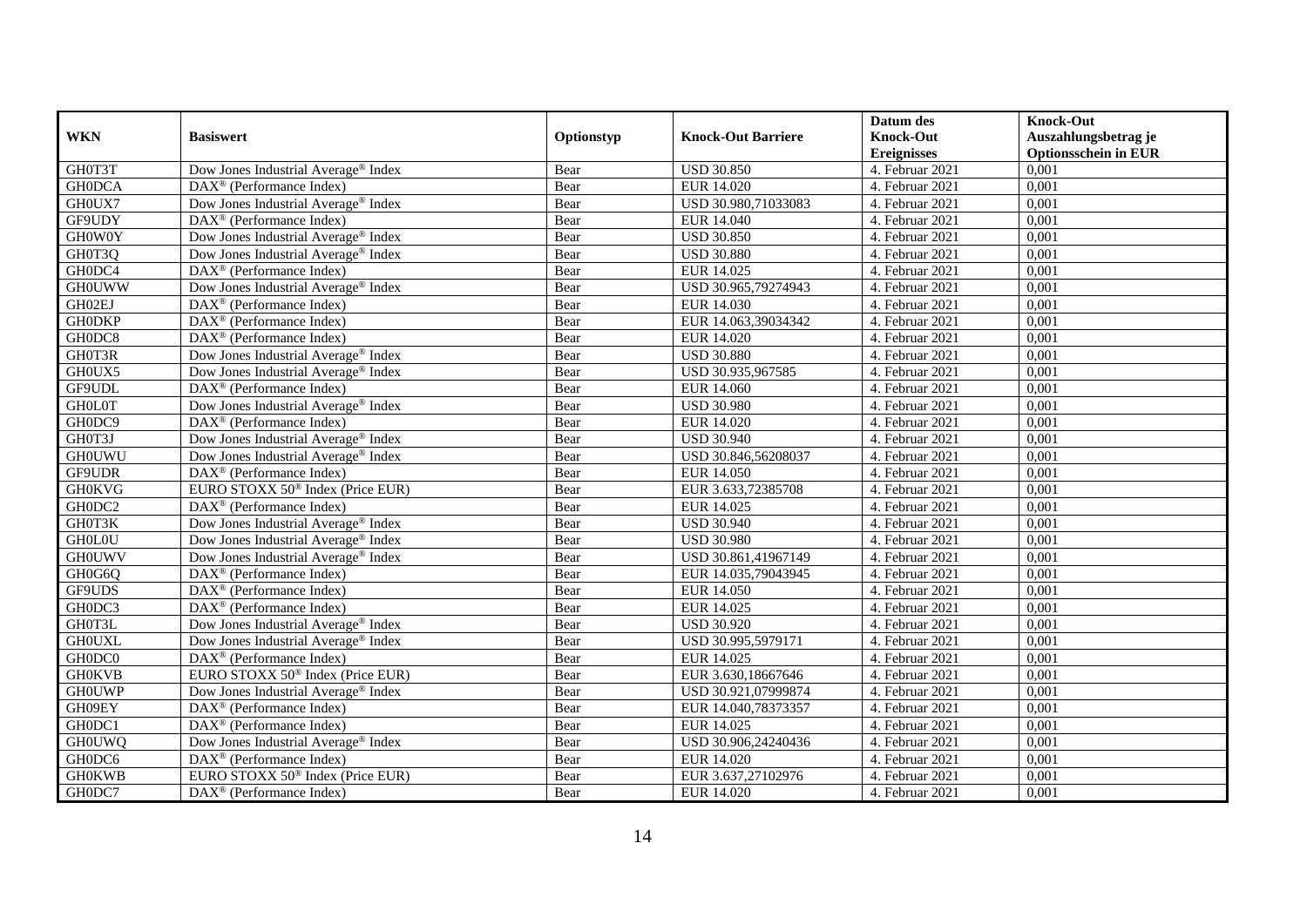|               |                                                    |            |                           | Datum des          | <b>Knock-Out</b>            |
|---------------|----------------------------------------------------|------------|---------------------------|--------------------|-----------------------------|
| <b>WKN</b>    | <b>Basiswert</b>                                   | Optionstyp | <b>Knock-Out Barriere</b> | <b>Knock-Out</b>   | Auszahlungsbetrag je        |
|               |                                                    |            |                           | <b>Ereignisses</b> | <b>Optionsschein in EUR</b> |
| GH09F2        | DAX <sup>®</sup> (Performance Index)               | Bear       | EUR 14.047,71336622       | 4. Februar 2021    | 0,001                       |
| GH09ER        | $\text{DAX}^{\textcircled{n}}$ (Performance Index) | Bear       | EUR 14.020,04476092       | 4. Februar 2021    | 0,001                       |
| <b>GH078K</b> | Merck & Co., Inc.                                  | Bull       | USD 75,68002598           | 4. Februar 2021    | 0,001                       |
| <b>GH0KJY</b> | Plug Power Inc                                     | Bear       | USD 69,8081302            | 4. Februar 2021    | 0,001                       |
| GF2U94        | Dassault Systemes S.A.                             | Bear       | EUR 182,59923034          | 4. Februar 2021    | 0,001                       |
| GH0V2Q        | <b>BASF SE</b>                                     | Bear       | EUR 66,61487029           | 4. Februar 2021    | 0,001                       |
| GF8QWG        | <b>QUALCOMM</b> Incorporated                       | Bull       | USD 145,2333637           | 4. Februar 2021    | 0,001                       |
| <b>GH0DQW</b> | Fisery, Inc.                                       | Bear       | <b>USD 111,904</b>        | 4. Februar 2021    | 0,001                       |
| GC8R4R        | Air Products and Chemicals, Inc.                   | Bull       | USD 253,82729447          | 4. Februar 2021    | 0,001                       |
| <b>GH0KJX</b> | Plug Power Inc                                     | Bear       | USD 70,45662648           | 4. Februar 2021    | 0,001                       |
| <b>GC9TVG</b> | Church & Dwight Co.                                | Bull       | USD 81,73704514           | 4. Februar 2021    | 0,001                       |
| <b>GF0BQU</b> | USD/JPY (WM-Fixing)                                | Bear       | JPY 105,48816189          | 4. Februar 2021    | 0,001                       |
| GF0Z5Q        | Cisco Systems, Inc.                                | Bear       | USD 46,62428485           | 4. Februar 2021    | 0,001                       |
| GF3HWB        | Mediobanca S.p.A.                                  | Bear       | EUR 8,01910896            | 4. Februar 2021    | 0,001                       |
| <b>GH0VAH</b> | <b>Starbucks Corporation</b>                       | Bear       | USD 103,28038543          | 4. Februar 2021    | 0,001                       |
| <b>GH0KJV</b> | Plug Power Inc                                     | Bear       | USD 69,4888705            | 4. Februar 2021    | 0,001                       |
| GC8R4S        | Air Products and Chemicals, Inc.                   | Bull       | USD 251,01745182          | 4. Februar 2021    | 0,001                       |
| <b>GH0TJC</b> | $S\&P 500^{\circ}$ Index                           | Bear       | <b>USD 3.855</b>          | 4. Februar 2021    | 0,001                       |
| GH0L8U        | S&P 500 <sup>®</sup> Index                         | Bear       | <b>USD 3.857,5</b>        | 4. Februar 2021    | 0,001                       |
| <b>GH0VVF</b> | S&P 500 <sup>®</sup> Index                         | Bear       | <b>USD 3.855</b>          | 4. Februar 2021    | 0,001                       |
| GH0UX8        | Dow Jones Industrial Average® Index                | Bear       | USD 31.010,88543853       | 4. Februar 2021    | 0,001                       |
| GH0VA2        | Twitter, Inc.                                      | Bear       | USD 55,49558006           | 4. Februar 2021    | 0,001                       |
| GH0Y55        | Cummins Inc.                                       | Bull       | USD 229,29281797          | 4. Februar 2021    | 0,001                       |
| <b>GH0YCX</b> | S&P 500 <sup>®</sup> Index                         | Bear       | USD 3.858,86062456        | 4. Februar 2021    | 0,001                       |
| <b>GH0DQV</b> | Fisery, Inc.                                       | Bear       | <b>USD 112,824</b>        | 4. Februar 2021    | 0.001                       |
| GF3CWF        | Darden Restaurants                                 | Bear       | USD 128,88361475          | 4. Februar 2021    | 0,001                       |
| <b>GH0TJD</b> | S&P 500 <sup>®</sup> Index                         | Bear       | <b>USD 3.855</b>          | 4. Februar 2021    | 0,001                       |
| GH0L8V        | S&P 500 <sup>®</sup> Index                         | Bear       | <b>USD 3.857,5</b>        | 4. Februar 2021    | 0,001                       |
| <b>GHOLOP</b> | Dow Jones Industrial Average® Index                | Bear       | <b>USD 31.020</b>         | 4. Februar 2021    | 0,001                       |
| GF8253        | EUR/USD (WM-Fixing)                                | Bull       | <b>USD 1,19584</b>        | 4. Februar 2021    | 0,001                       |
| GH11E7        | S&P 500 <sup>®</sup> Index                         | Bear       | <b>USD 3.857,5</b>        | 4. Februar 2021    | 0,001                       |
| GC29WK        | Cisco Systems, Inc.                                | Bear       | USD 47,19689711           | 4. Februar 2021    | 0,001                       |
| <b>GH115C</b> | Dow Jones Industrial Average® Index                | Bear       | <b>USD 31.020</b>         | 4. Februar 2021    | 0,001                       |
| GH0L0Q        | Dow Jones Industrial Average® Index                | Bear       | <b>USD 31.020</b>         | 4. Februar 2021    | 0,001                       |
| GB9NXT        | EURO STOXX 50 <sup>®</sup> Index (Price EUR)       | Bear       | EUR 3.643,69040663        | 4. Februar 2021    | 0,001                       |
| <b>GHOLOR</b> | Dow Jones Industrial Average <sup>®</sup> Index    | Bear       | <b>USD 31.000</b>         | 4. Februar 2021    | 0,001                       |
| <b>GHOLOS</b> | Dow Jones Industrial Average® Index                | Bear       | <b>USD 31.000</b>         | 4. Februar 2021    | 0,001                       |
| <b>GH0W0V</b> | Dow Jones Industrial Average® Index                | Bear       | <b>USD 31.000</b>         | 4. Februar 2021    | 0,001                       |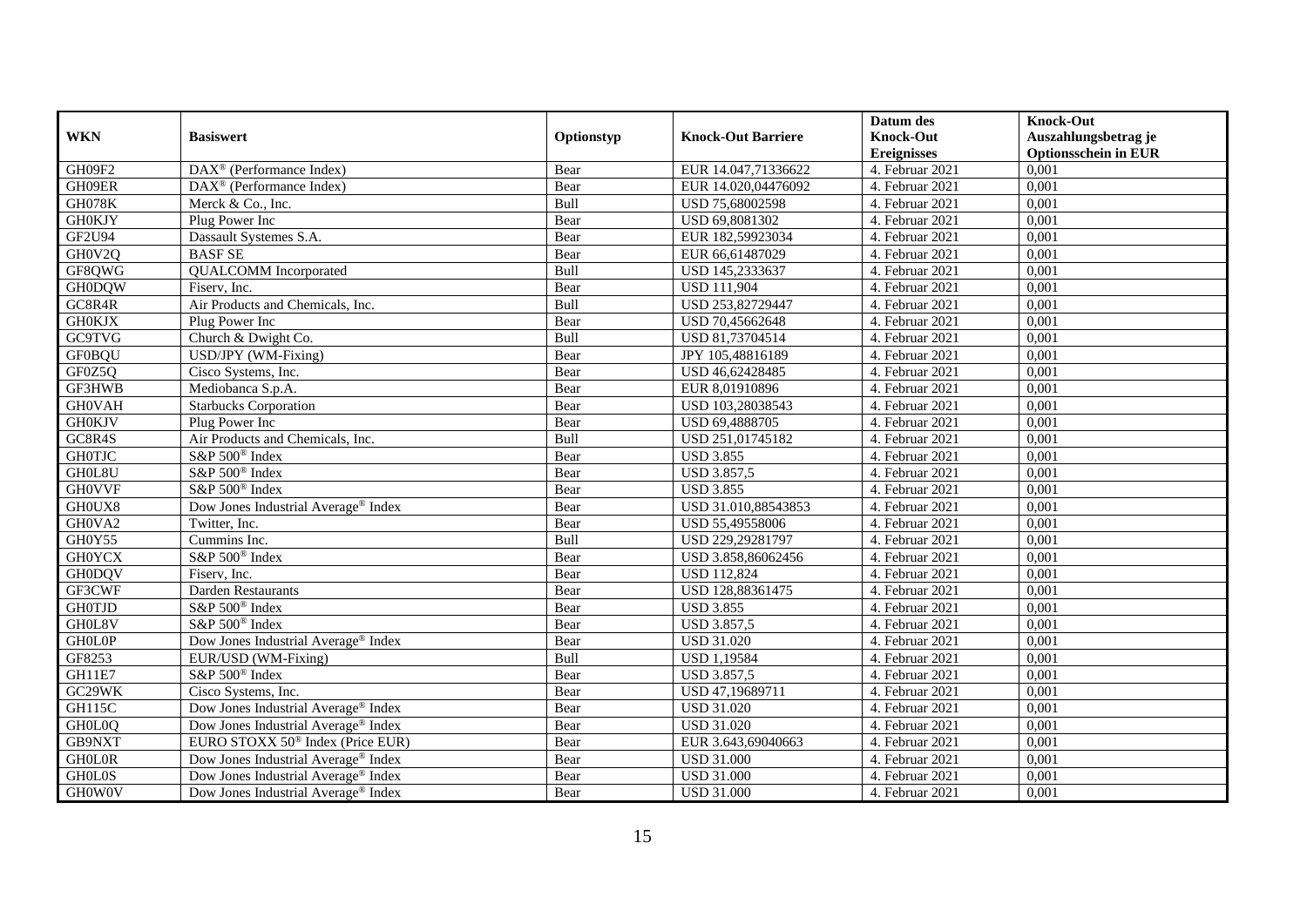|               |                                                                    |            |                           | Datum des                     | <b>Knock-Out</b>            |
|---------------|--------------------------------------------------------------------|------------|---------------------------|-------------------------------|-----------------------------|
| <b>WKN</b>    | <b>Basiswert</b>                                                   | Optionstyp | <b>Knock-Out Barriere</b> | <b>Knock-Out</b>              | Auszahlungsbetrag je        |
|               |                                                                    |            |                           | <b>Ereignisses</b>            | <b>Optionsschein in EUR</b> |
| GH11C6        | NASDAQ-100 Index®                                                  | Bear       | <b>USD 13.490</b>         | 4. Februar 2021               | 0,001                       |
| <b>GHOVVE</b> | S&P 500 <sup>®</sup> Index                                         | Bear       | <b>USD 3.860</b>          | 4. Februar 2021               | 0,001                       |
| GH0S4W        | 1 Feinunze Silber, Feinheit mind. 0,999                            | Bull       | USD 25,91773295           | 4. Februar 2021               | 0,001                       |
| <b>GH0NVU</b> | S&P 500 <sup>®</sup> Index                                         | Bear       | <b>USD 3.860</b>          | 4. Februar 2021               | 0,001                       |
| <b>GH0NVV</b> | S&P 500 <sup>®</sup> Index                                         | Bear       | <b>USD 3.860</b>          | 4. Februar 2021               | 0,001                       |
| GH06RH        | DAX <sup>®</sup> (Performance Index)/ X-DAX <sup>®</sup>           | Bear       | <b>EUR 14.100</b>         | 5. Februar 2021               | 0,001                       |
| GH0V0X        | Dow Jones Industrial Average® Index                                | Bear       | USD 31.055,50820382       | 4. Februar 2021               | 0,001                       |
| <b>GH0VTP</b> | $DAX^{\circledcirc}$ (Performance Index)/ X-DAX <sup>®</sup>       | Bear       | EUR 14.100                | 5. Februar 2021               | 0,001                       |
| <b>GH0JPY</b> | $DAX^{\circledcirc}$ (Performance Index)/ X-DAX <sup>®</sup>       | Bear       | <b>EUR 14.100</b>         | 5. Februar 2021               | 0,001                       |
| <b>GH0ZAM</b> | $DAX^{\circledast}$ (Performance Index)/X-DAX <sup>®</sup>         | Bear       | <b>EUR 14.100</b>         | 5. Februar 2021               | 0,001                       |
| GH11E5        | S&P 500 <sup>®</sup> Index                                         | Bear       | USD 3.867,5               | 4. Februar 2021               | 0,001                       |
| <b>GH0ZAN</b> | DAX <sup>®</sup> (Performance Index)/ X-DAX <sup>®</sup>           | Bear       | <b>EUR 14.100</b>         | 5. Februar 2021               | 0,001                       |
| GF9QZ8        | DAX <sup>®</sup> (Performance Index)/ X-DAX <sup>®</sup>           | Bear       | <b>EUR 14.100</b>         | 5. Februar 2021               | 0,001                       |
| <b>GH0W0U</b> | Dow Jones Industrial Average <sup>®</sup> Index                    | Bear       | <b>USD 31.050</b>         | 4. Februar 2021               | 0,001                       |
| GH11E6        | S&P 500 <sup>®</sup> Index                                         | Bear       | <b>USD 3.862,5</b>        | 4. Februar 2021               | 0,001                       |
| <b>GH0NVM</b> | S&P 500 <sup>®</sup> Index                                         | Bear       | <b>USD 3.870</b>          | 4. Februar 2021               | 0,001                       |
| GH14BB        | DAX <sup>®</sup> (Performance Index)                               | Bear       | EUR 13.715                | 5. Februar 2021               | 0,001                       |
| GF74F1        | S&P 500 <sup>®</sup> Index                                         | Bear       | USD 3.871,51485193        | 4. Februar 2021               | 0,001                       |
| GH1498        | $\overline{\text{DAX}^{\otimes}}$ (Performance Index)              | Bear       | EUR 13.945                | 5. Februar 2021               | 0,001                       |
| GH0UZ0        | Dow Jones Industrial Average® Index                                | Bear       | USD 31.025,68303939       | 4. Februar 2021               | 0,001                       |
| <b>GH0NVN</b> | S&P 500 <sup>®</sup> Index                                         | Bear       | <b>USD 3.867,5</b>        | 4. Februar 2021               | 0,001                       |
| <b>GH149K</b> | DAX <sup>®</sup> (Performance Index)                               | Bear       | EUR 13.785                | 5. Februar 2021               | 0,001                       |
| <b>GHOUWT</b> | Dow Jones Industrial Average® Index                                | Bear       | USD 31.040,41065159       | 4. Februar 2021               | 0,001                       |
| GH14DG        | DAX <sup>®</sup> (Performance Index)/ X-DAX <sup>®</sup>           | Bear       | EUR 13.895                | 5. Februar 2021               | 0,001                       |
| <b>GF88J7</b> | Unicredit S.p.A.                                                   | Bear       | EUR 8,34936719            | 5. Februar 2021               | 0,001                       |
| <b>GH0NVT</b> | S&P 500 <sup>®</sup> Index                                         | Bear       | <b>USD 3.862,5</b>        | 4. Februar 2021               | 0,001                       |
| GC7BBV        | Dassault Systemes S.A.                                             | Bear       | EUR 186,61142001          | 5. Februar 2021               | 0,001                       |
| GH14AG        | $\text{DAX}^{\textcircled{D}}$ (Performance Index)                 | Bear       | EUR 13.950                | $\overline{5}$ . Februar 2021 | 0,001                       |
| GH14EY        | $DAX^{\circledcirc}$ (Performance Index)/ X-DAX <sup>®</sup>       | Bear       | EUR 13.730                | 5. Februar 2021               | 0,001                       |
| GH14DU        | DAX <sup>®</sup> (Performance Index)/ X-DAX <sup>®</sup>           | Bear       | EUR 13.775                | 5. Februar 2021               | 0,001                       |
| GH14AT        | $\text{DAX}^{\textcircled{D}}$ (Performance Index)                 | Bull       | EUR 14.235                | 5. Februar 2021               | 0,001                       |
| GH14DX        | $\text{DAX}^{\circledR}$ (Performance Index)/ X-DAX <sup>®</sup>   | Bear       | EUR 13.790                | 5. Februar 2021               | 0,001                       |
| <b>GH0NVL</b> | S&P 500 <sup>®</sup> Index                                         | Bear       | <b>USD 3.870</b>          | 4. Februar 2021               | 0,001                       |
| <b>GH148T</b> | DAX <sup>®</sup> (Performance Index)                               | Bull       | EUR 14.060                | 5. Februar 2021               | 0,001                       |
| GB9NXS        | EURO STOXX 50 <sup>®</sup> Index (Price EUR)                       | Bear       | EUR 3.648,15685342        | 5. Februar 2021               | 0,001                       |
| GB2H8Y        | DAX <sup>®</sup> (Performance Index)/ X-DAX <sup>®</sup>           | Bear       | EUR 14.097,16152567       | 5. Februar 2021               | 0,001                       |
| GH14EH        | $\text{DAX}^{\circledast}$ (Performance Index)/ X-DAX <sup>®</sup> | Bear       | EUR 13.695                | 5. Februar 2021               | 0,001                       |
| GH14C2        | $\text{DAX}^{\circledast}$ (Performance Index)/ X-DAX <sup>®</sup> | Bull       | EUR 14.120                | 5. Februar 2021               | 0,001                       |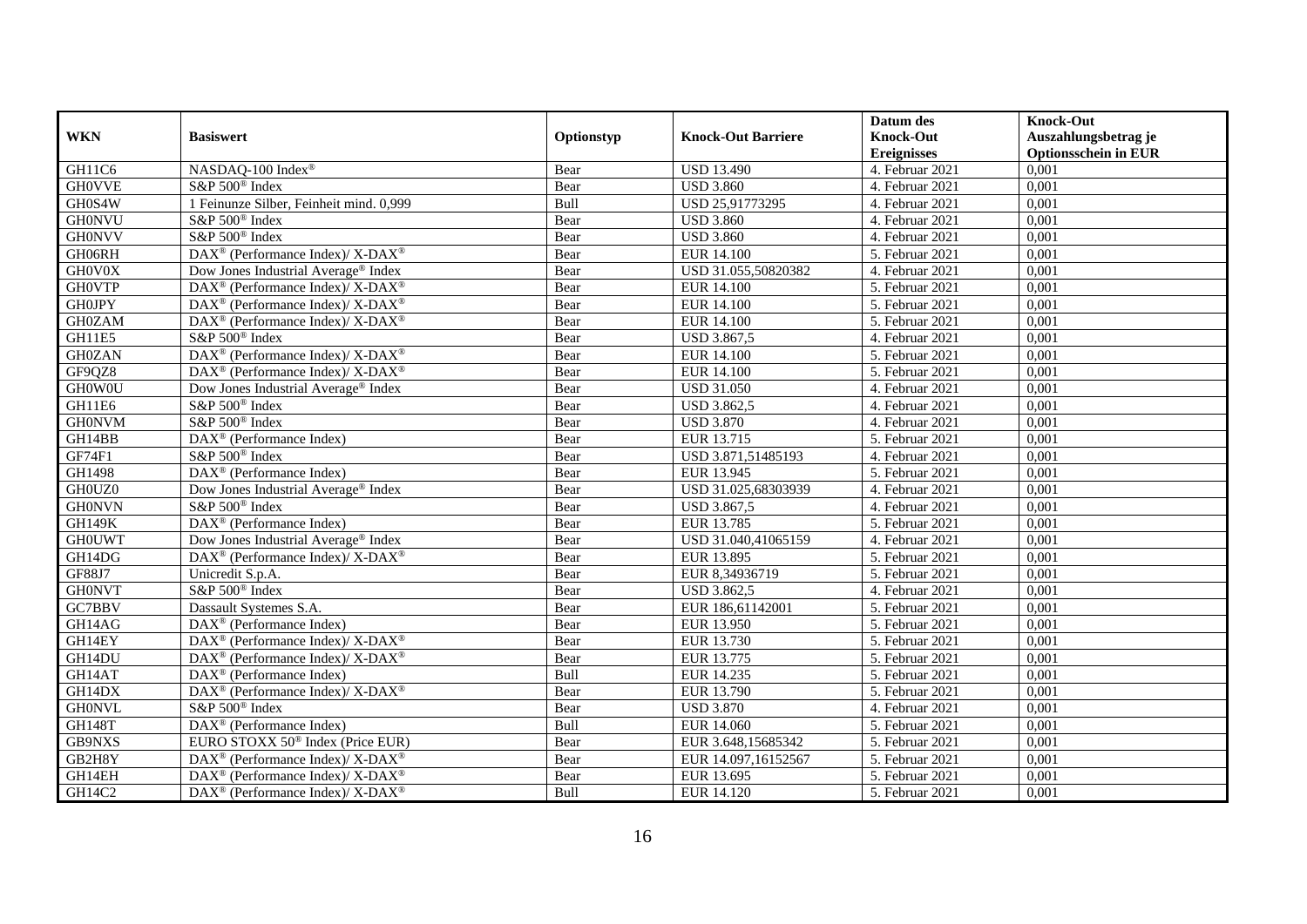|               |                                                               |            |                           | Datum des          | <b>Knock-Out</b>            |
|---------------|---------------------------------------------------------------|------------|---------------------------|--------------------|-----------------------------|
| <b>WKN</b>    | <b>Basiswert</b>                                              | Optionstyp | <b>Knock-Out Barriere</b> | <b>Knock-Out</b>   | Auszahlungsbetrag je        |
|               |                                                               |            |                           | <b>Ereignisses</b> | <b>Optionsschein in EUR</b> |
| <b>GH148U</b> | DAX <sup>®</sup> (Performance Index)                          | Bear       | EUR 13.915                | 5. Februar 2021    | 0,001                       |
| GH0V4D        | $CAC 40$ <sup>®</sup> Index                                   | Bear       | EUR 5.636,73              | 5. Februar 2021    | 0,001                       |
| <b>GH149D</b> | $\overline{\text{DAX}^{\otimes}}$ (Performance Index)         | Bear       | EUR 13.745                | 5. Februar 2021    | 0,001                       |
| GB6X5G        | MDAX <sup>®</sup> (Performance Index)                         | Bear       | EUR 32.451,13973249       | 5. Februar 2021    | 0,001                       |
| <b>GH0NVR</b> | S&P 500 <sup>®</sup> Index                                    | Bear       | <b>USD 3.865</b>          | 4. Februar 2021    | 0,001                       |
| GH14AS        | DAX <sup>®</sup> (Performance Index)                          | Bear       | EUR 13.865                | 5. Februar 2021    | 0,001                       |
| GH14AR        | $DAX^{\otimes}$ (Performance Index)                           | Bear       | EUR 13.835                | 5. Februar 2021    | 0,001                       |
| GH14CP        | DAX <sup>®</sup> (Performance Index)/ X-DAX <sup>®</sup>      | Bull       | EUR 14.180                | 5. Februar 2021    | 0,001                       |
| GH11C4        | NASDAQ-100 Index®                                             | Bear       | <b>USD 13.500</b>         | 4. Februar 2021    | 0,001                       |
| GH14D6        | DAX <sup>®</sup> (Performance Index)/ X-DAX <sup>®</sup>      | Bull       | EUR 14.215                | 5. Februar 2021    | 0,001                       |
| GH14DS        | $\text{DAX}^{\otimes}$ (Performance Index)/X-DAX <sup>®</sup> | Bear       | EUR 13.770                | 5. Februar 2021    | 0,001                       |
| <b>GH148N</b> | DAX <sup>®</sup> (Performance Index)                          | Bull       | EUR 14.040                | 5. Februar 2021    | 0,001                       |
| GH14ER        | DAX <sup>®</sup> (Performance Index)/ X-DAX <sup>®</sup>      | Bear       | EUR 13.750                | 5. Februar 2021    | 0,001                       |
| GH0V4E        | $CAC 40$ <sup>®</sup> Index                                   | Bear       | EUR 5.631,3               | 5. Februar 2021    | 0,001                       |
| GB9NXR        | EURO STOXX 50 <sup>®</sup> Index (Price EUR)                  | Bear       | EUR 3.652,98594836        | 5. Februar 2021    | 0,001                       |
| <b>GHONSL</b> | Dow Jones Industrial Average® Index                           | Bear       | <b>USD 31.050</b>         | 4. Februar 2021    | 0,001                       |
| <b>GH149E</b> | DAX <sup>®</sup> (Performance Index)                          | Bear       | EUR 13.775                | 5. Februar 2021    | 0,001                       |
| <b>GH0VVD</b> | S&P 500 <sup>®</sup> Index                                    | Bear       | <b>USD 3.865</b>          | 4. Februar 2021    | 0,001                       |
| GH14AJ        | $\overline{\text{DAX}^{\otimes}}$ (Performance Index)         | Bear       | <b>EUR 13.880</b>         | 5. Februar 2021    | 0,001                       |
| GH14AL        | $\overline{\text{DAX}^{\otimes}}$ (Performance Index)         | Bull       | EUR 14.160                | 5. Februar 2021    | 0,001                       |
| GH14EU        | DAX <sup>®</sup> (Performance Index)/ X-DAX <sup>®</sup>      | Bull       | EUR 14.155                | 5. Februar 2021    | 0,001                       |
| GH11C5        | NASDAQ-100 Index®                                             | Bear       | <b>USD 13.500</b>         | 4. Februar 2021    | 0,001                       |
| <b>GH149X</b> | $\overline{\text{DAX}^{\otimes}}$ (Performance Index)         | Bull       | EUR 14.065                | 5. Februar 2021    | 0,001                       |
| <b>GH0NVS</b> | S&P 500 <sup>®</sup> Index                                    | Bear       | <b>USD 3.862,5</b>        | 4. Februar 2021    | 0,001                       |
| <b>GH148P</b> | $DAX^{\circledR}$ (Performance Index)                         | Bear       | EUR 13.850                | 5. Februar 2021    | 0.001                       |
| GH14B8        | DAX <sup>®</sup> (Performance Index)                          | Bull       | EUR 14.120                | 5. Februar 2021    | 0,001                       |
| GH149P        | DAX <sup>®</sup> (Performance Index)                          | Bear       | EUR 13.760                | 5. Februar 2021    | 0,001                       |
| GH14BF        | $\text{DAX}^{\textcircled{D}}$ (Performance Index)            | Bear       | EUR 13.720                | 5. Februar 2021    | 0,001                       |
| GH14AF        | $\overline{\text{DAX}^{\otimes}}$ (Performance Index)         | Bull       | EUR 14.205                | 5. Februar 2021    | 0,001                       |
| <b>GH0NSM</b> | Dow Jones Industrial Average <sup>®</sup> Index               | Bear       | <b>USD 31.050</b>         | 4. Februar 2021    | 0,001                       |
| GH14CL        | DAX <sup>®</sup> (Performance Index)/ X-DAX <sup>®</sup>      | Bull       | EUR 14.175                | 5. Februar 2021    | 0,001                       |
| GH0V4F        | $CAC 40$ <sup>®</sup> Index                                   | Bear       | EUR 5.625,85              | 5. Februar 2021    | 0,001                       |
| GH14E5        | DAX <sup>®</sup> (Performance Index)/ X-DAX <sup>®</sup>      | Bear       | EUR 13.835                | 5. Februar 2021    | 0,001                       |
| <b>GH149V</b> | DAX <sup>®</sup> (Performance Index)                          | Bull       | EUR 14.165                | 5. Februar 2021    | 0,001                       |
| GH1491        | DAX <sup>®</sup> (Performance Index)                          | Bull       | EUR 14.090                | 5. Februar 2021    | 0,001                       |
| <b>GH0VVC</b> | S&P 500 <sup>®</sup> Index                                    | Bear       | <b>USD 3.870</b>          | 4. Februar 2021    | 0,001                       |
| GH14CQ        | $DAX^{\circledast}$ (Performance Index)/X-DAX <sup>®</sup>    | Bull       | EUR 14.160                | 5. Februar 2021    | 0,001                       |
| GH11C2        | NASDAQ-100 Index®                                             | Bear       | <b>USD 13.560</b>         | 4. Februar 2021    | 0,001                       |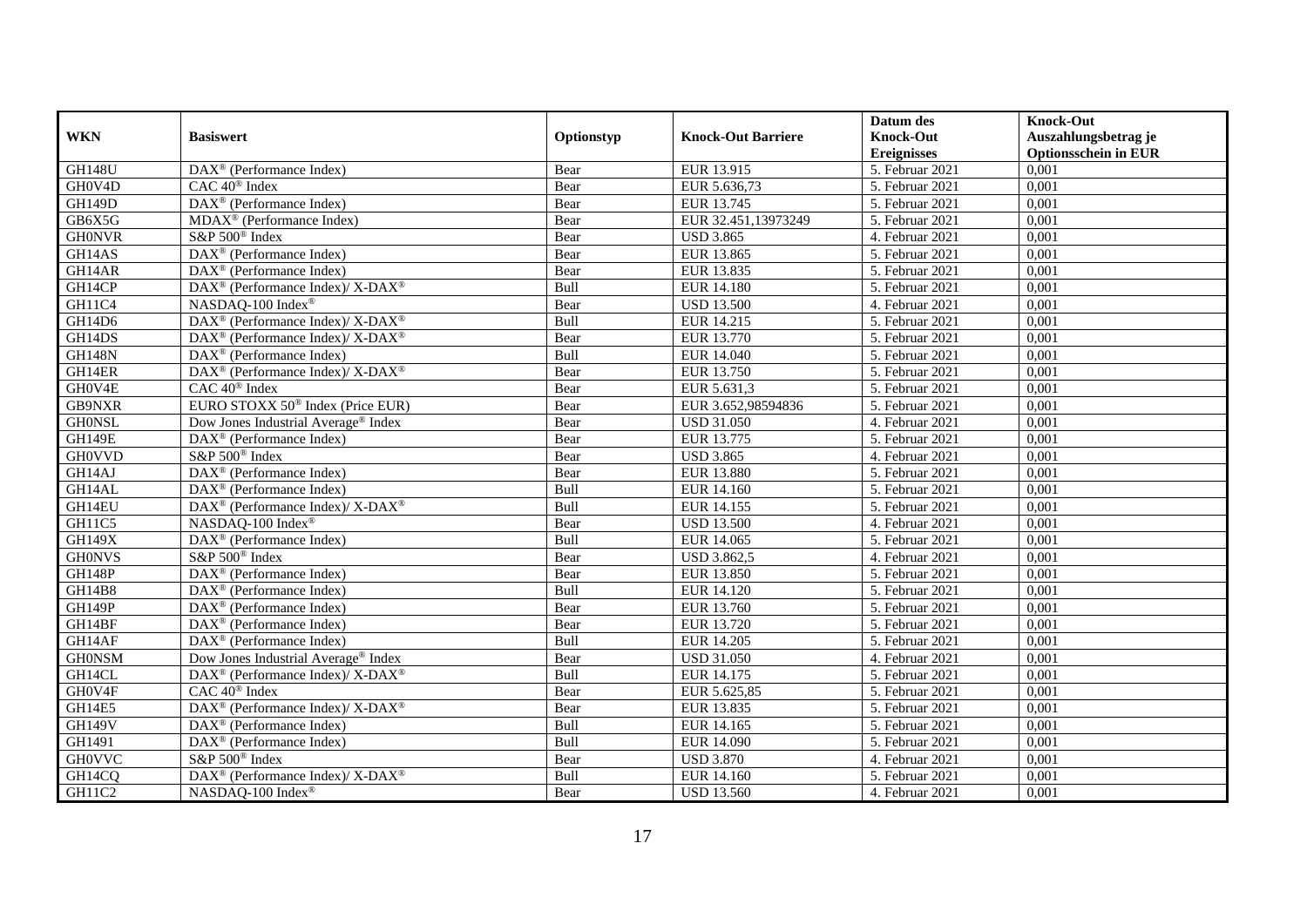|               |                                                                          |             |                           | Datum des          | <b>Knock-Out</b>            |
|---------------|--------------------------------------------------------------------------|-------------|---------------------------|--------------------|-----------------------------|
| <b>WKN</b>    | <b>Basiswert</b>                                                         | Optionstyp  | <b>Knock-Out Barriere</b> | <b>Knock-Out</b>   | Auszahlungsbetrag je        |
|               |                                                                          |             |                           | <b>Ereignisses</b> | <b>Optionsschein in EUR</b> |
| GH14CZ        | DAX <sup>®</sup> (Performance Index)/ X-DAX <sup>®</sup>                 | Bear        | EUR 13.950                | 5. Februar 2021    | 0,001                       |
| GH14AY        | $\text{DAX}^{\textcircled{n}}$ (Performance Index)                       | Bear        | <b>EUR 13.890</b>         | 5. Februar 2021    | 0,001                       |
| GF6HCM        | Straumann Holding AG                                                     | Bear        | CHF 1.089,95363953        | 5. Februar 2021    | 0,001                       |
| GH14D3        | $DAX^{\circledast}$ (Performance Index)/X-DAX <sup>®</sup>               | Bull        | EUR 14.225                | 5. Februar 2021    | 0,001                       |
| GH14BR        | $\overline{\text{DAX}^{\otimes}(\text{Performance Index})}$              | Bear        | <b>EUR 13.700</b>         | 5. Februar 2021    | 0,001                       |
| <b>GH149C</b> | $\text{DAX}^{\textcircled{D}}$ (Performance Index)                       | Bear        | EUR 13.815                | 5. Februar 2021    | 0,001                       |
| GH14DN        | DAX <sup>®</sup> (Performance Index)/ X-DAX <sup>®</sup>                 | Bear        | EUR 13.935                | 5. Februar 2021    | 0,001                       |
| <b>GH0NSN</b> | Dow Jones Industrial Average® Index                                      | Bear        | <b>USD 31.040</b>         | 4. Februar 2021    | 0,001                       |
| <b>GH0NVP</b> | S&P 500 <sup>®</sup> Index                                               | Bear        | USD 3.867,5               | 4. Februar 2021    | 0,001                       |
| GH14BD        | DAX <sup>®</sup> (Performance Index)                                     | Bear        | EUR 13.740                | 5. Februar 2021    | 0,001                       |
| GH14D1        | DAX <sup>®</sup> (Performance Index)/ X-DAX <sup>®</sup>                 | Bear        | EUR 13.965                | 5. Februar 2021    | 0,001                       |
| GH14DT        | DAX <sup>®</sup> (Performance Index)/ X-DAX <sup>®</sup>                 | Bear        | EUR 13.930                | 5. Februar 2021    | 0,001                       |
| GH1499        | DAX <sup>®</sup> (Performance Index)                                     | Bear        | <b>EUR 13.800</b>         | 5. Februar 2021    | 0,001                       |
| GH14BH        | $\text{DAX}^{\textcircled{D}}$ (Performance Index)                       | Bear        | EUR 13.730                | 5. Februar 2021    | 0,001                       |
| <b>GH148S</b> | $\text{DAX}^{\otimes}$ (Performance Index)                               | Bull        | EUR 14.170                | 5. Februar 2021    | 0,001                       |
| GH14BT        | DAX <sup>®</sup> (Performance Index)/ X-DAX <sup>®</sup>                 | Bull        | EUR 14.040                | 5. Februar 2021    | 0,001                       |
| GH11C3        | NASDAQ-100 Index®                                                        | Bear        | <b>USD 13.530</b>         | 4. Februar 2021    | 0,001                       |
| GH14B5        | $\text{DAX}^{\textcircled{D}}$ (Performance Index)                       | <b>Bull</b> | EUR 14.220                | 5. Februar 2021    | 0,001                       |
| <b>GH14A5</b> | DAX <sup>®</sup> (Performance Index)                                     | Bear        | <b>EUR 13.885</b>         | 5. Februar 2021    | 0,001                       |
| GH14F1        | $\text{DAX}^{\circledR}$ (Performance Index)/ X-DAX <sup>®</sup>         | Bear        | EUR 13.760                | 5. Februar 2021    | 0,001                       |
| <b>GH148Y</b> | DAX <sup>®</sup> (Performance Index)                                     | Bull        | EUR 14.195                | 5. Februar 2021    | 0,001                       |
| GH1497        | $\overline{\text{DAX}^{\otimes}}$ (Performance Index)                    | Bear        | EUR 13.940                | 5. Februar 2021    | 0,001                       |
| GH14B4        | DAX <sup>®</sup> (Performance Index)                                     | Bear        | EUR 13.845                | 5. Februar 2021    | 0,001                       |
| GH14AE        | DAX <sup>®</sup> (Performance Index)                                     | Bull        | EUR 14.145                | 5. Februar 2021    | 0,001                       |
| <b>GHONSP</b> | Dow Jones Industrial Average® Index                                      | Bear        | <b>USD 31.040</b>         | 4. Februar 2021    | 0.001                       |
| GH14CV        | $\text{DAX}^{\circledR}$ (Performance Index)/ X-DAX <sup>®</sup>         | Bull        | EUR 14.130                | 5. Februar 2021    | 0,001                       |
| <b>GH149U</b> | DAX <sup>®</sup> (Performance Index)                                     | Bull        | EUR 14.215                | 5. Februar 2021    | 0,001                       |
| GH14CG        | DAX <sup>®</sup> (Performance Index)/ X-DAX <sup>®</sup>                 | Bull        | EUR 14.070                | 5. Februar 2021    | 0,001                       |
| <b>GH0NVQ</b> | S&P 500 <sup>®</sup> Index                                               | Bear        | <b>USD 3.865</b>          | 4. Februar 2021    | 0,001                       |
| GH14DJ        | DAX <sup>®</sup> (Performance Index)                                     | Bear        | EUR 13.705                | 5. Februar 2021    | 0,001                       |
| GH0V9T        | Twitter, Inc.                                                            | Bear        | USD 56,39518421           | 4. Februar 2021    | 0,001                       |
| GH14CR        | $\overline{\text{DAX}^{\otimes}}$ (Performance Index)/X-DAX <sup>®</sup> | <b>Bull</b> | EUR 14.145                | 5. Februar 2021    | 0,001                       |
| GH14CK        | DAX <sup>®</sup> (Performance Index)/ X-DAX <sup>®</sup>                 | Bull        | EUR 14.060                | 5. Februar 2021    | 0,001                       |
| GH1492        | DAX <sup>®</sup> (Performance Index)                                     | Bear        | <b>EUR 13.900</b>         | 5. Februar 2021    | 0,001                       |
| GH14CA        | DAX <sup>®</sup> (Performance Index)/ X-DAX <sup>®</sup>                 | Bull        | EUR 14.095                | 5. Februar 2021    | 0,001                       |
| GH14D0        | $\text{DAX}^{\otimes}$ (Performance Index)/X-DAX <sup>®</sup>            | Bear        | EUR 13.960                | 5. Februar 2021    | 0,001                       |
| GH14EK        | DAX <sup>®</sup> (Performance Index)/X-DAX <sup>®</sup>                  | Bear        | EUR 13.720                | 5. Februar 2021    | 0,001                       |
| GH14CH        | $\text{DAX}^{\circledast}$ (Performance Index)/ X-DAX <sup>®</sup>       | Bull        | EUR 14.055                | 5. Februar 2021    | 0,001                       |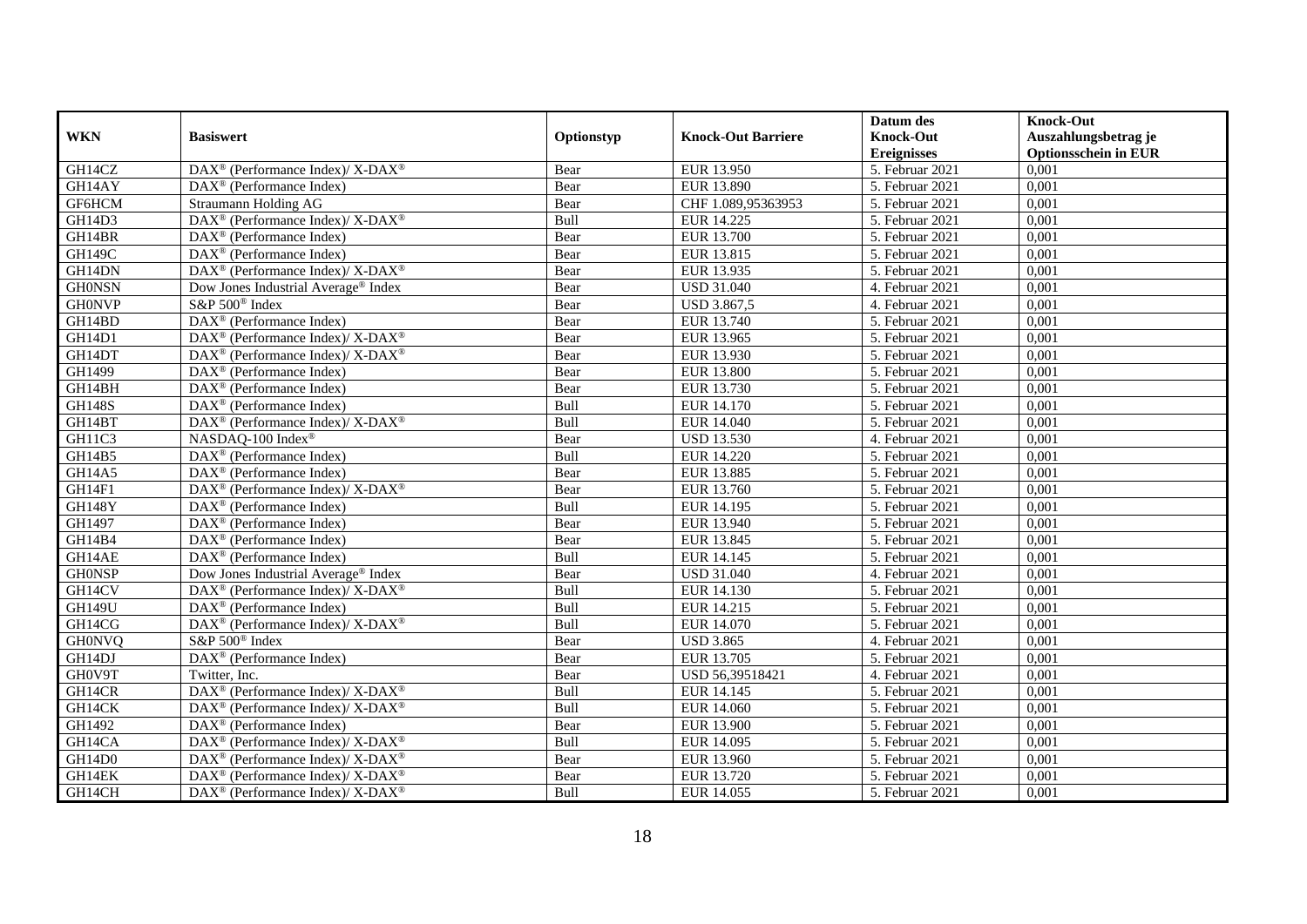|               |                                                                          |             |                           | Datum des          | <b>Knock-Out</b>            |
|---------------|--------------------------------------------------------------------------|-------------|---------------------------|--------------------|-----------------------------|
| <b>WKN</b>    | <b>Basiswert</b>                                                         | Optionstyp  | <b>Knock-Out Barriere</b> | <b>Knock-Out</b>   | Auszahlungsbetrag je        |
|               |                                                                          |             |                           | <b>Ereignisses</b> | <b>Optionsschein in EUR</b> |
| GH14E6        | $\text{DAX}^{\circledR}$ (Performance Index)/ X-DAX <sup>®</sup>         | Bear        | EUR 13.820                | 5. Februar 2021    | 0,001                       |
| GH14EC        | $DAX^{\circledast}$ (Performance Index)/X-DAX <sup>®</sup>               | Bear        | EUR 13.840                | 5. Februar 2021    | 0,001                       |
| GH14CY        | $\text{DAX}^{\circledast}$ (Performance Index)/ X-DAX <sup>®</sup>       | Bull        | EUR 14.135                | 5. Februar 2021    | 0,001                       |
| <b>GH149W</b> | $\text{DAX}^{\circledast}$ (Performance Index)                           | Bear        | EUR 13.905                | 5. Februar 2021    | 0,001                       |
| GH0V7S        | AbbVie Inc.                                                              | Bear        | USD 108,50939236          | 4. Februar 2021    | 0,001                       |
| GH1490        | DAX <sup>®</sup> (Performance Index)                                     | Bear        | EUR 13.895                | 5. Februar 2021    | 0,001                       |
| <b>GH0S59</b> | EUR/USD (WM-Fixing)                                                      | Bull        | <b>USD 1,19539</b>        | 5. Februar 2021    | 0,001                       |
| GF9ZRJ        | Pernod Ricard SA                                                         | Bear        | EUR 161,63566118          | 5. Februar 2021    | 0,001                       |
| GH14E0        | $\text{DAX}^{\circledR}$ (Performance Index)/ X-DAX <sup>®</sup>         | Bull        | EUR 14.230                | 5. Februar 2021    | 0,001                       |
| GH14E1        | $DAX^{\circledast}$ (Performance Index)/X-DAX <sup>®</sup>               | Bull        | EUR 14.240                | 5. Februar 2021    | 0,001                       |
| GH14BQ        | $\overline{\text{DAX}}^{\textcirc}$ (Performance Index)                  | Bull        | EUR 14.175                | 5. Februar 2021    | 0,001                       |
| GH14BG        | $\overline{\text{DAX}^{\otimes}}$ (Performance Index)                    | Bear        | EUR 13.840                | 5. Februar 2021    | 0,001                       |
| GH14DC        | DAX <sup>®</sup> (Performance Index)/ X-DAX <sup>®</sup>                 | Bear        | EUR 13.870                | 5. Februar 2021    | 0,001                       |
| GH1493        | $\text{DAX}^{\circledast}$ (Performance Index)                           | Bear        | EUR 13.870                | 5. Februar 2021    | 0,001                       |
| GH14DR        | DAX <sup>®</sup> (Performance Index)/ X-DAX <sup>®</sup>                 | Bear        | EUR 13.765                | 5. Februar 2021    | 0,001                       |
| GH14CB        | DAX <sup>®</sup> (Performance Index)/ X-DAX <sup>®</sup>                 | Bull        | EUR 14.090                | 5. Februar 2021    | 0,001                       |
| GH0VA4        | Twitter, Inc.                                                            | Bear        | USD 56,07532496           | 4. Februar 2021    | 0,001                       |
| GH14AX        | $\text{DAX}^{\textcircled{p}}$ (Performance Index)                       | <b>Bull</b> | EUR 14.110                | 5. Februar 2021    | 0,001                       |
| GH149F        | $\overline{\text{DAX}}^{\textcirc}$ (Performance Index)                  | Bear        | EUR 13.755                | 5. Februar 2021    | 0,001                       |
| GH14EN        | $\text{DAX}^{\circledR}$ (Performance Index)/ X-DAX <sup>®</sup>         | Bear        | EUR 13.745                | 5. Februar 2021    | 0,001                       |
| GH14DZ        | $DAX^{\circledast}$ (Performance Index)/X-DAX <sup>®</sup>               | Bear        | EUR 13.810                | 5. Februar 2021    | 0,001                       |
| <b>GH149H</b> | $\overline{\text{DAX}^{\otimes}}$ (Performance Index)                    | Bear        | EUR 13.825                | 5. Februar 2021    | 0,001                       |
| GH14BC        | $\overline{\text{DAX}^{\otimes}}$ (Performance Index)                    | Bull        | <b>EUR 14.200</b>         | 5. Februar 2021    | 0,001                       |
| GH14E2        | $\text{DAX}^{\circledR}$ (Performance Index)/ X-DAX <sup>®</sup>         | Bear        | EUR 13.815                | 5. Februar 2021    | 0,001                       |
| GH14AW        | $\text{DAX}^{\circledast}$ (Performance Index)                           | Bull        | <b>EUR 14.080</b>         | 5. Februar 2021    | 0,001                       |
| GH14F2        | DAX <sup>®</sup> (Performance Index)/X-DAX <sup>®</sup>                  | Bear        | EUR 13.805                | 5. Februar 2021    | 0,001                       |
| GH14DD        | $\text{DAX}^{\otimes}$ (Performance Index)/X-DAX <sup>®</sup>            | Bear        | EUR 13.890                | 5. Februar 2021    | 0,001                       |
| <b>GH149A</b> | $\text{DAX}^{\textcircled{D}}$ (Performance Index)                       | Bear        | EUR 13.790                | 5. Februar 2021    | 0,001                       |
| GH14AQ        | $\text{DAX}^{\textcircled{D}}$ (Performance Index)                       | Bull        | EUR 14.050                | 5. Februar 2021    | 0,001                       |
| <b>GH148M</b> | $\text{DAX}^{\textcircled{D}}$ (Performance Index)                       | Bull        | <b>EUR 14.100</b>         | 5. Februar 2021    | 0,001                       |
| <b>GH149Q</b> | $\text{DAX}^{\textcircled{D}}$ (Performance Index)                       | Bear        | EUR 13.770                | 5. Februar 2021    | 0,001                       |
| <b>GH0KND</b> | Dialog Semiconductor PLC                                                 | Bear        | EUR 54,77288399           | 5. Februar 2021    | 0,001                       |
| GH14C9        | $\text{DAX}^{\textcircled{D}}$ (Performance Index)                       | Bull        | EUR 14.155                | 5. Februar 2021    | 0,001                       |
| GH14ED        | $\overline{\text{DAX}^{\otimes}}$ (Performance Index)/X-DAX <sup>®</sup> | Bear        | EUR 13.700                | 5. Februar 2021    | 0,001                       |
| GH14EW        | $\text{DAX}^{\textcircled{n}}$ (Performance Index)                       | Bull        | EUR 14.230                | 5. Februar 2021    | 0,001                       |
| GH14C5        | DAX <sup>®</sup> (Performance Index)                                     | Bear        | EUR 13.910                | 5. Februar 2021    | 0,001                       |
| GH14B1        | $\text{DAX}^{\otimes}$ (Performance Index)                               | Bear        | EUR 13.855                | 5. Februar 2021    | 0,001                       |
| GH149J        | $\text{DAX}^{\textcircled{n}}$ (Performance Index)                       | Bear        | EUR 13.750                | 5. Februar 2021    | 0,001                       |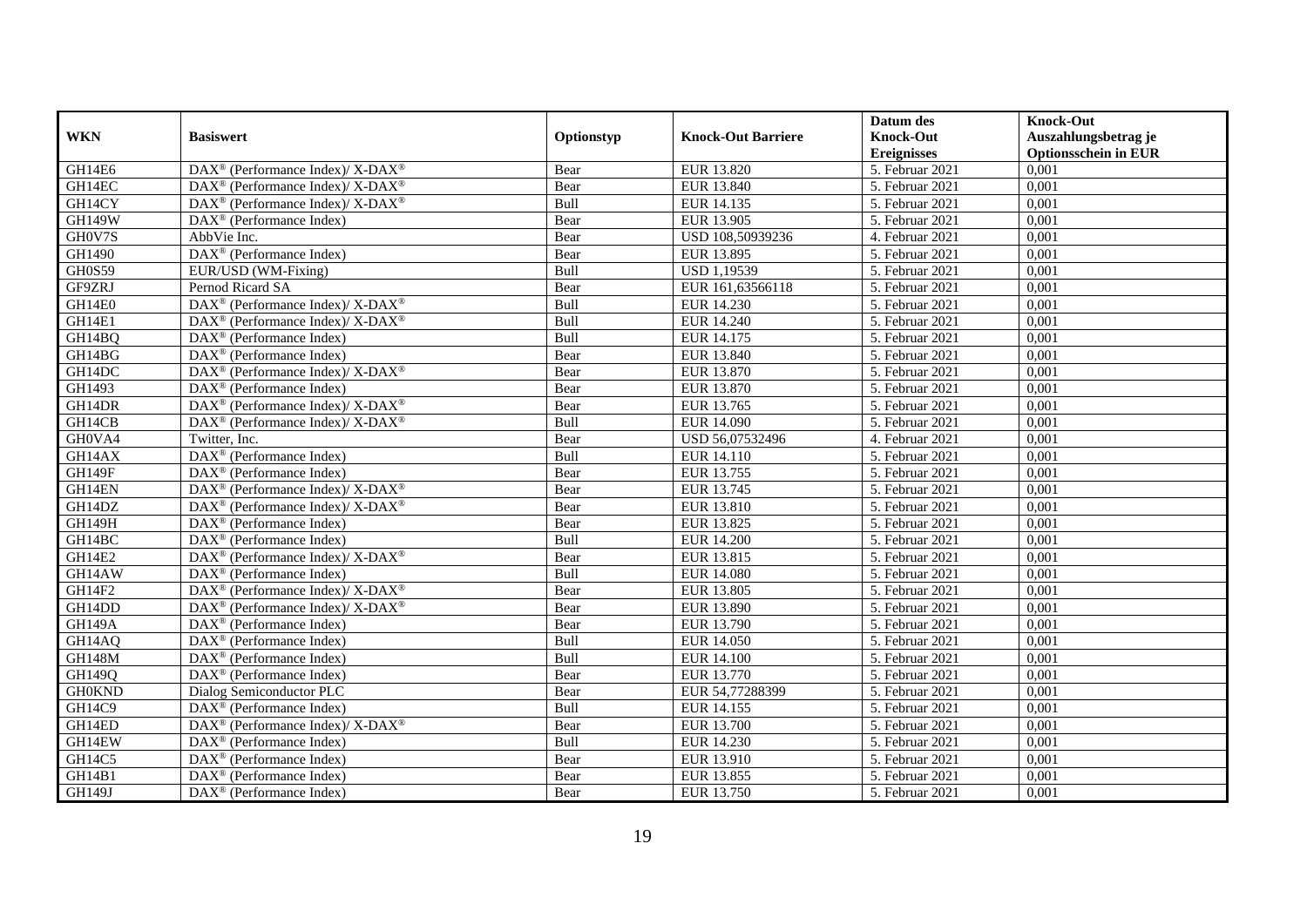|               |                                                                          |            |                           | Datum des                     | <b>Knock-Out</b>            |
|---------------|--------------------------------------------------------------------------|------------|---------------------------|-------------------------------|-----------------------------|
| <b>WKN</b>    | <b>Basiswert</b>                                                         | Optionstyp | <b>Knock-Out Barriere</b> | <b>Knock-Out</b>              | Auszahlungsbetrag je        |
|               |                                                                          |            |                           | <b>Ereignisses</b>            | <b>Optionsschein in EUR</b> |
| GH14AN        | DAX <sup>®</sup> (Performance Index)                                     | Bull       | EUR 14.105                | $\overline{5}$ . Februar 2021 | 0,001                       |
| GH14AH        | $\text{DAX}^{\circledast}$ (Performance Index)                           | Bear       | EUR 13.920                | 5. Februar 2021               | 0,001                       |
| GH14E3        | $DAX^{\circledcirc}$ (Performance Index)/ X-DAX <sup>®</sup>             | Bear       | <b>EUR 13.800</b>         | 5. Februar 2021               | 0,001                       |
| GH14B2        | DAX <sup>®</sup> (Performance Index)                                     | Bull       | EUR 14.135                | 5. Februar 2021               | 0,001                       |
| GH14F0        | $\text{DAX}^{\circledR}$ (Performance Index)/ X-DAX <sup>®</sup>         | Bear       | EUR 13.735                | 5. Februar 2021               | 0,001                       |
| GH14EF        | DAX <sup>®</sup> (Performance Index)/ X-DAX <sup>®</sup>                 | Bear       | EUR 13.860                | 5. Februar 2021               | 0,001                       |
| GH14CU        | $\text{DAX}^{\circledR}$ (Performance Index)/ X-DAX <sup>®</sup>         | Bull       | EUR 14.125                | $\overline{5}$ . Februar 2021 | 0,001                       |
| GH14BX        | DAX <sup>®</sup> (Performance Index)/ X-DAX <sup>®</sup>                 | Bull       | EUR 14.045                | 5. Februar 2021               | 0,001                       |
| <b>GH14A9</b> | $DAX^{\circledR}$ (Performance Index)                                    | Bull       | EUR 14.140                | 5. Februar 2021               | 0,001                       |
| GH14C6        | $DAX^{\otimes}$ (Performance Index)                                      | Bear       | EUR 13.925                | 5. Februar 2021               | 0,001                       |
| GH14CM        | DAX <sup>®</sup> (Performance Index)/ X-DAX <sup>®</sup>                 | Bull       | EUR 14.165                | 5. Februar 2021               | 0,001                       |
| GH14DM        | DAX <sup>®</sup> (Performance Index)/ X-DAX <sup>®</sup>                 | Bear       | EUR 13.925                | 5. Februar 2021               | 0,001                       |
| GH14AC        | $DAX^{\circledR}$ (Performance Index)                                    | Bull       | EUR 14.130                | 5. Februar 2021               | 0,001                       |
| <b>GH149M</b> | DAX <sup>®</sup> (Performance Index)                                     | Bear       | EUR 13.780                | 5. Februar 2021               | 0,001                       |
| GH14AK        | DAX <sup>®</sup> (Performance Index)                                     | Bull       | EUR 14.190                | 5. Februar 2021               | 0,001                       |
| <b>GH149S</b> | DAX <sup>®</sup> (Performance Index)                                     | Bear       | EUR 13.830                | 5. Februar 2021               | 0,001                       |
| GH14BP        | DAX <sup>®</sup> (Performance Index)                                     | Bear       | EUR 13.695                | 5. Februar 2021               | 0,001                       |
| GH149T        | $\text{DAX}^{\textcircled{n}}$ (Performance Index)                       | Bull       | EUR 14.115                | 5. Februar 2021               | 0,001                       |
| GH14DK        | $\text{DAX}^{\circledR}$ (Performance Index)/ X-DAX <sup>®</sup>         | Bear       | EUR 13.910                | 5. Februar 2021               | 0,001                       |
| <b>GH14C7</b> | $DAX^{\circledcirc}$ (Performance Index)/ X-DAX <sup>®</sup>             | Bull       | EUR 14.105                | 5. Februar 2021               | 0,001                       |
| GH14D5        | $\text{DAX}^{\circledR}$ (Performance Index)/ X-DAX <sup>®</sup>         | Bull       | EUR 14.205                | 5. Februar 2021               | 0,001                       |
| GH14BS        | $\overline{\text{DAX}}^{\textcircled{}}$ (Performance Index)             | Bear       | EUR 13.710                | 5. Februar 2021               | 0,001                       |
| GH14AA        | $\text{DAX}^{\textcircled{D}}$ (Performance Index)                       | Bull       | <b>EUR 14.180</b>         | 5. Februar 2021               | 0,001                       |
| GH04TJ        | NYMEX Light, Sweet Crude Oil Future (Generic Front<br>Month Future)      | Bear       | <b>USD 56,84</b>          | 5. Februar 2021               | 0,001                       |
| <b>GH149B</b> | DAX <sup>®</sup> (Performance Index)                                     | Bear       | EUR 13.805                | 5. Februar 2021               | 0,001                       |
| GH14A3        | DAX <sup>®</sup> (Performance Index)                                     | Bear       | EUR 13.875                | 5. Februar 2021               | 0,001                       |
| <b>GH14A7</b> | $\text{DAX}^{\textcircled{p}}$ (Performance Index)                       | Bull       | EUR 14.045                | $\overline{5}$ . Februar 2021 | 0,001                       |
| GH14EQ        | DAX <sup>®</sup> (Performance Index)/ X-DAX <sup>®</sup>                 | Bear       | EUR 13.725                | 5. Februar 2021               | 0,001                       |
| GH14CX        | $\text{DAX}^{\circledast}$ (Performance Index)/ X-DAX <sup>®</sup>       | Bear       | EUR 13.955                | 5. Februar 2021               | 0,001                       |
| GH14EG        | DAX <sup>®</sup> (Performance Index)/ X-DAX <sup>®</sup>                 | Bear       | EUR 13.710                | 5. Februar 2021               | 0,001                       |
| GH0Y7Z        | <b>Bechtle AG</b>                                                        | Bull       | EUR 172,77114395          | 5. Februar 2021               | 0,001                       |
| GH14AP        | DAX <sup>®</sup> (Performance Index)                                     | Bull       | EUR 14.125                | 5. Februar 2021               | 0,001                       |
| GH14BE        | $\overline{\text{DAX}^{\otimes}}$ (Performance Index)                    | Bear       | EUR 13.725                | 5. Februar 2021               | 0,001                       |
| <b>GHOVAK</b> | Twitter, Inc.                                                            | Bear       | USD 55,78545251           | 4. Februar 2021               | 0,001                       |
| GH10R5        | Cotton No. 2 Future (Generic Front Month Future)                         | Bear       | <b>USD 0,84</b>           | 4. Februar 2021               | 0,001                       |
| GH14EV        | $\overline{\text{DAX}^{\otimes}}$ (Performance Index)/X-DAX <sup>®</sup> | Bear       | EUR 13.865                | 5. Februar 2021               | 0,001                       |
| GH14ET        | $\text{DAX}^{\circledR}$ (Performance Index)/ X-DAX <sup>®</sup>         | Bull       | EUR 14.170                | 5. Februar 2021               | 0,001                       |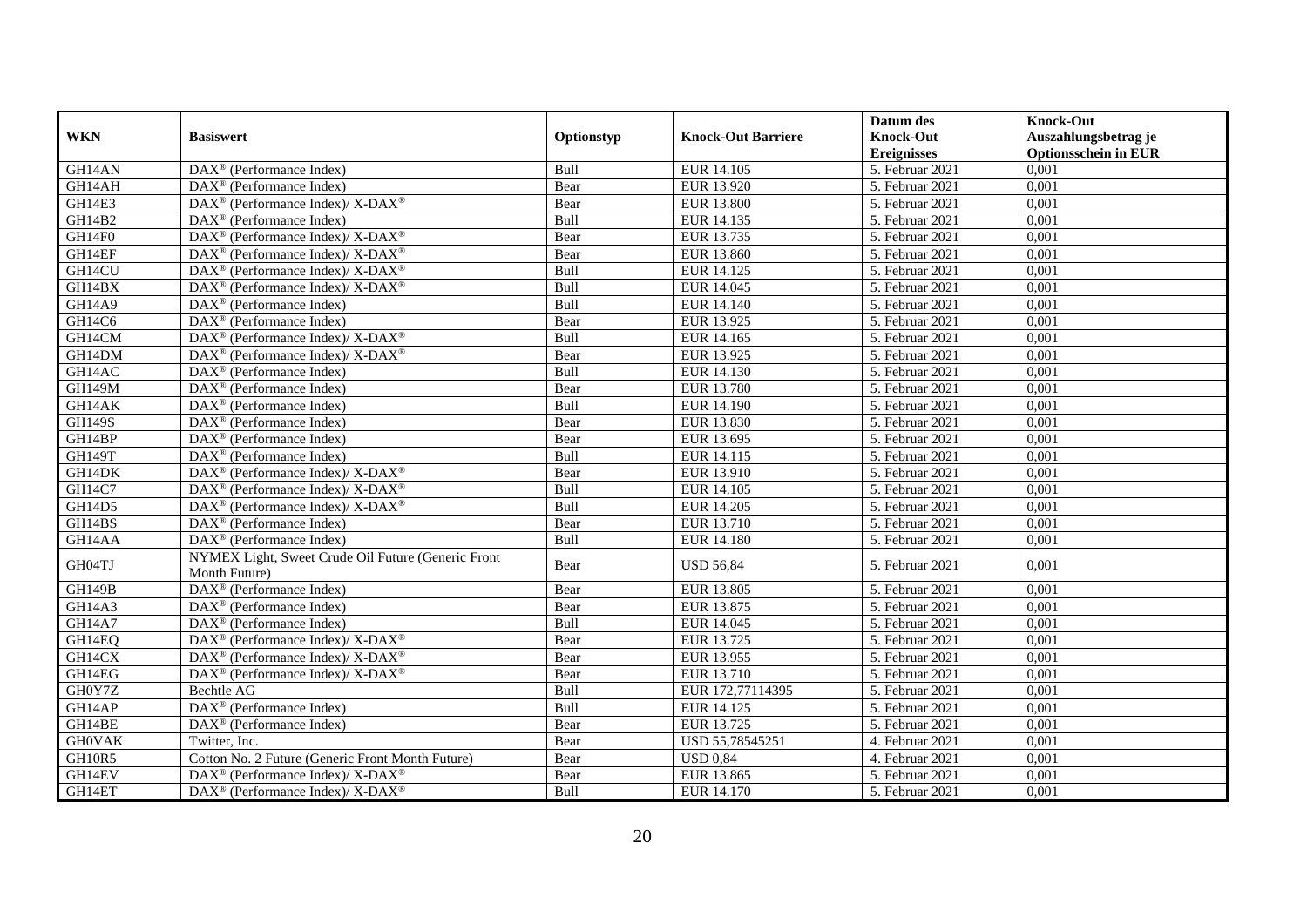|               |                                                                    |            |                           | Datum des          | <b>Knock-Out</b>            |
|---------------|--------------------------------------------------------------------|------------|---------------------------|--------------------|-----------------------------|
| <b>WKN</b>    | <b>Basiswert</b>                                                   | Optionstyp | <b>Knock-Out Barriere</b> | <b>Knock-Out</b>   | Auszahlungsbetrag je        |
|               |                                                                    |            |                           | <b>Ereignisses</b> | <b>Optionsschein in EUR</b> |
| GH1494        | DAX <sup>®</sup> (Performance Index)                               | Bull       | EUR 14.085                | 5. Februar 2021    | 0,001                       |
| GH14C8        | $\text{DAX}^{\textcircled{n}}$ (Performance Index)                 | Bull       | EUR 14.070                | 5. Februar 2021    | 0,001                       |
| GH14A1        | DAX <sup>®</sup> (Performance Index)                               | Bull       | EUR 14.225                | 5. Februar 2021    | 0,001                       |
| GH14E4        | DAX <sup>®</sup> (Performance Index)/X-DAX <sup>®</sup>            | Bear       | EUR 13.830                | 5. Februar 2021    | 0,001                       |
| GH14ES        | DAX <sup>®</sup> (Performance Index)/ X-DAX <sup>®</sup>           | Bear       | EUR 13.755                | 5. Februar 2021    | 0,001                       |
| GH14DF        | $\text{DAX}^{\circledR}$ (Performance Index)/ X-DAX <sup>®</sup>   | Bear       | <b>EUR 13.880</b>         | 5. Februar 2021    | 0,001                       |
| GH14DW        | $DAX^{\circledcirc}$ (Performance Index)/ X-DAX <sup>®</sup>       | Bear       | EUR 13.785                | 5. Februar 2021    | 0,001                       |
| GH14CC        | $\text{DAX}^{\otimes}$ (Performance Index)/X-DAX <sup>®</sup>      | Bull       | <b>EUR 14.100</b>         | 5. Februar 2021    | 0,001                       |
| GH14AU        | $\text{DAX}^{\textcircled{n}}$ (Performance Index)                 | Bear       | EUR 13.935                | 5. Februar 2021    | 0,001                       |
| GH14D9        | DAX <sup>®</sup> (Performance Index)/ X-DAX <sup>®</sup>           | Bull       | EUR 14.195                | 5. Februar 2021    | 0,001                       |
| GH14E8        | $\text{DAX}^{\otimes}$ (Performance Index)/X-DAX <sup>®</sup>      | Bear       | EUR 13.845                | 5. Februar 2021    | 0,001                       |
| <b>GH149N</b> | DAX <sup>®</sup> (Performance Index)                               | Bear       | EUR 13.795                | 5. Februar 2021    | 0,001                       |
| GH14AV        | $\overline{\text{DAX}^{\otimes}}$ (Performance Index)              | Bull       | EUR 14.185                | 5. Februar 2021    | 0,001                       |
| GH14EX        | DAX <sup>®</sup> (Performance Index)/ X-DAX <sup>®</sup>           | Bear       | EUR 13.715                | 5. Februar 2021    | 0,001                       |
| GH14B7        | $\text{DAX}^{\otimes}$ (Performance Index)                         | Bull       | EUR 14.150                | 5. Februar 2021    | 0,001                       |
| GH14BA        | $\overline{\text{DAX}^{\otimes}}$ (Performance Index)              | Bull       | EUR 14.075                | 5. Februar 2021    | 0,001                       |
| GH14BK        | DAX <sup>®</sup> (Performance Index)                               | Bear       | EUR 13.735                | 5. Februar 2021    | 0,001                       |
| GH14EA        | $\text{DAX}^{\circledast}$ (Performance Index)/ X-DAX <sup>®</sup> | Bear       | EUR 13.850                | 5. Februar 2021    | 0,001                       |
| GH14EM        | $\text{DAX}^{\circledast}$ (Performance Index)/ X-DAX <sup>®</sup> | Bull       | EUR 14.075                | 5. Februar 2021    | 0,001                       |
| GH14EJ        | $\text{DAX}^{\circledast}$ (Performance Index)/ X-DAX <sup>®</sup> | Bear       | EUR 13.920                | 5. Februar 2021    | 0,001                       |
| GH14DE        | DAX <sup>®</sup> (Performance Index)/ X-DAX <sup>®</sup>           | Bear       | EUR 13.885                | 5. Februar 2021    | 0,001                       |
| GH1496        | $\overline{\text{DAX}^{\otimes}}$ (Performance Index)              | Bear       | EUR 13.965                | 5. Februar 2021    | 0,001                       |
| GH149Y        | DAX <sup>®</sup> (Performance Index)                               | Bear       | EUR 13.930                | 5. Februar 2021    | 0,001                       |
| GH14CS        | $\text{DAX}^{\circledR}$ (Performance Index)/ X-DAX <sup>®</sup>   | Bull       | EUR 14.140                | 5. Februar 2021    | 0,001                       |
| GH14DY        | $DAX^{\circledcirc}$ (Performance Index)/X-DAX <sup>®</sup>        | Bear       | EUR 13.795                | 5. Februar 2021    | 0.001                       |
| GH14DB        | $\text{DAX}^{\circledast}$ (Performance Index)/ X-DAX <sup>®</sup> | Bear       | EUR 13.875                | 5. Februar 2021    | 0,001                       |
| GH14BW        | $\text{DAX}^{\circledR}$ (Performance Index)/ X-DAX <sup>®</sup>   | Bull       | <b>EUR 14.050</b>         | 5. Februar 2021    | 0,001                       |
| <b>GH149G</b> | $\text{DAX}^{\textcircled{p}}$ (Performance Index)                 | Bear       | EUR 13.765                | 5. Februar 2021    | 0,001                       |
| GH14EE        | $\text{DAX}^{\circledR}$ (Performance Index)/ X-DAX <sup>®</sup>   | Bear       | EUR 13.705                | 5. Februar 2021    | 0,001                       |
| GH14D7        | $\text{DAX}^{\otimes}$ (Performance Index)/X-DAX <sup>®</sup>      | Bull       | <b>EUR 14.200</b>         | 5. Februar 2021    | 0,001                       |
| GH14EB        | $\text{DAX}^{\circledast}$ (Performance Index)/ X-DAX <sup>®</sup> | Bear       | EUR 13.855                | 5. Februar 2021    | 0,001                       |
| GH14CW        | $\text{DAX}^{\circledast}$ (Performance Index)/ X-DAX <sup>®</sup> | Bear       | EUR 13.945                | 5. Februar 2021    | 0,001                       |
| GH14E9        | DAX <sup>®</sup> (Performance Index)/ X-DAX <sup>®</sup>           | Bear       | EUR 13.905                | 5. Februar 2021    | 0,001                       |
| <b>GH149L</b> | DAX <sup>®</sup> (Performance Index)                               | Bear       | EUR 13.820                | 5. Februar 2021    | 0,001                       |
| GH14DP        | $\text{DAX}^{\circledR}$ (Performance Index)/ X-DAX <sup>®</sup>   | Bear       | EUR 13.940                | 5. Februar 2021    | 0,001                       |
| GH14AM        | $\text{DAX}^{\textcircled{n}}$ (Performance Index)                 | Bear       | EUR 13.955                | 5. Februar 2021    | 0,001                       |
| GH14A4        | $\text{DAX}^{\otimes}$ (Performance Index)                         | Bull       | EUR 14.240                | 5. Februar 2021    | 0,001                       |
| GH14EP        | DAX <sup>®</sup> (Performance Index)/X-DAX <sup>®</sup>            | Bear       | EUR 13.740                | 5. Februar 2021    | 0,001                       |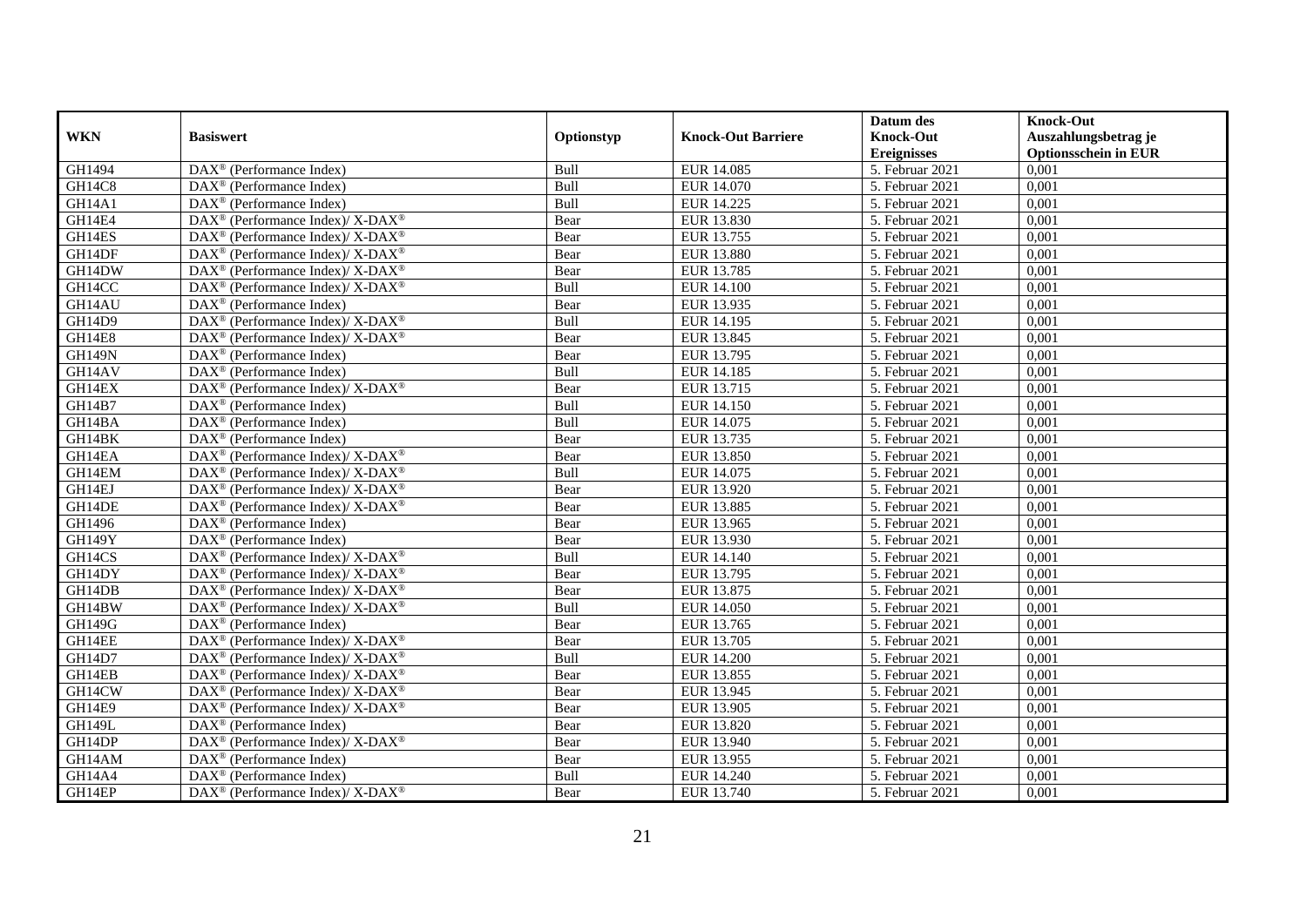|               |                                                                          |             |                           | Datum des          | <b>Knock-Out</b>            |
|---------------|--------------------------------------------------------------------------|-------------|---------------------------|--------------------|-----------------------------|
| <b>WKN</b>    | <b>Basiswert</b>                                                         | Optionstyp  | <b>Knock-Out Barriere</b> | <b>Knock-Out</b>   | Auszahlungsbetrag je        |
|               |                                                                          |             |                           | <b>Ereignisses</b> | <b>Optionsschein in EUR</b> |
| GH14D4        | DAX <sup>®</sup> (Performance Index)/ X-DAX <sup>®</sup>                 | Bull        | EUR 14.220                | 5. Februar 2021    | 0,001                       |
| GH14CD        | $\text{DAX}^{\circledast}$ (Performance Index)/ X-DAX <sup>®</sup>       | Bull        | EUR 14.085                | 5. Februar 2021    | 0,001                       |
| GH14C3        | $\text{DAX}^{\circledast}$ (Performance Index)/ X-DAX <sup>®</sup>       | Bull        | EUR 14.110                | 5. Februar 2021    | 0,001                       |
| GH14CJ        | $\overline{\text{DAX}^{\otimes}}$ (Performance Index)/X-DAX <sup>®</sup> | Bull        | EUR 14.185                | 5. Februar 2021    | 0,001                       |
| GH14EL        | DAX <sup>®</sup> (Performance Index)/ X-DAX <sup>®</sup>                 | Bull        | <b>EUR 14.080</b>         | 5. Februar 2021    | 0,001                       |
| <b>GH14E7</b> | $\text{DAX}^{\circledR}$ (Performance Index)/ X-DAX <sup>®</sup>         | Bear        | EUR 13.825                | 5. Februar 2021    | 0,001                       |
| GH14DL        | $DAX^{\circledcirc}$ (Performance Index)/ X-DAX <sup>®</sup>             | Bear        | EUR 13.915                | 5. Februar 2021    | 0,001                       |
| <b>GH149R</b> | $\text{DAX}^{\textcircled{n}}$ (Performance Index)                       | Bear        | EUR 13.810                | 5. Februar 2021    | 0,001                       |
| GH14DA        | DAX <sup>®</sup> (Performance Index)/ X-DAX <sup>®</sup>                 | Bull        | EUR 14.190                | 5. Februar 2021    | 0,001                       |
| GH14CT        | $DAX^{\circledast}$ (Performance Index)/X-DAX <sup>®</sup>               | Bull        | EUR 14.150                | 5. Februar 2021    | 0,001                       |
| <b>GH14A8</b> | $\text{DAX}^{\textcircled{n}}$ (Performance Index)                       | Bull        | EUR 14.095                | 5. Februar 2021    | 0,001                       |
| <b>GH148R</b> | DAX <sup>®</sup> (Performance Index)                                     | Bear        | <b>EUR 13.960</b>         | 5. Februar 2021    | 0,001                       |
| <b>GH148Z</b> | DAX <sup>®</sup> (Performance Index)                                     | Bull        | EUR 14.210                | 5. Februar 2021    | 0,001                       |
| <b>GH148W</b> | $\text{DAX}^{\textcircled{p}}$ (Performance Index)                       | Bear        | EUR 13.860                | 5. Februar 2021    | 0,001                       |
| <b>GH14D8</b> | DAX <sup>®</sup> (Performance Index)/X-DAX <sup>®</sup>                  | Bull        | EUR 14.210                | 5. Februar 2021    | 0,001                       |
| GH14DV        | DAX <sup>®</sup> (Performance Index)/ X-DAX <sup>®</sup>                 | Bear        | <b>EUR 13.780</b>         | 5. Februar 2021    | 0,001                       |
| <b>GH14C4</b> | DAX <sup>®</sup> (Performance Index)/ X-DAX <sup>®</sup>                 | Bull        | EUR 14.115                | 5. Februar 2021    | 0,001                       |
| CH0227        | EUR/GBP (WM-Fixing)                                                      | <b>Bull</b> | GBP 0.87425               | 5. Februar 2021    | 0,001                       |
| GH14AZ        | DAX <sup>®</sup> (Performance Index)                                     | Bull        | EUR 14.055                | 5. Februar 2021    | 0,001                       |
| CH0226        | EUR/GBP (WM-Fixing)                                                      | Bull        | GBP 0,87475               | 5. Februar 2021    | 0,001                       |
| GH14D2        | $\text{DAX}^{\circledR}$ (Performance Index)/ X-DAX <sup>®</sup>         | Bull        | EUR 14.235                | 5. Februar 2021    | 0,001                       |
| GH14CF        | DAX <sup>®</sup> (Performance Index)/ X-DAX <sup>®</sup>                 | Bull        | EUR 14.065                | 5. Februar 2021    | 0,001                       |
| GH14DH        | DAX <sup>®</sup> (Performance Index)/X-DAX <sup>®</sup>                  | Bear        | EUR 13.900                | 5. Februar 2021    | 0,001                       |
| GF9X6T        | The Walt Disney Company                                                  | Bear        | USD 180,95721684          | 4. Februar 2021    | 0,001                       |
| GF9X6S        | The Walt Disney Company                                                  | Bear        | USD 180,49803589          | 4. Februar 2021    | 0.001                       |
| GF9UDK        | DAX <sup>®</sup> (Performance Index)                                     | Bear        | EUR 14.070                | 5. Februar 2021    | 0,001                       |
| GH0Z0H        | DAX <sup>®</sup> (Performance Index)                                     | Bear        | <b>EUR 14.070</b>         | 5. Februar 2021    | 0,001                       |
| <b>GH0DNM</b> | $\text{DAX}^{\textcircled{p}}$ (Performance Index)                       | Bear        | EUR 14.068,95092946       | 5. Februar 2021    | 0,001                       |
| GF9QVL        | $\overline{\text{DAX}^{\otimes}}$ (Performance Index)                    | Bear        | EUR 14.070                | 5. Februar 2021    | 0,001                       |
| GH06FW        | DAX <sup>®</sup> (Performance Index)                                     | Bear        | EUR 14.070                | 5. Februar 2021    | 0,001                       |
| <b>GH0KHK</b> | LVMH Moët Hennessy Louis Vuitton SE                                      | Bear        | EUR 528,86958814          | 5. Februar 2021    | 0,001                       |
| GH0V4G        | $CAC 40$ <sup>®</sup> Index                                              | Bear        | EUR 5.642,16              | 5. Februar 2021    | 0,001                       |
| GF9QVM        | DAX <sup>®</sup> (Performance Index)                                     | Bear        | EUR 14.070                | 5. Februar 2021    | 0,001                       |
| GF9QVK        | DAX <sup>®</sup> (Performance Index)                                     | Bear        | EUR 14.070                | 5. Februar 2021    | 0,001                       |
| GF9X01        | Baver AG                                                                 | Bear        | EUR 54,69436754           | 5. Februar 2021    | 0,001                       |
| GF0CL7        | Dialog Semiconductor PLC                                                 | Bear        | EUR 55,76590221           | 5. Februar 2021    | 0,001                       |
| <b>GH0KNF</b> | Dialog Semiconductor PLC                                                 | Bear        | EUR 55,27199903           | 5. Februar 2021    | 0,001                       |
| GH0Y2S        | Nestlé S.A.                                                              | Bull        | CHF 101,08677754          | 5. Februar 2021    | 0,001                       |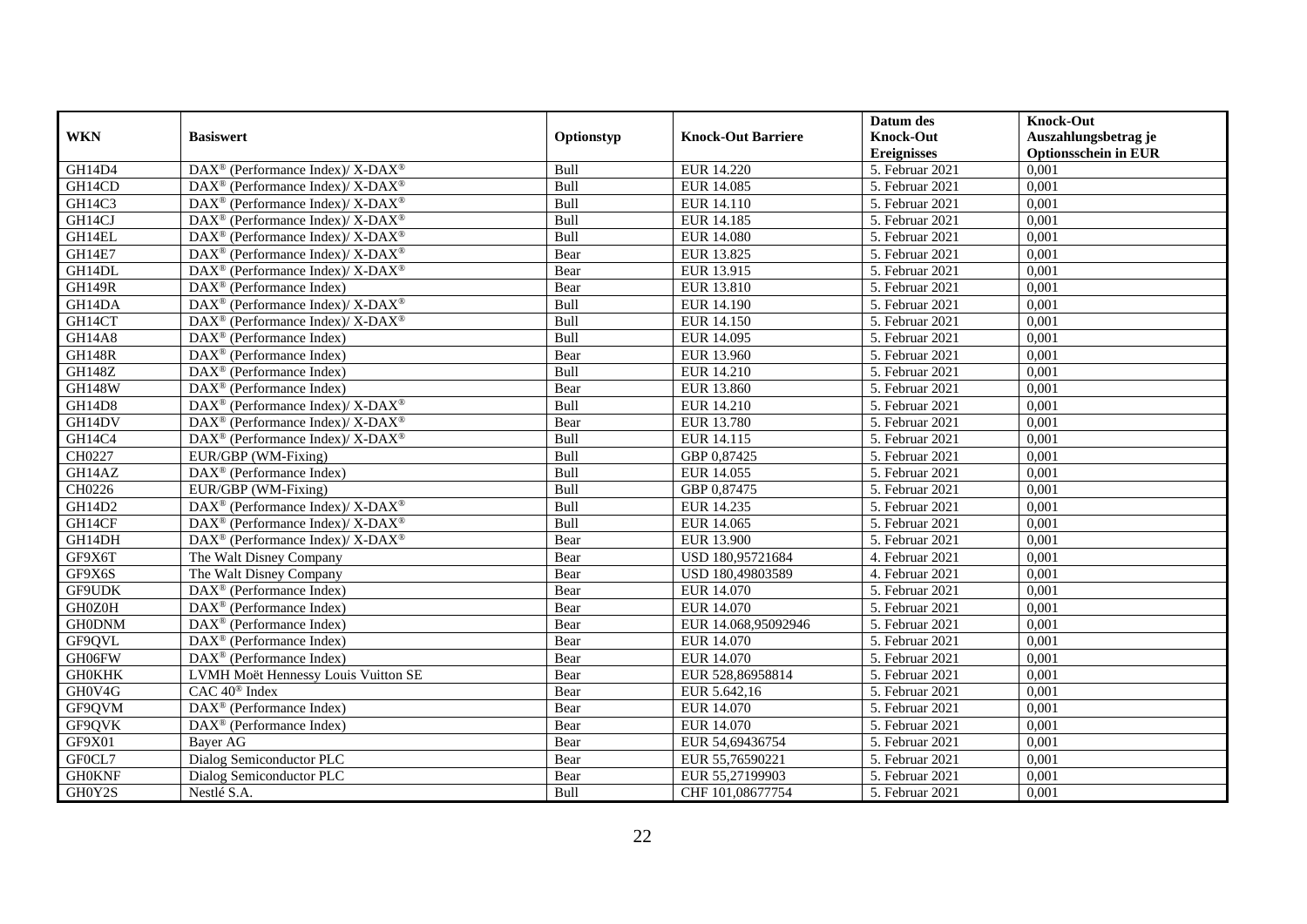|                  |                                                         |              |                                   | Datum des                              | <b>Knock-Out</b>                                    |
|------------------|---------------------------------------------------------|--------------|-----------------------------------|----------------------------------------|-----------------------------------------------------|
| <b>WKN</b>       | <b>Basiswert</b>                                        | Optionstyp   | <b>Knock-Out Barriere</b>         | <b>Knock-Out</b><br><b>Ereignisses</b> | Auszahlungsbetrag je<br><b>Optionsschein in EUR</b> |
| <b>GH0VAJ</b>    | <b>Starbucks Corporation</b>                            | Bear         | USD 103,97025441                  | 4. Februar 2021                        | 0,001                                               |
| GF6MR2           | MetLife, Inc.                                           | Bear         | USD 51,84267102                   | 4. Februar 2021                        | 0,001                                               |
| GH01Z9           | Bayer AG                                                | Bear         | EUR 54,83095575                   | 5. Februar 2021                        | 0,001                                               |
| <b>GF88J9</b>    | Unicredit S.p.A.                                        | Bear         | EUR 8,43840072                    | 5. Februar 2021                        | 0,001                                               |
| GF9ZRK           | Pernod Ricard SA                                        | Bear         | EUR 162,97231745                  | 5. Februar 2021                        | 0,001                                               |
| GH0V4H           | CAC 40 <sup>®</sup> Index                               | Bear         | EUR 5.647,66                      | 5. Februar 2021                        | 0,001                                               |
| GH0V4K           | $CAC 40$ <sup>®</sup> Index                             | Bear         | EUR 5.653,04                      | 5. Februar 2021                        | 0,001                                               |
| GH0Y36           | Nestlé S.A.                                             | Bull         | CHF 100,57674334                  | 5. Februar 2021                        | 0,001                                               |
| GF9ZPG           | Continental AG                                          | Bear         | EUR 125,78387768                  | 5. Februar 2021                        | 0,001                                               |
| GF9WZR           | Bayer AG                                                | Bear         | EUR 55,1726568                    | 5. Februar 2021                        | 0,001                                               |
| <b>GH0HXP</b>    | Daimler AG                                              | Bear         | EUR 66,48525443                   | 5. Februar 2021                        | 0,001                                               |
| <b>GFOMTQ</b>    |                                                         |              | EUR 2,07218782                    | 5. Februar 2021                        | 0,001                                               |
| GF8C63           | Intesa Sanpaolo S.p.A.<br>Continental AG                | Bear         |                                   |                                        | 0,001                                               |
| GF88JA           |                                                         | Bear         | EUR 126,20856493                  | 5. Februar 2021<br>5. Februar 2021     | 0,001                                               |
| GC5RH8           | Unicredit S.p.A.                                        | Bear         | EUR 8,51754164                    | 5. Februar 2021                        |                                                     |
| GC9KQ5           | Mediobanca S.p.A.<br>Unilever PLC                       | Bear<br>Bull | EUR 8,22873609<br>GBP 40,14235493 | 5. Februar 2021                        | 0,001<br>0,001                                      |
|                  | CAC 40 <sup>®</sup> Index                               |              |                                   |                                        |                                                     |
| GH0V4S<br>GH0Z0G |                                                         | Bear         | EUR 5.663,92                      | 5. Februar 2021                        | 0,001                                               |
|                  | DAX <sup>®</sup> (Performance Index)                    | Bear         | <b>EUR 14.080</b>                 | 5. Februar 2021                        | 0,001                                               |
| GF9QV1           | $DAX^{\circledast}$ (Performance Index)                 | Bear         | EUR 14.090                        | 5. Februar 2021                        | 0,001                                               |
| GH09TB           | $DAX^{\circledast}$ (Performance Index)                 | Bear         | EUR 14.090                        | 5. Februar 2021                        | 0,001                                               |
| GH06FV           | DAX <sup>®</sup> (Performance Index)                    | Bear         | EUR 14.075                        | 5. Februar 2021                        | 0,001                                               |
| <b>GH117P</b>    | $\overline{\text{DAX}}^{\textcirc}$ (Performance Index) | Bear         | EUR 14.090                        | 5. Februar 2021                        | 0,001                                               |
| GH0V4M           | $CAC 40$ <sup>®</sup> Index                             | Bear         | EUR 5.658,52                      | 5. Februar 2021                        | 0,001                                               |
| GF9QV2           | DAX <sup>®</sup> (Performance Index)                    | Bear         | EUR 14.090                        | 5. Februar 2021                        | 0,001                                               |
| <b>GF2Y98</b>    | <b>Baver AG</b>                                         | Bear         | EUR 55,41792373                   | 5. Februar 2021                        | 0,001                                               |
| GH0W6F           | DAX <sup>®</sup> (Performance Index)                    | Bear         | EUR 14.075                        | 5. Februar 2021                        | 0,001                                               |
| <b>GH0JLM</b>    | DAX <sup>®</sup> (Performance Index)                    | Bear         | <b>EUR 14.080</b>                 | 5. Februar 2021                        | 0,001                                               |
| GH09TC           | $DAX^{\circledR}$ (Performance Index)                   | Bear         | <b>EUR 14.080</b>                 | 5. Februar 2021                        | 0,001                                               |
| GH117Q           | DAX <sup>®</sup> (Performance Index)                    | Bear         | EUR 14.090                        | 5. Februar 2021                        | 0,001                                               |
| <b>GH0DKW</b>    | $DAX^{\circledcirc}$ (Performance Index)                | Bear         | EUR 14.075.91121349               | 5. Februar 2021                        | 0.001                                               |
| GH0W6G           | $DAX^{\circledR}$ (Performance Index)                   | Bear         | EUR 14.075                        | 5. Februar 2021                        | 0,001                                               |
| GF9QV3           | DAX <sup>®</sup> (Performance Index)                    | Bear         | EUR 14.090                        | 5. Februar 2021                        | 0,001                                               |
| GF9UDG           | $DAX^{\circledR}$ (Performance Index)                   | Bear         | EUR 14.090                        | 5. Februar 2021                        | 0,001                                               |
| <b>GH0DKQ</b>    | $\overline{\text{DAX}^{\otimes}}$ (Performance Index)   | Bear         | EUR 14.089,82179549               | 5. Februar 2021                        | 0,001                                               |
| GF9UDH           | DAX <sup>®</sup> (Performance Index)                    | Bear         | <b>EUR 14.080</b>                 | 5. Februar 2021                        | 0,001                                               |
| GF9QVE           | $DAX^{\circledast}$ (Performance Index)                 | Bear         | EUR 14.075                        | 5. Februar 2021                        | 0,001                                               |
| GB6N6D           | EURO STOXX 50 <sup>®</sup> Index (Price EUR)            | Bear         | EUR 3.659,19678319                | 5. Februar 2021                        | 0,001                                               |
| <b>GH0DKT</b>    | $DAX^{\circledast}$ (Performance Index)                 | Bear         | EUR 14.082,85152541               | 5. Februar 2021                        | 0,001                                               |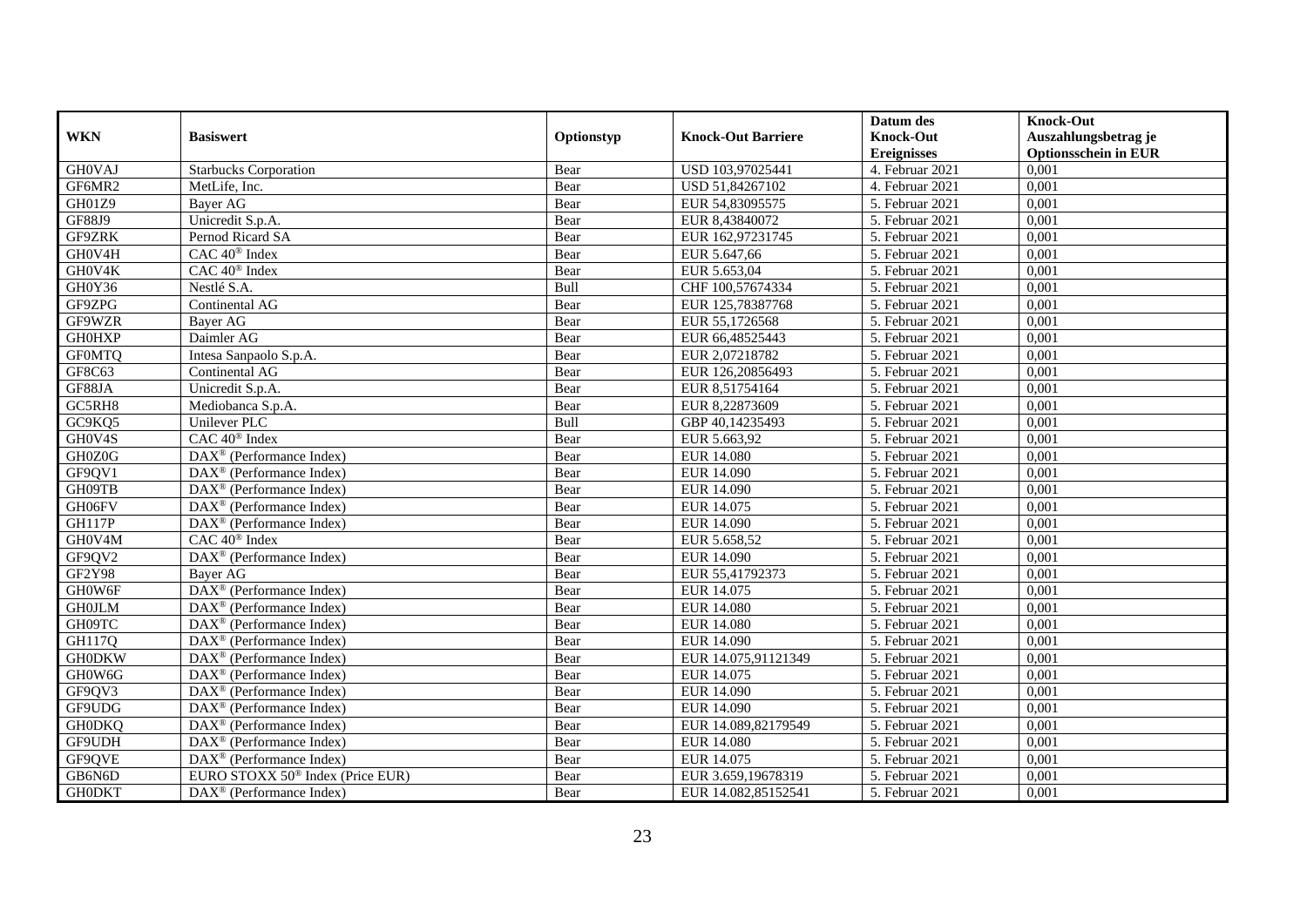|               |                                                              |            |                           | Datum des          | <b>Knock-Out</b>            |
|---------------|--------------------------------------------------------------|------------|---------------------------|--------------------|-----------------------------|
| <b>WKN</b>    | <b>Basiswert</b>                                             | Optionstyp | <b>Knock-Out Barriere</b> | <b>Knock-Out</b>   | Auszahlungsbetrag je        |
|               |                                                              |            |                           | <b>Ereignisses</b> | <b>Optionsschein in EUR</b> |
| GF9UDJ        | $\overline{\text{DAX}^{\otimes}}$ (Performance Index)        | Bear       | EUR 14.075                | 5. Februar 2021    | 0,001                       |
| GF9OVC        | $\text{DAX}^{\textcircled{p}}$ (Performance Index)           | Bear       | EUR 14.075                | 5. Februar 2021    | 0,001                       |
| GF9QVD        | DAX <sup>®</sup> (Performance Index)                         | Bear       | EUR 14.075                | 5. Februar 2021    | 0,001                       |
| <b>GF88J8</b> | Unicredit S.p.A.                                             | Bear       | EUR 8,60657516            | 5. Februar 2021    | 0,001                       |
| GF9QUV        | DAX <sup>®</sup> (Performance Index)                         | Bear       | <b>EUR 14.100</b>         | 5. Februar 2021    | 0,001                       |
| GH01Z8        | Bayer AG                                                     | Bear       | EUR 55,60841705           | 5. Februar 2021    | 0,001                       |
| <b>GH117N</b> | DAX <sup>®</sup> (Performance Index)                         | Bear       | EUR 14.110                | 5. Februar 2021    | 0,001                       |
| GH0W6E        | $DAX^{\otimes}$ (Performance Index)                          | Bear       | <b>EUR 14.100</b>         | 5. Februar 2021    | 0,001                       |
| GH09TA        | $\text{DAX}^{\textcircled{p}}$ (Performance Index)           | Bear       | EUR 14.110                | 5. Februar 2021    | 0,001                       |
| GH06FU        | $DAX^{\otimes}$ (Performance Index)                          | Bear       | <b>EUR 14.100</b>         | 5. Februar 2021    | 0,001                       |
| GF9QUW        | $\overline{\text{DAX}}^{\textcircled{}}$ (Performance Index) | Bear       | <b>EUR 14.100</b>         | 5. Februar 2021    | 0,001                       |
| GF9UDF        | $\overline{\text{DAX}^{\otimes}}$ (Performance Index)        | Bear       | <b>EUR 14.100</b>         | 5. Februar 2021    | 0,001                       |
| <b>GH117M</b> | $\text{DAX}^{\textcircled{n}}$ (Performance Index)           | Bear       | EUR 14.110                | 5. Februar 2021    | 0,001                       |
| GH0W6D        | DAX <sup>®</sup> (Performance Index)                         | Bear       | <b>EUR 14.100</b>         | 5. Februar 2021    | 0,001                       |
| GF9QUX        | $\text{DAX}^{\otimes}$ (Performance Index)                   | Bear       | <b>EUR 14.100</b>         | 5. Februar 2021    | 0,001                       |
| GF9UDE        | DAX <sup>®</sup> (Performance Index)                         | Bear       | EUR 14.110                | 5. Februar 2021    | 0,001                       |
| GB0W4X        | EURO STOXX 50 <sup>®</sup> Index (Price EUR)                 | Bear       | EUR 3.664,47870699        | 5. Februar 2021    | 0,001                       |
| GF9WY1        | Baver AG                                                     | Bear       | EUR 55,79044708           | 5. Februar 2021    | 0,001                       |
| GF9QUR        | DAX <sup>®</sup> (Performance Index)                         | Bear       | EUR 14.110                | 5. Februar 2021    | 0,001                       |
| GF9QUP        | $DAX^{\otimes}$ (Performance Index)                          | Bear       | EUR 14.110                | 5. Februar 2021    | 0,001                       |
| GF9QUQ        | DAX <sup>®</sup> (Performance Index)                         | Bear       | EUR 14.110                | 5. Februar 2021    | 0,001                       |
| GH0V4Q        | CAC 40 <sup>®</sup> Index                                    | Bear       | EUR 5.669,38              | 5. Februar 2021    | 0,001                       |
| GD4NEU        | DAX <sup>®</sup> (Performance Index)                         | Bear       | EUR 14.099,98717559       | 5. Februar 2021    | 0,001                       |
| GD4NET        | DAX <sup>®</sup> (Performance Index)                         | Bear       | EUR 14.108,78317484       | 5. Februar 2021    | 0,001                       |
| <b>GH0YEB</b> | TecDAX <sup>®</sup> (Performance Index)                      | Bear       | EUR 3.523,99              | 5. Februar 2021    | 0,001                       |
| GH0J3W        | <b>RWE AG</b>                                                | Bear       | EUR 37,48785527           | 5. Februar 2021    | 0,001                       |
| GH09G7        | Airbus SE                                                    | Bear       | EUR 93,59895351           | 5. Februar 2021    | 0,001                       |
| GH0J4E        | <b>RWE AG</b>                                                | Bear       | EUR 37,29801804           | 5. Februar 2021    | 0,001                       |
| <b>GH020S</b> | <b>Bayer AG</b>                                              | Bear       | EUR 56,246334             | 5. Februar 2021    | 0,001                       |
| GF716Q        | <b>Bayer AG</b>                                              | Bear       | EUR 56,51170506           | 5. Februar 2021    | 0,001                       |
| GF9WZB        | <b>Bayer AG</b>                                              | Bear       | EUR 56,02959171           | 5. Februar 2021    | 0,001                       |
| GB7L55        | TecDAX <sup>®</sup> (Performance Index)                      | Bear       | EUR 3.528,48              | 5. Februar 2021    | 0,001                       |
| <b>GHOYGK</b> | EURO STOXX <sup>®</sup> Banks (Price EUR) Index              | Bear       | EUR 78,014457             | 5. Februar 2021    | 0,001                       |
| GH0YF6        | EURO STOXX <sup>®</sup> Banks (Price EUR) Index              | Bear       | EUR 78,16442712           | 5. Februar 2021    | 0,001                       |
| <b>GH0YEZ</b> | EURO STOXX <sup>®</sup> Banks (Price EUR) Index              | Bear       | EUR 78,09444106           | 5. Februar 2021    | 0,001                       |
| GH0V2S        | <b>BASF SE</b>                                               | Bear       | EUR 66,92720609           | 5. Februar 2021    | 0,001                       |
| GH0YF1        | EURO STOXX <sup>®</sup> Banks (Price EUR) Index              | Bear       | EUR 78,23441317           | 5. Februar 2021    | 0,001                       |
| <b>GF6U87</b> | Banco Bilbao Vizcaya Argentaria S.A.                         | Bear       | EUR 4,40976656            | 5. Februar 2021    | 0,001                       |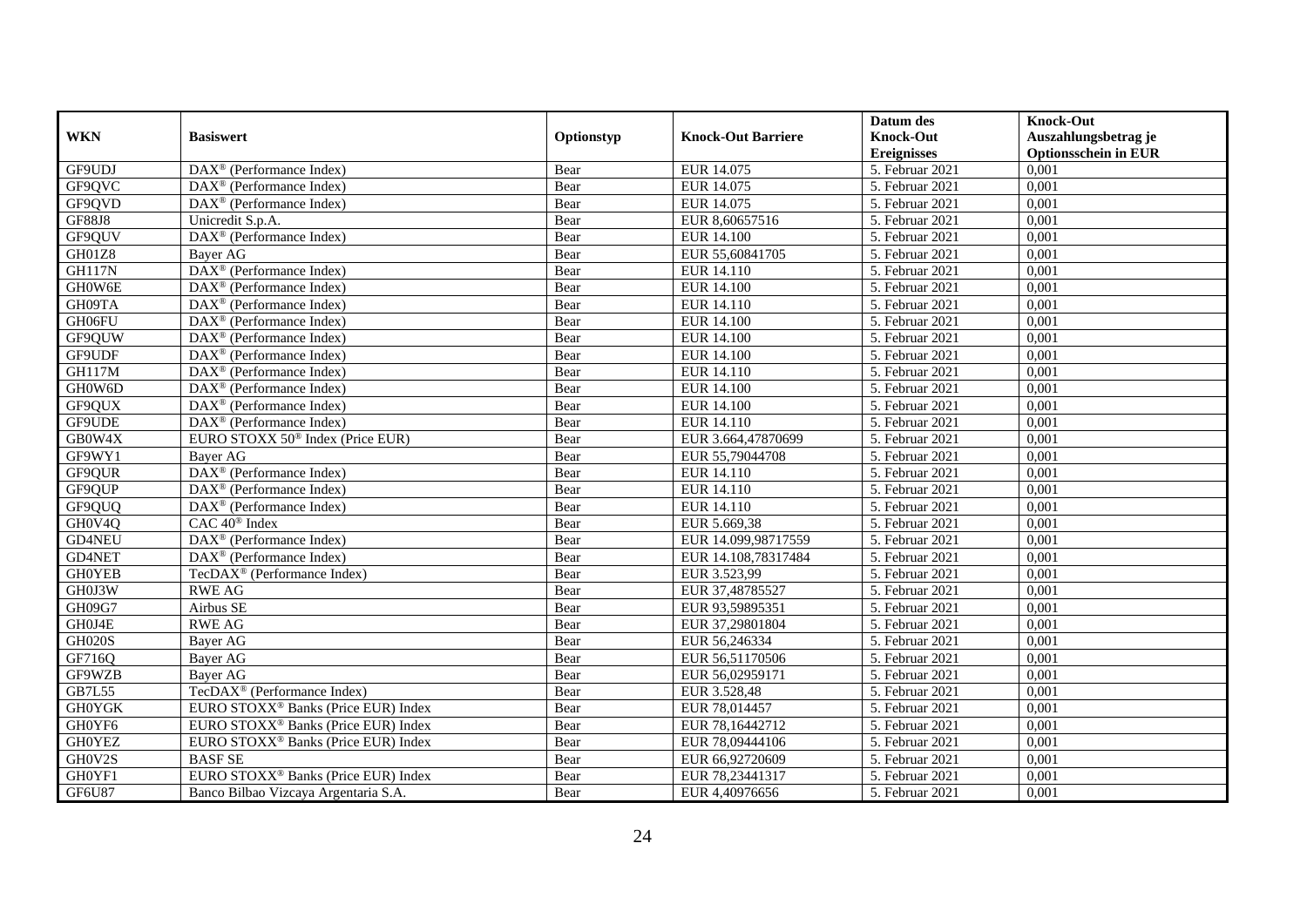|               |                                                 |            |                           | Datum des                     | <b>Knock-Out</b>            |
|---------------|-------------------------------------------------|------------|---------------------------|-------------------------------|-----------------------------|
| <b>WKN</b>    | <b>Basiswert</b>                                | Optionstyp | <b>Knock-Out Barriere</b> | <b>Knock-Out</b>              | Auszahlungsbetrag je        |
|               |                                                 |            |                           | <b>Ereignisses</b>            | <b>Optionsschein in EUR</b> |
| GH0V8T        | Nokia Ovi                                       | Bull       | EUR 3,60132437            | 5. Februar 2021               | 0,001                       |
| GF9QP5        | AstraZeneca Plc                                 | Bull       | GBP 72,95373213           | 5. Februar 2021               | 0,001                       |
| <b>GH0UYD</b> | Dow Jones Industrial Average® Index             | Bear       | USD 31.066,63939921       | 5. Februar 2021               | 0,001                       |
| GF74F6        | NASDAQ-100 Index®                               | Bear       | USD 13.595,48             | 5. Februar 2021               | 0,001                       |
| GF0HF5        | S&P 500 <sup>®</sup> Index                      | Bear       | USD 3.885,48956176        | 5. Februar 2021               | 0,001                       |
| <b>GB908A</b> | NASDAQ-100 Index®                               | Bear       | USD 13.574,64             | 5. Februar 2021               | 0,001                       |
| GF74EC        | S&P 500 <sup>®</sup> Index                      | Bear       | USD 3.880,21402268        | 5. Februar 2021               | 0,001                       |
| <b>GHOUXC</b> | Dow Jones Industrial Average® Index             | Bear       | USD 31.081,5157816        | 5. Februar 2021               | 0,001                       |
| <b>GHOUXH</b> | Dow Jones Industrial Average® Index             | Bear       | USD 31.140,99131845       | 5. Februar 2021               | 0,001                       |
| GB9DX0        | S&P 500 <sup>®</sup> Index                      | Bear       | USD 3.875,15307883        | 5. Februar 2021               | 0,001                       |
| <b>GHOUXP</b> | Dow Jones Industrial Average® Index             | Bear       | USD 31.156,06765222       | 5. Februar 2021               | 0,001                       |
| <b>GHOUWY</b> | Dow Jones Industrial Average® Index             | Bear       | USD 31.186,13034164       | 5. Februar 2021               | 0,001                       |
| <b>GH0UWZ</b> | Dow Jones Industrial Average <sup>®</sup> Index | Bear       | USD 31.126,25490203       | 5. Februar 2021               | 0,001                       |
| <b>GH0UYY</b> | Dow Jones Industrial Average <sup>®</sup> Index | Bear       | USD 31.201,07670701       | 5. Februar 2021               | 0,001                       |
| <b>GHOUWX</b> | Dow Jones Industrial Average <sup>®</sup> Index | Bear       | USD 31.170,92403948       | 5. Februar 2021               | 0,001                       |
| <b>GHOUWR</b> | Dow Jones Industrial Average® Index             | Bear       | USD 31.215,75313802       | 5. Februar 2021               | 0,001                       |
| <b>GHOUWS</b> | Dow Jones Industrial Average® Index             | Bear       | USD 31.096,24220045       | 5. Februar 2021               | 0,001                       |
| <b>GHOUYX</b> | Dow Jones Industrial Average® Index             | Bear       | USD 31.111,33852936       | 5. Februar 2021               | 0,001                       |
| GF06PA        | Activision Blizzard, Inc.                       | Bear       | USD 98,56652882           | 5. Februar 2021               | 0,001                       |
| GH11E4        | S&P 500 <sup>®</sup> Index                      | Bear       | USD 3.872,5               | 5. Februar 2021               | 0,001                       |
| <b>GH0GPW</b> | NASDAQ-100 Index®                               | Bear       | <b>USD 13.570</b>         | 5. Februar 2021               | 0,001                       |
| GH0VV8        | S&P 500 <sup>®</sup> Index                      | Bear       | <b>USD 3.890</b>          | 5. Februar 2021               | 0,001                       |
| GF9QZY        | $S\&P 500^{\circ}$ Index                        | Bear       | <b>USD 3.872,5</b>        | 5. Februar 2021               | 0,001                       |
| <b>GH0GPT</b> | NASDAQ-100 Index®                               | Bear       | <b>USD 13.590</b>         | 5. Februar 2021               | 0,001                       |
| GH0DB6        | Dow Jones Industrial Average® Index             | Bear       | <b>USD 31.220</b>         | 5. Februar 2021               | 0,001                       |
| GH0W0Q        | Dow Jones Industrial Average® Index             | Bear       | <b>USD 31.250</b>         | 5. Februar 2021               | 0,001                       |
| GH0Z94        | NASDAQ-100 Index®                               | Bear       | <b>USD 13.580</b>         | 5. Februar 2021               | 0,001                       |
| GH11E1        | S&P 500 <sup>®</sup> Index                      | Bear       | <b>USD 3.887,5</b>        | $\overline{5}$ . Februar 2021 | 0,001                       |
| GH0JL5        | Dow Jones Industrial Average® Index             | Bear       | <b>USD 31.140</b>         | 5. Februar 2021               | 0,001                       |
| GF9ULW        | $S\&P 500^{\circ}$ Index                        | Bear       | <b>USD 3.887,5</b>        | 5. Februar 2021               | 0,001                       |
| <b>GH115A</b> | Dow Jones Industrial Average® Index             | Bear       | <b>USD 31.120</b>         | 5. Februar 2021               | 0,001                       |
| <b>GH0VVB</b> | S&P 500 <sup>®</sup> Index                      | Bear       | <b>USD 3.875</b>          | 5. Februar 2021               | 0,001                       |
| GH11C0        | NASDAQ-100 Index®                               | Bear       | <b>USD 13.590</b>         | 5. Februar 2021               | 0,001                       |
| GH0DB7        | Dow Jones Industrial Average® Index             | Bear       | <b>USD 31.220</b>         | 5. Februar 2021               | 0,001                       |
| <b>GH0GPU</b> | NASDAQ-100 Index <sup>®</sup>                   | Bear       | <b>USD 13.590</b>         | 5. Februar 2021               | 0,001                       |
| <b>GHOWOR</b> | Dow Jones Industrial Average <sup>®</sup> Index | Bear       | <b>USD 31.200</b>         | 5. Februar 2021               | 0,001                       |
| GH11E2        | S&P 500 <sup>®</sup> Index                      | Bear       | <b>USD 3.882,5</b>        | 5. Februar 2021               | 0,001                       |
| GF9ULZ        | S&P 500 <sup>®</sup> Index                      | Bear       | <b>USD 3.882,5</b>        | 5. Februar 2021               | 0,001                       |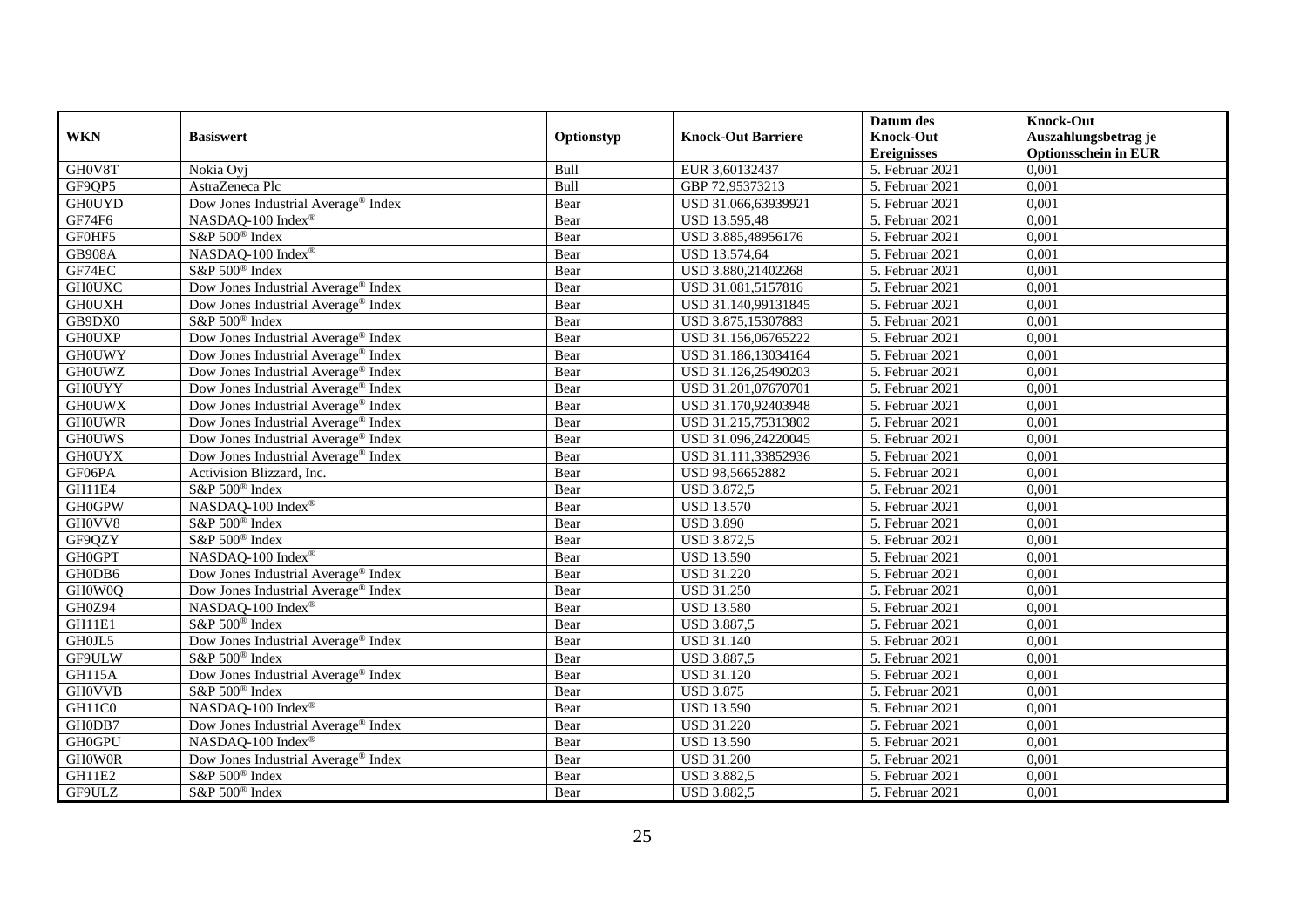|               |                                                 |            |                           | Datum des                     | <b>Knock-Out</b>            |
|---------------|-------------------------------------------------|------------|---------------------------|-------------------------------|-----------------------------|
| <b>WKN</b>    | <b>Basiswert</b>                                | Optionstyp | <b>Knock-Out Barriere</b> | <b>Knock-Out</b>              | Auszahlungsbetrag je        |
|               |                                                 |            |                           | <b>Ereignisses</b>            | <b>Optionsschein in EUR</b> |
| <b>GHONSK</b> | Dow Jones Industrial Average <sup>®</sup> Index | Bear       | <b>USD 31.100</b>         | 5. Februar 2021               | 0,001                       |
| GF9BFV        | S&P 500 <sup>®</sup> Index                      | Bear       | <b>USD 3.885</b>          | 5. Februar 2021               | 0,001                       |
| GH0VV9        | S&P 500 <sup>®</sup> Index                      | Bear       | <b>USD 3.885</b>          | 5. Februar 2021               | 0,001                       |
| <b>GH0GPV</b> | NASDAQ-100 Index®                               | Bear       | <b>USD 13.570</b>         | 5. Februar 2021               | 0,001                       |
| GF9QZW        | S&P 500 <sup>®</sup> Index                      | Bear       | <b>USD 3.877,5</b>        | 5. Februar 2021               | 0,001                       |
| GH11C1        | NASDAQ-100 Index®                               | Bear       | <b>USD 13.570</b>         | 5. Februar 2021               | 0,001                       |
| <b>GH115B</b> | Dow Jones Industrial Average <sup>®</sup> Index | Bear       | <b>USD 31.080</b>         | 5. Februar 2021               | 0,001                       |
| GH0DB8        | Dow Jones Industrial Average® Index             | Bear       | <b>USD 31.200</b>         | 5. Februar 2021               | 0,001                       |
| GH11E3        | S&P 500 <sup>®</sup> Index                      | Bear       | <b>USD 3.877,5</b>        | 5. Februar 2021               | 0,001                       |
| GH0W0S        | Dow Jones Industrial Average® Index             | Bear       | <b>USD 31.150</b>         | 5. Februar 2021               | 0,001                       |
| GF9BFW        | S&P 500 <sup>®</sup> Index                      | Bear       | <b>USD 3.880</b>          | 5. Februar 2021               | 0,001                       |
| <b>GHONSG</b> | Dow Jones Industrial Average <sup>®</sup> Index | Bear       | <b>USD 31.120</b>         | 5. Februar 2021               | 0,001                       |
| <b>GH0VVA</b> | S&P 500 <sup>®</sup> Index                      | Bear       | <b>USD 3.880</b>          | 5. Februar 2021               | 0,001                       |
| GF9QZX        | S&P 500 <sup>®</sup> Index                      | Bear       | <b>USD 3.872,5</b>        | 5. Februar 2021               | 0,001                       |
| GF9QXS        | NASDAQ-100 Index®                               | Bear       | <b>USD 13.580</b>         | 5. Februar 2021               | 0,001                       |
| GB5ADY        | Dow Jones Industrial Average <sup>®</sup> Index | Bear       | USD 31.237,56424443       | 5. Februar 2021               | 0,001                       |
| GH0DB9        | Dow Jones Industrial Average® Index             | Bear       | <b>USD 31.200</b>         | 5. Februar 2021               | 0,001                       |
| <b>GHOWOT</b> | Dow Jones Industrial Average <sup>®</sup> Index | Bear       | <b>USD 31.100</b>         | 5. Februar 2021               | 0,001                       |
| GF8F76        | S&P 500 <sup>®</sup> Index                      | Bear       | <b>USD 3.880</b>          | 5. Februar 2021               | 0,001                       |
| GH1158        | Dow Jones Industrial Average® Index             | Bear       | <b>USD 31.220</b>         | 5. Februar 2021               | 0,001                       |
| GH0JL1        | Dow Jones Industrial Average® Index             | Bear       | <b>USD 31.180</b>         | 5. Februar 2021               | 0,001                       |
| GF9ULX        | S&P 500 <sup>®</sup> Index                      | Bear       | <b>USD 3.887,5</b>        | 5. Februar 2021               | 0,001                       |
| GF9QXR        | NASDAQ-100 Index®                               | Bear       | <b>USD 13.580</b>         | 5. Februar 2021               | 0,001                       |
| <b>GH0L0M</b> | Dow Jones Industrial Average <sup>®</sup> Index | Bear       | <b>USD 31.080</b>         | 5. Februar 2021               | 0,001                       |
| GF8F74        | S&P 500 <sup>®</sup> Index                      | Bear       | <b>USD 3.885</b>          | 5. Februar 2021               | 0,001                       |
| <b>GH0GJQ</b> | Dow Jones Industrial Average® Index             | Bear       | <b>USD 31.250</b>         | 5. Februar 2021               | 0,001                       |
| GF9ULY        | S&P 500 <sup>®</sup> Index                      | Bear       | <b>USD 3.882,5</b>        | 5. Februar 2021               | 0,001                       |
| GH0JL2        | Dow Jones Industrial Average® Index             | Bear       | <b>USD 31.150</b>         | 5. Februar 2021               | 0,001                       |
| GH1159        | Dow Jones Industrial Average® Index             | Bear       | <b>USD 31.180</b>         | 5. Februar 2021               | 0,001                       |
| GF80ML        | S&P 500 <sup>®</sup> Index                      | Bear       | <b>USD 3.875</b>          | 5. Februar 2021               | 0,001                       |
| <b>GH0GJR</b> | Dow Jones Industrial Average® Index             | Bear       | <b>USD 31.240</b>         | 5. Februar 2021               | 0,001                       |
| GF9BFU        | S&P 500 <sup>®</sup> Index                      | Bear       | <b>USD 3.890</b>          | 5. Februar 2021               | 0,001                       |
| GF9QZV        | S&P 500 <sup>®</sup> Index                      | Bear       | <b>USD 3.877,5</b>        | $\overline{5}$ . Februar 2021 | 0,001                       |
| <b>GHOLON</b> | Dow Jones Industrial Average® Index             | Bear       | <b>USD 31.080</b>         | 5. Februar 2021               | 0,001                       |
| <b>GHONSH</b> | Dow Jones Industrial Average® Index             | Bear       | <b>USD 31.120</b>         | 5. Februar 2021               | 0,001                       |
| GF80MK        | S&P 500 <sup>®</sup> Index                      | Bear       | <b>USD 3.890</b>          | 5. Februar 2021               | 0,001                       |
| <b>GHONSJ</b> | Dow Jones Industrial Average <sup>®</sup> Index | Bear       | <b>USD 31.100</b>         | 5. Februar 2021               | 0,001                       |
| <b>GH0GJP</b> | Dow Jones Industrial Average® Index             | Bear       | <b>USD 31.250</b>         | 5. Februar 2021               | 0,001                       |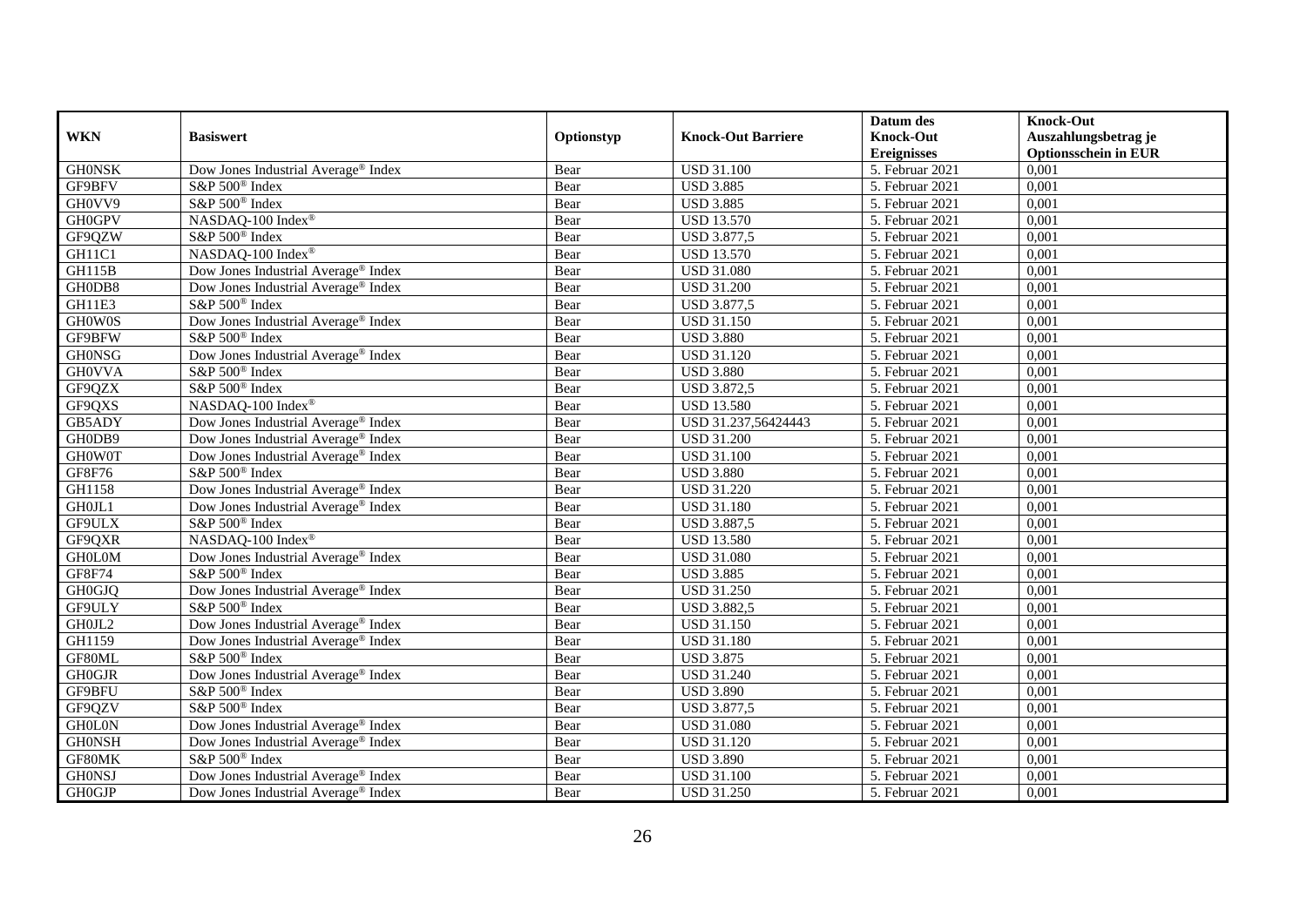|               |                                                                  |            |                           | Datum des          | <b>Knock-Out</b>            |
|---------------|------------------------------------------------------------------|------------|---------------------------|--------------------|-----------------------------|
| <b>WKN</b>    | <b>Basiswert</b>                                                 | Optionstyp | <b>Knock-Out Barriere</b> | <b>Knock-Out</b>   | Auszahlungsbetrag je        |
|               |                                                                  |            |                           | <b>Ereignisses</b> | <b>Optionsschein in EUR</b> |
| GF9BFX        | S&P 500 <sup>®</sup> Index                                       | Bear       | <b>USD 3.875</b>          | 5. Februar 2021    | 0,001                       |
| <b>GH0GJS</b> | Dow Jones Industrial Average® Index                              | Bear       | <b>USD 31.240</b>         | 5. Februar 2021    | 0,001                       |
| GH0JL0        | Dow Jones Industrial Average <sup>®</sup> Index                  | Bear       | <b>USD 31.180</b>         | 5. Februar 2021    | 0,001                       |
| GH0JL3        | Dow Jones Industrial Average <sup>®</sup> Index                  | Bear       | <b>USD 31.150</b>         | 5. Februar 2021    | 0,001                       |
| GH0JL4        | Dow Jones Industrial Average® Index                              | Bear       | <b>USD 31.140</b>         | 5. Februar 2021    | 0,001                       |
| GH0VA5        | <b>Starbucks Corporation</b>                                     | Bear       | USD 105,32999574          | 5. Februar 2021    | 0,001                       |
| GF06PB        | Activision Blizzard, Inc.                                        | Bear       | USD 103,49681567          | 5. Februar 2021    | 0,001                       |
| GH0V8V        | Nokia Oyj                                                        | Bull       | EUR 3,56130966            | 5. Februar 2021    | 0,001                       |
| GH09G9        | Airbus SE                                                        | Bear       | EUR 94,04803689           | 5. Februar 2021    | 0,001                       |
| <b>GH0YGE</b> | Agilent Technologies, Inc.                                       | Bear       | USD 124,62633798          | 5. Februar 2021    | 0,001                       |
| GH0VA6        | <b>Starbucks Corporation</b>                                     | Bear       | USD 104,64019224          | 5. Februar 2021    | 0,001                       |
| GC9X9E        | Aon PLC                                                          | Bear       | USD 215,32872369          | 5. Februar 2021    | 0,001                       |
| GF06P9        | Activision Blizzard, Inc.                                        | Bear       | USD 97,02765206           | 5. Februar 2021    | 0,001                       |
| GF9X6U        | The Walt Disney Company                                          | Bear       | USD 181,40169799          | 5. Februar 2021    | 0,001                       |
| GC3JD6        | Zimmer Biomet Holdings Inc                                       | Bear       | USD 165,56289185          | 5. Februar 2021    | 0,001                       |
| GF9X6V        | The Walt Disney Company                                          | Bear       | USD 182,31998545          | 5. Februar 2021    | 0,001                       |
| GF9X6R        | The Walt Disney Company                                          | Bear       | USD 181,86084173          | 5. Februar 2021    | 0,001                       |
| GC4DS7        | Fortinet, Inc.                                                   | Bear       | <b>USD 157.453</b>        | 5. Februar 2021    | 0,001                       |
| GH0VA8        | <b>Starbucks Corporation</b>                                     | Bear       | USD 106,01979924          | 5. Februar 2021    | 0,001                       |
| GH09GA        | Airbus SE                                                        | Bear       | EUR 94,50709988           | 5. Februar 2021    | 0,001                       |
| GC9X9F        | Aon PLC                                                          | Bear       | USD 220,25233164          | 5. Februar 2021    | 0,001                       |
| GF3J08        | HCA Healthcare Inc.                                              | Bear       | USD 180,12077557          | 5. Februar 2021    | 0,001                       |
| GH14A6        | $\text{DAX}^{\circledast}$ (Performance Index)                   | Bull       | EUR 14.030                | 5. Februar 2021    | 0,001                       |
| GH0Y44        | Nestlé S.A.                                                      | Bull       | CHF 100,05670847          | 5. Februar 2021    | 0,001                       |
| GF9QP6        | AstraZeneca Plc                                                  | Bull       | GBP 72,62303527           | 5. Februar 2021    | 0,001                       |
| GH14BV        | DAX <sup>®</sup> (Performance Index)/ X-DAX <sup>®</sup>         | Bull       | EUR 14.030                | 5. Februar 2021    | 0,001                       |
| GH149Z        | DAX <sup>®</sup> (Performance Index)                             | Bull       | <b>EUR 14.020</b>         | 5. Februar 2021    | 0,001                       |
| GH14BU        | $DAX^{\circledcirc}$ (Performance Index)/ X-DAX <sup>®</sup>     | Bull       | EUR 14.035                | 5. Februar 2021    | 0,001                       |
| GH14B3        | $\text{DAX}^{\textcircled{p}}$ (Performance Index)               | Bull       | EUR 14.015                | 5. Februar 2021    | 0,001                       |
| GH14C0        | $DAX^{\circledcirc}$ (Performance Index)/ X-DAX <sup>®</sup>     | Bull       | EUR 14.015                | 5. Februar 2021    | 0,001                       |
| GH14DQ        | $\text{DAX}^{\circledR}$ (Performance Index)/ X-DAX <sup>®</sup> | Bull       | EUR 14.025                | 5. Februar 2021    | 0,001                       |
| GH14B6        | DAX <sup>®</sup> (Performance Index)                             | Bull       | EUR 14.025                | 5. Februar 2021    | 0,001                       |
| GH14BY        | DAX <sup>®</sup> (Performance Index)/ X-DAX <sup>®</sup>         | Bull       | EUR 14.020                | 5. Februar 2021    | 0,001                       |
| GH0J5M        | Baidu. Inc.                                                      | Bear       | USD 262,18849523          | 5. Februar 2021    | 0,001                       |
| <b>GH148X</b> | DAX <sup>®</sup> (Performance Index)                             | Bull       | EUR 14.035                | 5. Februar 2021    | 0,001                       |
| GH0J59        | Baidu, Inc.                                                      | Bear       | USD 264,69437111          | 5. Februar 2021    | 0,001                       |
| <b>GH0J57</b> | Baidu, Inc.                                                      | Bear       | USD 263,44642494          | 5. Februar 2021    | 0,001                       |
| GH0J5B        | Baidu, Inc.                                                      | Bear       | USD 265,9622844           | 5. Februar 2021    | 0,001                       |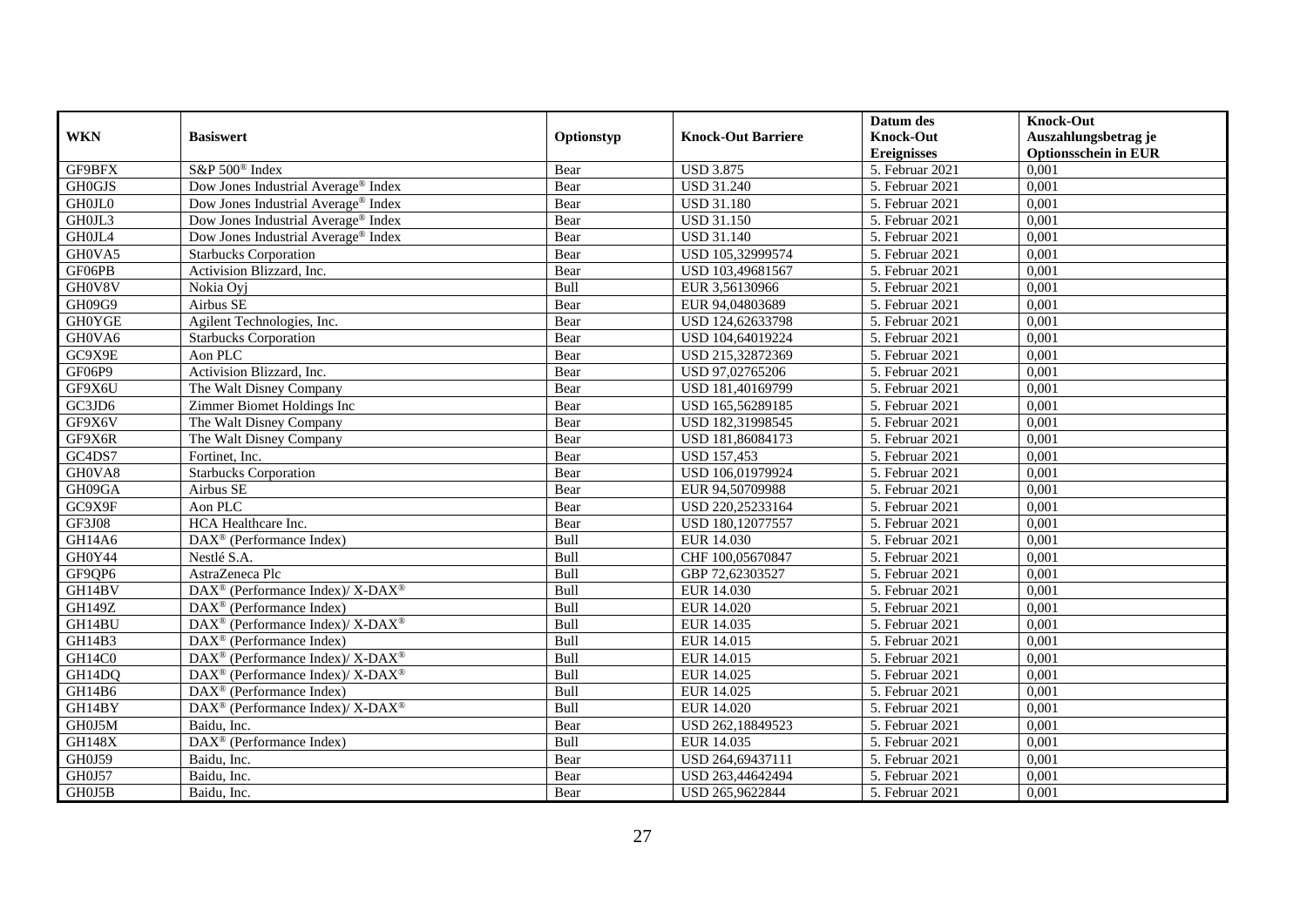|               |                                         |            |                           | Datum des          | <b>Knock-Out</b>            |
|---------------|-----------------------------------------|------------|---------------------------|--------------------|-----------------------------|
| <b>WKN</b>    | <b>Basiswert</b>                        | Optionstyp | <b>Knock-Out Barriere</b> | <b>Knock-Out</b>   | Auszahlungsbetrag je        |
|               |                                         |            |                           | <b>Ereignisses</b> | <b>Optionsschein in EUR</b> |
| GH0Y86        | Bechtle AG                              | Bull       | EUR 171,88077732          | 5. Februar 2021    | 0,001                       |
| GF8QY1        | <b>QUALCOMM</b> Incorporated            | Bull       | USD 144,87948948          | 5. Februar 2021    | 0,001                       |
| GF6DW0        | Southwest Airlines Co                   | Bear       | USD 49,92017556           | 5. Februar 2021    | 0,001                       |
| GH0J5A        | Baidu, Inc.                             | Bear       | USD 269,73607358          | 5. Februar 2021    | 0,001                       |
| GF5YND        | Baidu, Inc.                             | Bear       | USD 267,87366974          | 5. Februar 2021    | 0,001                       |
| GC996B        | Lennar Corporation                      | Bear       | USD 88,96882153           | 5. Februar 2021    | 0,001                       |
| <b>GH0VAB</b> | <b>Starbucks Corporation</b>            | Bear       | USD 106,69960561          | 5. Februar 2021    | 0.001                       |
| GF6BES        | Snap Inc.                               | Bear       | USD 60,91287616           | 5. Februar 2021    | 0,001                       |
| GH11E0        | S&P 500 <sup>®</sup> Index              | Bear       | <b>USD 3.892,5</b>        | 5. Februar 2021    | 0,001                       |
| GF9ULV        | S&P 500 <sup>®</sup> Index              | Bear       | <b>USD 3.892,5</b>        | 5. Februar 2021    | 0,001                       |
| <b>GH0GPQ</b> | NASDAQ-100 Index®                       | Bear       | <b>USD 13.630</b>         | 5. Februar 2021    | 0,001                       |
| GF9UJH        | NASDAQ-100 Index®                       | Bear       | <b>USD 13.620</b>         | 5. Februar 2021    | 0,001                       |
| GH0J5C        | Baidu. Inc.                             | Bear       | USD 270,99400328          | 5. Februar 2021    | 0,001                       |
| GH0Z93        | NASDAQ-100 Index®                       | Bear       | <b>USD 13.620</b>         | 5. Februar 2021    | 0,001                       |
| GF9ULU        | S&P 500 <sup>®</sup> Index              | Bear       | <b>USD 3.892,5</b>        | 5. Februar 2021    | 0,001                       |
| <b>GH0GPR</b> | NASDAQ-100 Index®                       | Bear       | <b>USD 13.610</b>         | 5. Februar 2021    | 0,001                       |
| GF9UJJ        | NASDAQ-100 Index®                       | Bear       | <b>USD 13.620</b>         | 5. Februar 2021    | 0,001                       |
| <b>GF74E8</b> | NASDAO-100 Index®                       | Bear       | USD 13.608,18             | 5. Februar 2021    | 0,001                       |
| GF74DP        | S&P 500 <sup>®</sup> Index              | Bear       | USD 3.891,73195072        | 5. Februar 2021    | 0,001                       |
| GH11BY        | NASDAQ-100 Index®                       | Bear       | <b>USD 13.630</b>         | 5. Februar 2021    | 0,001                       |
| GB9089        | NASDAQ-100 Index®                       | Bear       | USD 13.623,34             | 5. Februar 2021    | 0,001                       |
| GH0VA7        | <b>Starbucks Corporation</b>            | Bear       | USD 107,37941196          | 5. Februar 2021    | 0,001                       |
| <b>GH0GPS</b> | NASDAQ-100 Index®                       | Bear       | <b>USD 13.610</b>         | 5. Februar 2021    | 0,001                       |
| GF9BAQ        | NASDAQ-100 Index®                       | Bear       | <b>USD 13.600</b>         | 5. Februar 2021    | 0,001                       |
| GH11BZ        | NASDAQ-100 Index®                       | Bear       | <b>USD 13.610</b>         | 5. Februar 2021    | 0,001                       |
| GH12SD        | 1 Feinunze Silber, Feinheit mind. 0,999 | Bear       | <b>USD 26,95</b>          | 5. Februar 2021    | 0,001                       |
| GF80F0        | NASDAQ-100 Index®                       | Bear       | <b>USD 13.600</b>         | 5. Februar 2021    | 0,001                       |
| <b>GH0GPP</b> | $NASDAQ-100$ Index <sup>®</sup>         | Bear       | <b>USD 13.630</b>         | 5. Februar 2021    | 0,001                       |
| <b>GHOVPQ</b> | NASDAQ-100 Index®                       | Bear       | <b>USD 13.600</b>         | 5. Februar 2021    | 0,001                       |
| <b>GH0GPM</b> | NASDAQ-100 Index®                       | Bear       | <b>USD 13.640</b>         | 5. Februar 2021    | 0,001                       |
| <b>GH0GPN</b> | NASDAQ-100 Index®                       | Bear       | <b>USD 13.640</b>         | 5. Februar 2021    | 0,001                       |
| GH11BX        | NASDAQ-100 Index®                       | Bear       | <b>USD 13.640</b>         | 5. Februar 2021    | 0,001                       |
| GH0KW9        | Aon PLC                                 | Bear       | USD 222,17769411          | 5. Februar 2021    | 0,001                       |
| GF9QPS        | Snap Inc.                               | Bear       | USD 63,01852062           | 5. Februar 2021    | 0,001                       |
| GF10W6        | Gilead Sciences, Inc.                   | Bear       | USD 69,21833021           | 5. Februar 2021    | 0,001                       |
| GF4KP8        | Twitter, Inc.                           | Bear       | USD 57,03181277           | 5. Februar 2021    | 0,001                       |
| <b>GH0YAY</b> | Snap Inc.                               | Bear       | USD 64,18818984           | 5. Februar 2021    | 0,001                       |